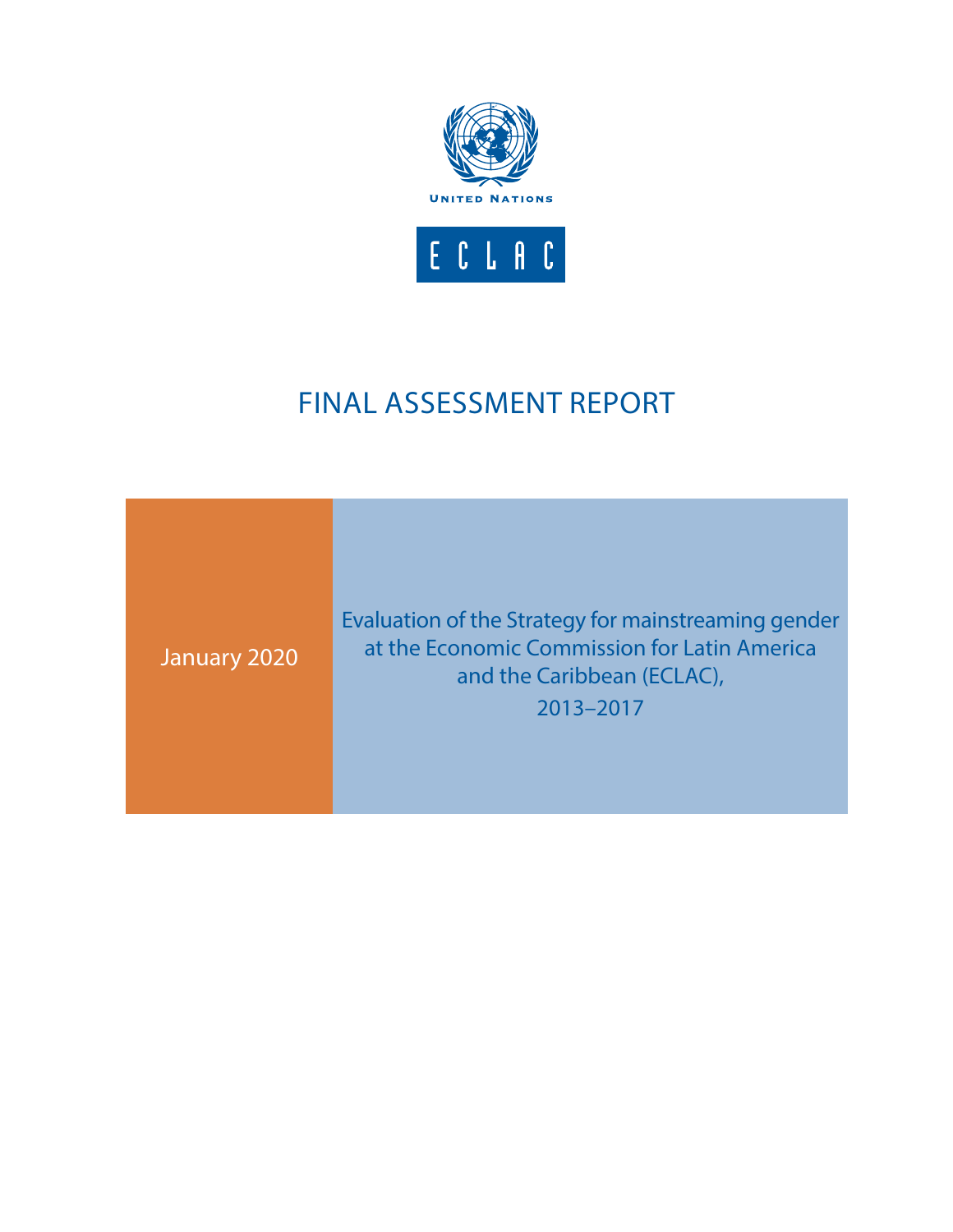

## **FINAL ASSESSMENT REPORT**

**Evaluation of the Strategy for mainstreaming gender at the Economic Commission for Latin America and the Caribbean (ECLAC), 2013–2017**

**January 2020**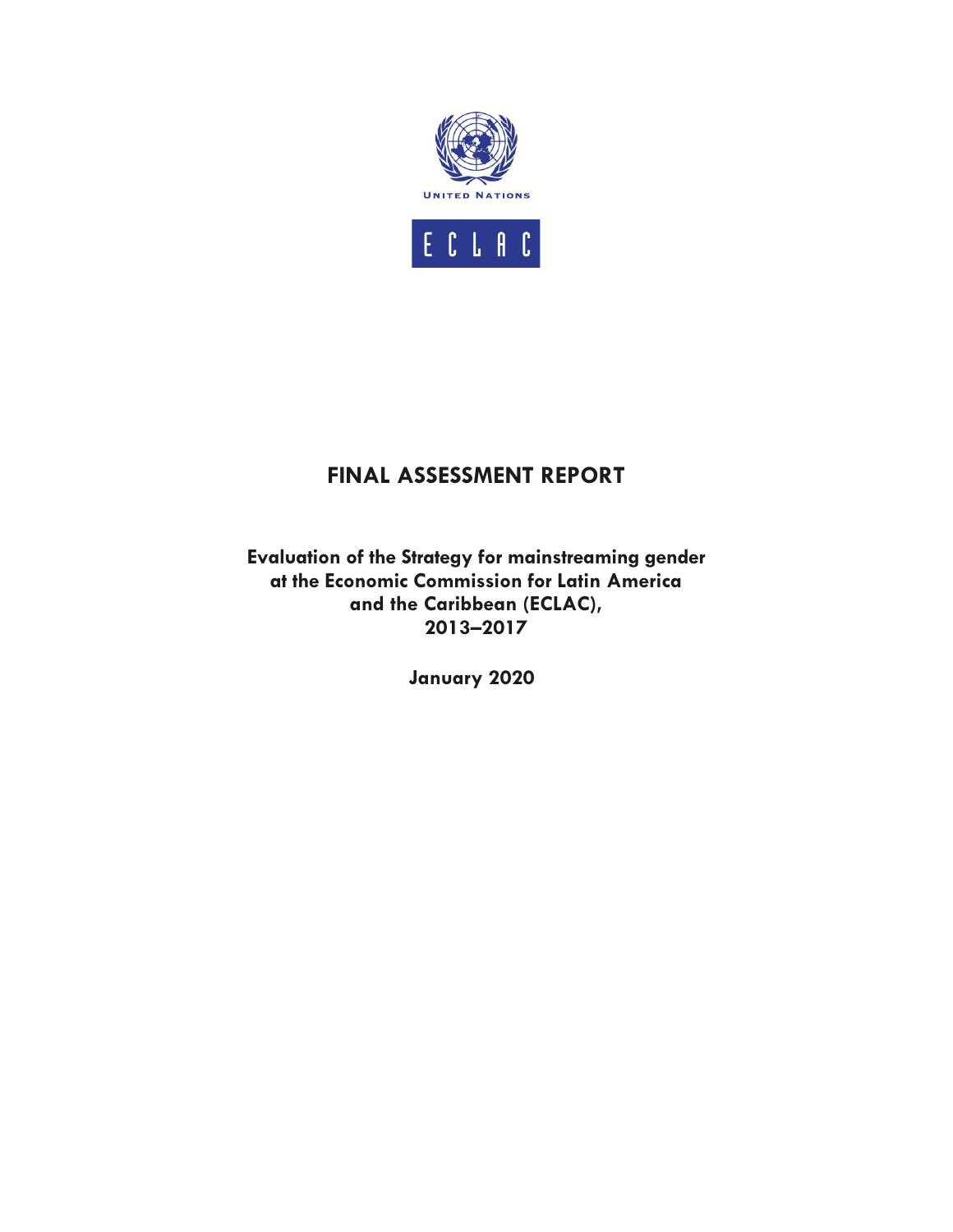This report was prepared by Alejandra Faúndez Meléndez, an external consultant, who led the evaluation. Ms. Faúndez worked under the overall guidance of Raúl García-Buchaca, Deputy Executive Secretary for Management and Programme Analysis of the Economic Commission for Latin America and the Caribbean (ECLAC), and Sandra Manuelito, Chief of the Programme Planning and Evaluation Unit of ECLAC; and under the direct supervision of Anne-Sophie Samjee, Programme Management Officer of the same Unit, who provided strategic and technical guidance, coordination, and methodological and logistical support.

The evaluation team is grateful for the support provided by its project partners at ECLAC, all of whom were represented in the Evaluation Reference Group. Warm thanks go to the programme managers and technical advisers of ECLAC for their cooperation throughout the evaluation process and their assistance in the review of the report.

All comments on the evaluation report by the Evaluation Reference Group and the evaluation team of the Programme Planning and Evaluation Unit were considered by the evaluator and duly addressed, where appropriate, in the final text of the report. The views expressed in this report are those of the author and do not necessarily reflect the views of the Commission. Citations of participants in focus groups and interviews are translations of statements as made by the speaker.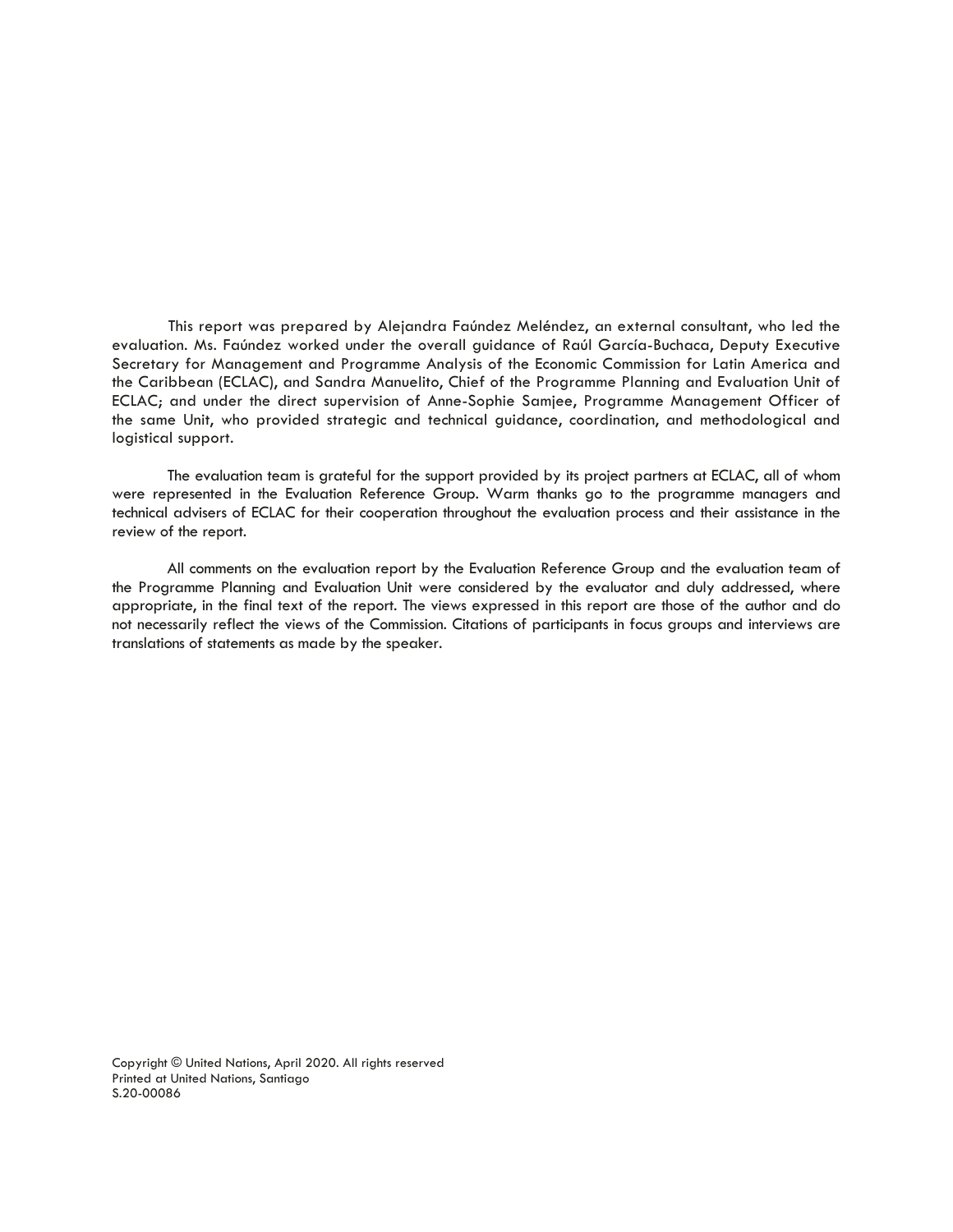# **TABLE OF CONTENTS**

|                | iv           |
|----------------|--------------|
|                | $\mathbf{v}$ |
|                | 11           |
|                | 14           |
|                | 17           |
|                | 17           |
|                | 17           |
|                | 18           |
|                | 18           |
|                | 18           |
|                | 19           |
|                | 20           |
|                | 21           |
|                | 39           |
|                | 41           |
|                | 42           |
|                | 46           |
|                | 49           |
|                | 50           |
|                | 59           |
| <b>ANNEX 3</b> | 61           |
|                | 69           |
|                |              |

Page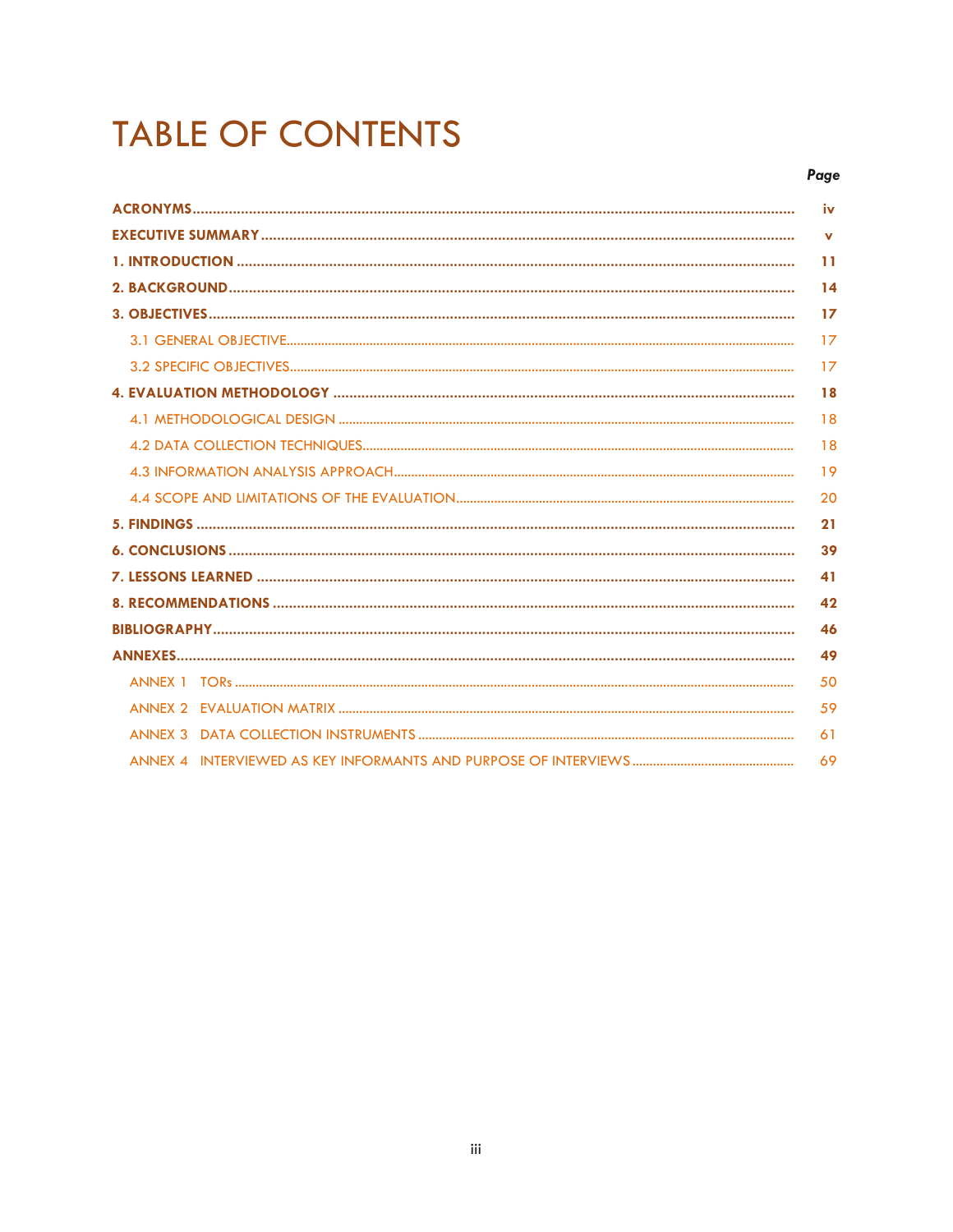# ACRONYMS

| <b>ACRONYM</b>  | <b>DEFINITION</b>                                                                         |
|-----------------|-------------------------------------------------------------------------------------------|
| <b>CAUTAL</b>   | Classification of Time-Use Activities for Latin America and the Caribbean                 |
| <b>CELADE</b>   | Latin American and Caribbean Demographic Centre-Population Division of ECLAC              |
| <b>CSO</b>      | Civil society organization                                                                |
| <b>DAC</b>      | <b>Development Assistance Committee</b>                                                   |
| <b>DGA</b>      | <b>Division for Gender Affairs</b>                                                        |
| <b>DPPM</b>     | Division of Production, Productivity and Management                                       |
| <b>ECLAC</b>    | Economic Commission for Latin America and the Caribbean                                   |
| <b>EDD</b>      | <b>Economic Development Division</b>                                                      |
| <b>FDU</b>      | <b>Financing for Development Unit</b>                                                     |
| <b>ICT</b>      | Information and communications technology                                                 |
| <b>ILO</b>      | International Labour Organization                                                         |
| <b>ILPES</b>    | Latin American and Caribbean Institute for Economic and Social Planning                   |
| <b>IMDIS</b>    | Integrated Monitoring and Document Information System                                     |
| <b>NGO</b>      | Non-governmental organization                                                             |
| <b>OECD</b>     | Organization for Economic Cooperation and Development                                     |
| <b>OIG</b>      | Gender Equality Observatory for Latin America and the Caribbean                           |
| <b>PPOD</b>     | Programme Planning and Operations Division                                                |
| <b>RBM</b>      | Results-based management                                                                  |
| <b>SDG</b>      | Sustainable Development Goal                                                              |
| <b>UNCT</b>     | United Nations country team                                                               |
| <b>UNDP</b>     | United Nations Development Programme                                                      |
| <b>UNEG</b>     | <b>United Nations Evaluation Group</b>                                                    |
| <b>UNFPA</b>    | <b>United Nations Population Fund</b>                                                     |
| <b>UNICEF</b>   | <b>United Nations Children's Fund</b>                                                     |
| <b>UN-SWAP</b>  | United Nations System-wide Action Plan on Gender Equality and the Empowerment<br>of Women |
| <b>UN-Women</b> | United Nations Entity for Gender Equality and the Empowerment of Women                    |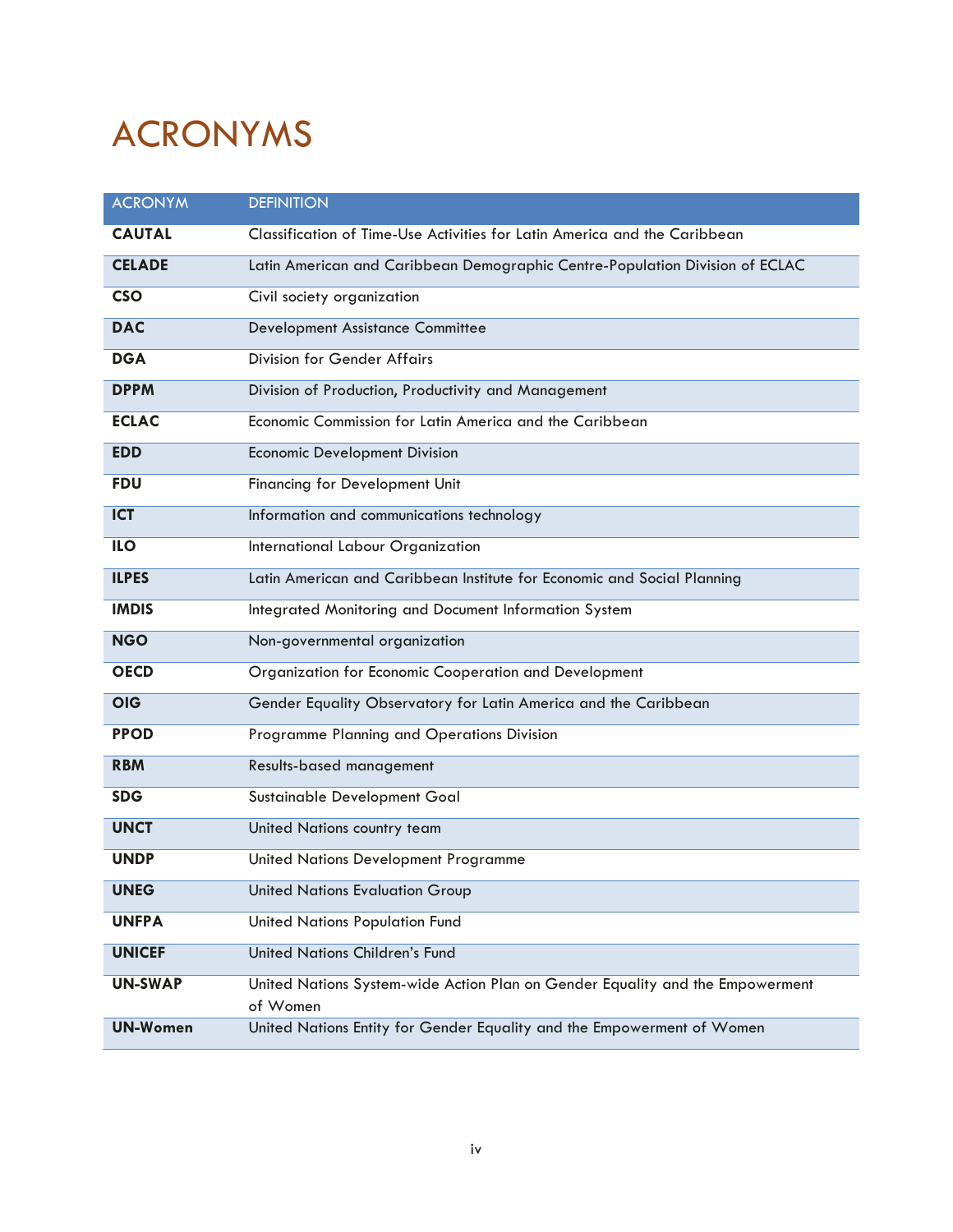## EXECUTIVE SUMMARY

### **I. BACKGROUND**

- 1. This evaluation analyses the Strategy for mainstreaming gender at the Economic Commission for Latin America and the Caribbean (ECLAC), 2013–2017, (hereinafter "the Strategy") for which the first implementation cycle, covering the period 2013–2017, has been completed (ECLAC, 2013a).
- 2. The Strategy aims to: "contribute to achieving gender equality and its institutionalization in public policies in Latin America and the Caribbean by mainstreaming the gender perspective in all areas of the Commission's work and by achieving gender parity at all levels of the organization". It is expected to: (i) incorporate and promote the gender perspective during the ECLAC session and through the subsidiary bodies of ECLAC; (ii) provide ECLAC staff members with the knowledge, skills and resources they need to systematically mainstream gender in all their activities; and (iii) increase the proportion of women in posts at the P3 to D1 levels, with a view to achieving a 50/50 gender balance by 2020. (ECLAC, 2013a).
- 3. The second-generation United Nations System-wide Action Plan on Gender Equality and the Empowerment of Women (UN-SWAP 2.0) was launched in 2018, followed by the Secretary-General's system-wide strategy on gender parity (hereinafter "the strategy on gender parity") in 2017. All these efforts of the United Nations system, from UN-SWAP 1.0,<sup>1</sup> which precedes the Strategy, plus those of ECLAC itself, have been at the forefront of incorporating gender equality issues in a substantive way into the work of United Nations institutions.
- 4. This evaluation was undertaken because ECLAC needs to identify progress made and areas for improvement in implementation of the Strategy. In this regard, it is an examination of the Strategy, within given time limits and within the framework of global and regional efforts to mainstream gender parity.
- 5. The general objective was to evaluate the Strategy with respect to UN-SWAP 1.0 and 2.0, and to the strategy on gender parity.

**The specific objectives of the evaluation were to:** 

- (a) Identify the strengths, weaknesses and challenges of the Strategy using criteria relating to UN-SWAP 1.0, UN-SWAP 2.0 and the strategy on gender parity.
- (b) Identify omissions, duplications, complementarity and existing or potential synergies (efficiency) between the Strategy, UN-SWAP 2.0 and the strategy on gender parity.
- (c) Identify lessons learned and formulate proposals for improvement in the areas that have been identified as having lags or limitations.
- 6. This evaluation was carried out between 1 October 2019 and 15 January 2020, by the external evaluator Alejandra Faúndez, under the coordination of PPOD.
- 7. The evaluation used mixed methods, considering both quantitative and qualitative matters. The methodology sought to triangulate the information from various sources and took into account the relationship between the techniques and the different actors involved in the design, implementation

<sup>&</sup>lt;sup>1</sup> ECLAC has been reporting for UN-SWAP 1.0. from 2012 till present.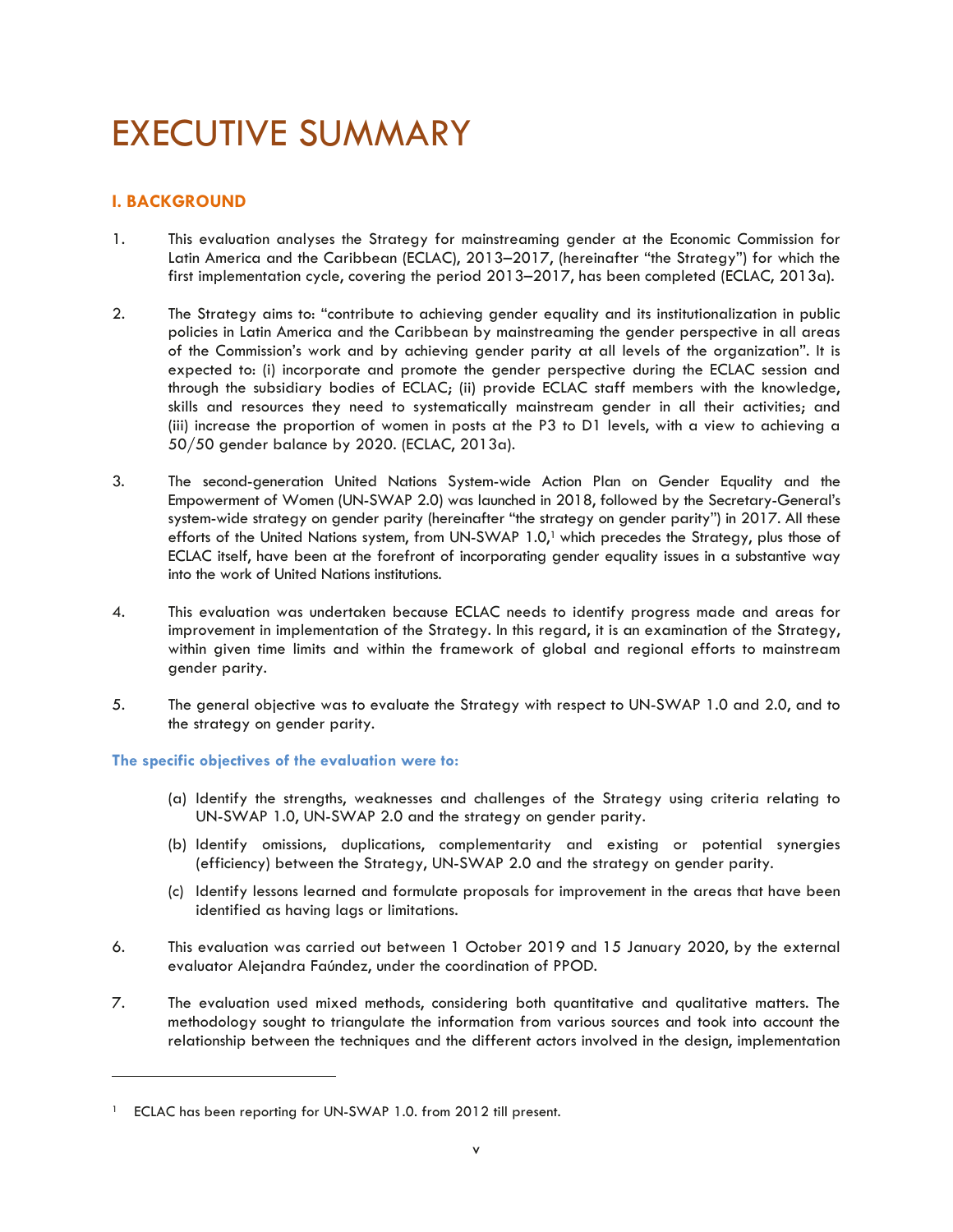and monitoring of the Strategy. The fieldwork and primary information collection were carried out between November and December 2019 and included 10 individual interviews (face-to-face and remote) and 3 focus groups with a total of 11 key respondents. An online survey was also conducted, with 155 responses.

8. The evaluation was regional in scope and included the ECLAC subregional headquarters in Mexico and for the Caribbean. It covered the 13 subprogrammes of ECLAC and analysed the period between October 2013 and the end of 2017, additionally considering 2018 with the latest UN-SWAP 2.0 analysis and report.

### **II. FINDINGS**

9. Based on these evaluation criteria, the findings are indicated below:

### Relevance

- (a) In accordance with its mandate and previous institutional initiatives, ECLAC had already established actions relating to gender mainstreaming before the Strategy was formulated.
- (b) There is complementarity between UN-SWAP, the strategy on gender parity and the Strategy, in both their objectives and their indicators, which cover similar areas. Differences can be resolved in a strategy review exercise in the framework of a new implementation cycle.
- (c) Strategic area 1 of the Strategy, political commitment to gender equality, has been revitalized as a result of the new commitments made at recent sessions of the Regional Conference on Women in Latin America and the Caribbean.
- (d) At present, many ECLAC staff are unaware of the Strategy.
- (e) Increased awareness of the Strategy generates new perspectives and actors in the subject.
- (f) The Strategy is considered relevant at all levels.

### **Effectiveness**

- (a) Important achievements in political positioning of gender mainstreaming in the region.
- (b) It is possible to identify some unanticipated advances and achievements regarding gender mainstreaming within ECLAC.
- (c) Weaknesses detected in strategic area 2 of the Strategy: results-based management for gender equality.

## *Efficiency*

- (a) Progress in the different strategic areas of the Strategy has not been homogeneous.
- (b) The original design of the Strategy should be improved, particularly with regard to the allocation of resources, the modalities of cross-cutting and programme analysis, and operational matters.
- (c) The main weaknesses of the Strategy's implementation process make innovation necessary to overcome institutional inertia (division of work in specialized areas, work in silos, knowledge as a public good).
- (d) The indicators for the Strategy and UN-SWAP 2.0 form a very large set, with some duplications and in some cases different scopes, according to their objectives.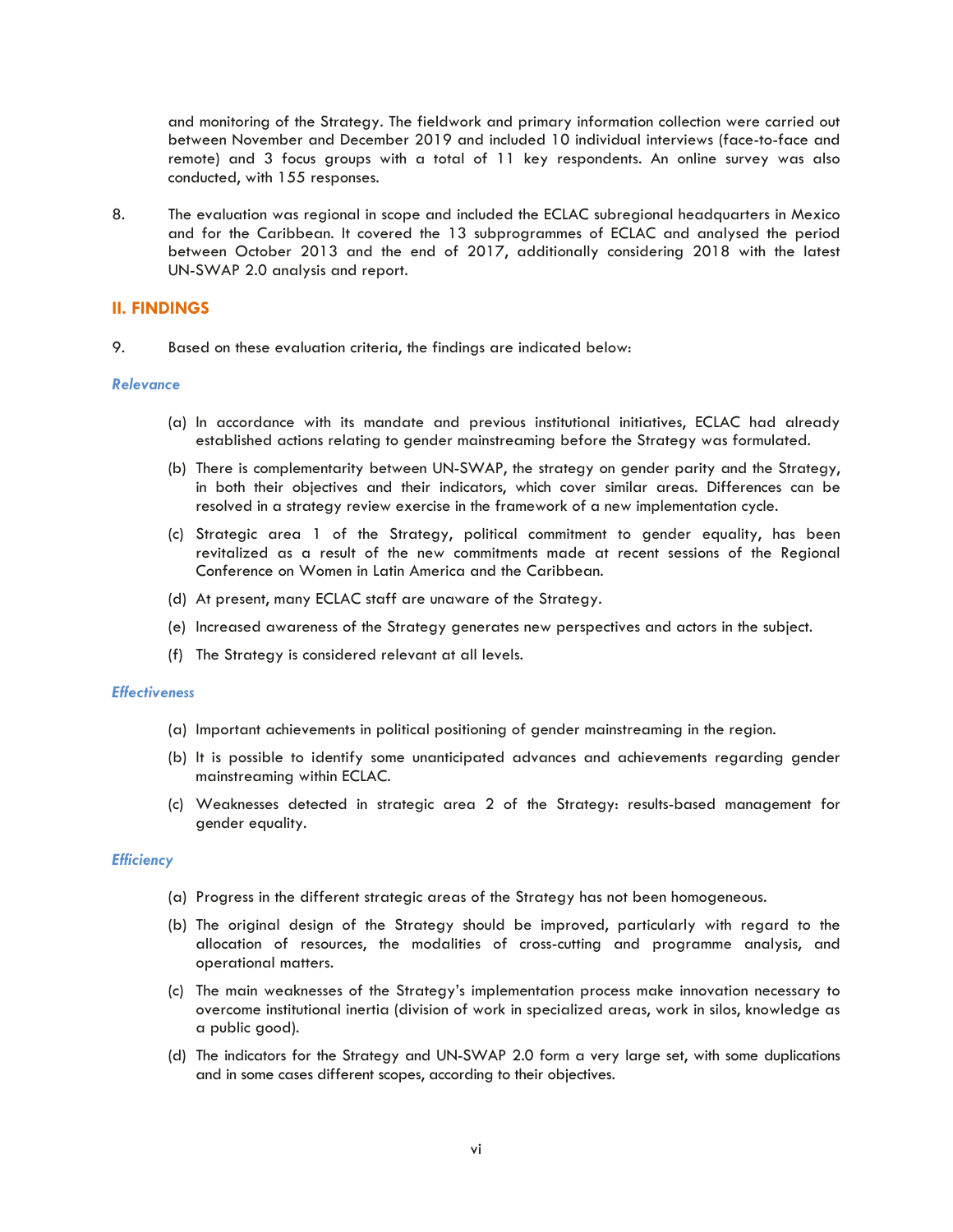- (e) There is a set of facilitating or driving factors that is conducive to greater gender mainstreaming within ECLAC.
- (f) The technical difficulties and opportunities arising from the input-output relationship and the insufficiently systematized monitoring system must be reviewed, creating an opportunity to establish a cyclical protocol.

### **Sustainability** *Sustainability*

- (a) There are opportunities for sustained progress to be made towards a second implementation cycle of the Strategy.
- (b) Advances in the field of statistics, information and knowledge contribute not only to the implementation of the Strategy but can also further the attainment of the 2030 Agenda for Sustainable Development and the SDGs.
- (c) Ownership of gender mainstreaming within the institution is not clear in the case of all actors.

### **III. CONCLUSIONS**

- 10. Addressing gender mainstreaming in institutions requires a comprehensive dialogue and examination of their contribution to gender equality in two dimensions: (a) outward (in society through knowledge and public equality policies); and (b) inwards (mechanisms, architecture, dynamics, organizational culture and functions). In this regard, neither of these dimensions should be neglected, since both underpin gender mainstreaming efforts and, therefore, the integration of gender equality is understood as a concern that affects all strategic objectives, with regards to the working methods, the programme and the budget of the organization.
- 11. In this second stage of implementation, high levels of coordination will be required to accelerate changes, in line with the Regional Gender Agenda. This new phase will require political leadership to be shown by a solid team, empowered by the institution and whose work is widely circulated. The fact that this team is currently being put together is very important.
- 12. Specific achievements of the first implementation cycle include:
	- Internalization of the concept of gender in all divisions and units, especially through mandatory and optional training.
	- Interdivisional work on some specific topics.
	- Knowledge generation on key issues, not limited to information disaggregated by sex.
	- Studies or areas of innovation in fields such as gender and new technologies, gender and climate change (led by the Sustainable Development and Human Settlements Division), or women and energy.
	- Prominence of the topic at key events: the Forum of the Countries of Latin America and the Caribbean on Sustainable Development, the Regional Conference on Women in Latin America and the Caribbean, and the Statistical Conference of the Americas.
	- Positive institutional attitude towards gender mainstreaming, in relation to the issues that have been managed within the framework of the Strategy as well as outside of it.
- 13. The Strategy *has joined other gender instruments of the United Nations system,* reaffirming institutional commitment to the issue. There are synergies between these instruments that will allow for more comprehensive and complementary approaches in the future, in terms of monitoring commitments and indicators, annual reporting dynamics, and planning and accountability cycles.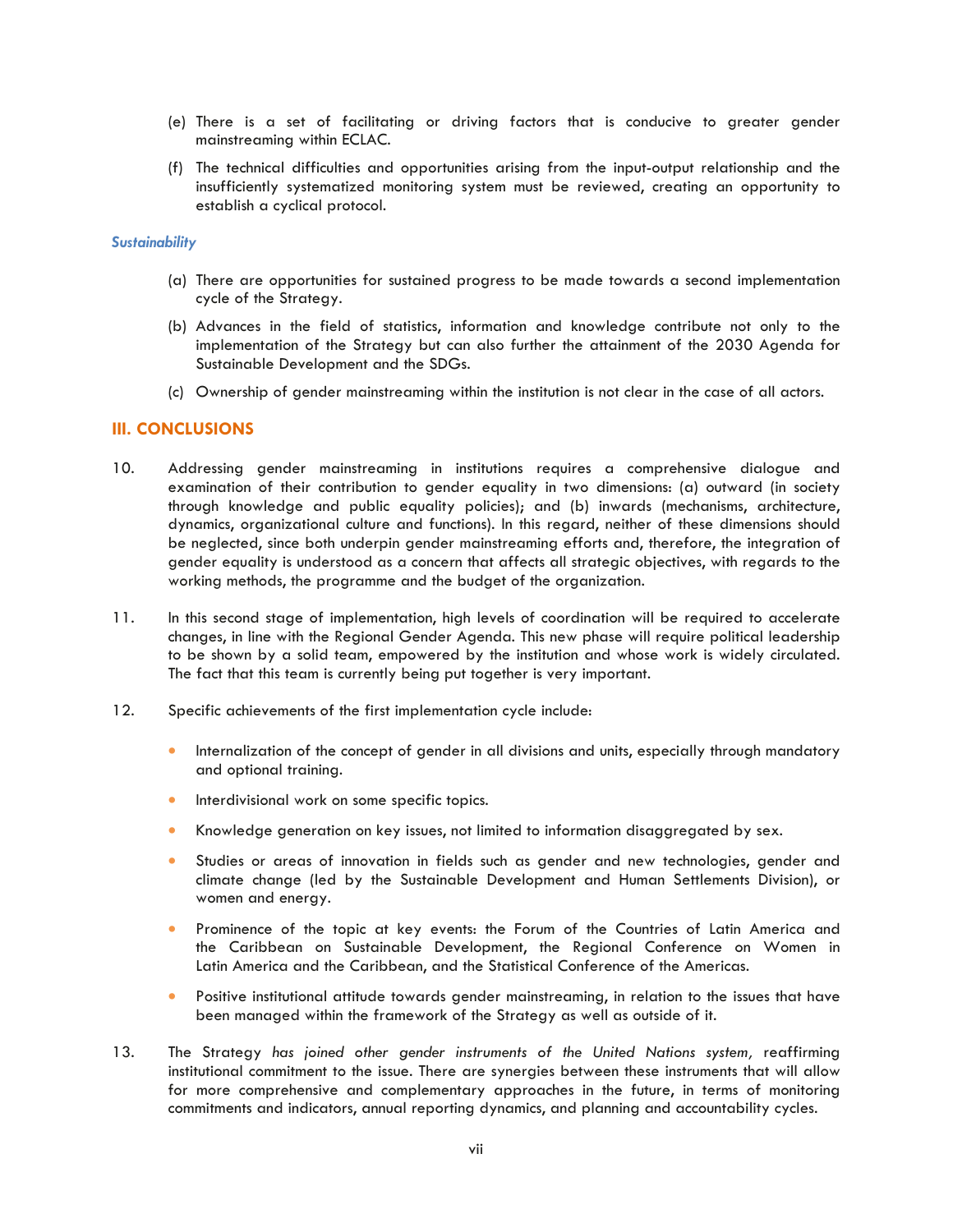- 14. The earmarking of resources for any implementation process that is defined in the future is very important, both from the point of view of the focal points —who can play a dynamic role in the whole process— and of financial resources, time allocation and even technology.
- 15. It is also important to consider that, at the moment, the region is facing multiple tensions and challenges as a result of uncertain economic, social and environmental panoramas. Therefore, the Strategy's indicators must be refined, simplified, coordinated and monitored, to clarify its objectives and measure progress both in terms of its content and its forms of results-based implementation and management. This will help accelerate implementation of the commitments of the 2030 Agenda and the Regional Gender Agenda to promote equality.
- 16. The pillars that underpinned this Strategy and that should ensure its long-term sustainability include the political-technical support of the Office of the Executive Secretary, the efforts of the gender working group and the Division for Gender Affairs (DGA), and donors as advocates of the gender issue.
- 17. There is, based on the information provided by stakeholders, a need to re-examine the Strategy's methods of implementation in some strategic areas more than in others, particularly training, inter-institutional coordination, and cutting-edge knowledge generation.

### **IV. LESSONS LEARNED**

- 18. The different gender mainstreaming strategies of institutions also ultimately affect organizational culture issues. Language, leadership, relationships among work units, knowledge-sharing among peers and other dimensions of organizational dynamics benefit from the inclusion of a gender perspective in the medium and long term.
- 19. Disseminating, understanding and updating the Strategy are ongoing tasks in any institution that undertakes such a venture. It is a systematic process and requires continuous improvement. The Strategy is a dynamic mechanism, which is adaptable to new contexts.
- 20. An annual or biannual planning of actions and commitments under the Strategy would allow implementation to be strengthened and updated, so that the reporting systems are not mechanical but linked to substantive and explicit issues within the framework of a working group.
- 21. Senior officials in the organization play a fundamental role, indicating institutional support and backing, and providing direction to the mainstreaming processes.
- 22. New forms of mandatory and optional training are needed that facilitate the understanding, integration and ownership of new analytical frameworks of the gender approach in very diverse fields of development.
- 23. There must be a change in the perception of progress, to foster change and new approaches. Placing the issues of equality at the forefront of innovation and transformation is a strategic and political imperative for modern institutions.
- 24. The many years of experience of ECLAC demonstrate that the assumption that certain issues are "untouched" by the gender equality perspective has been overcome. When the Strategy was first designed, there seemed to be issues that could not be addressed from a gender perspective. This idea has now been all but eradicated, since studies or analyses have been conducted on nontraditional gender issues, which have proved very beneficial both for the institution and for the countries of the region.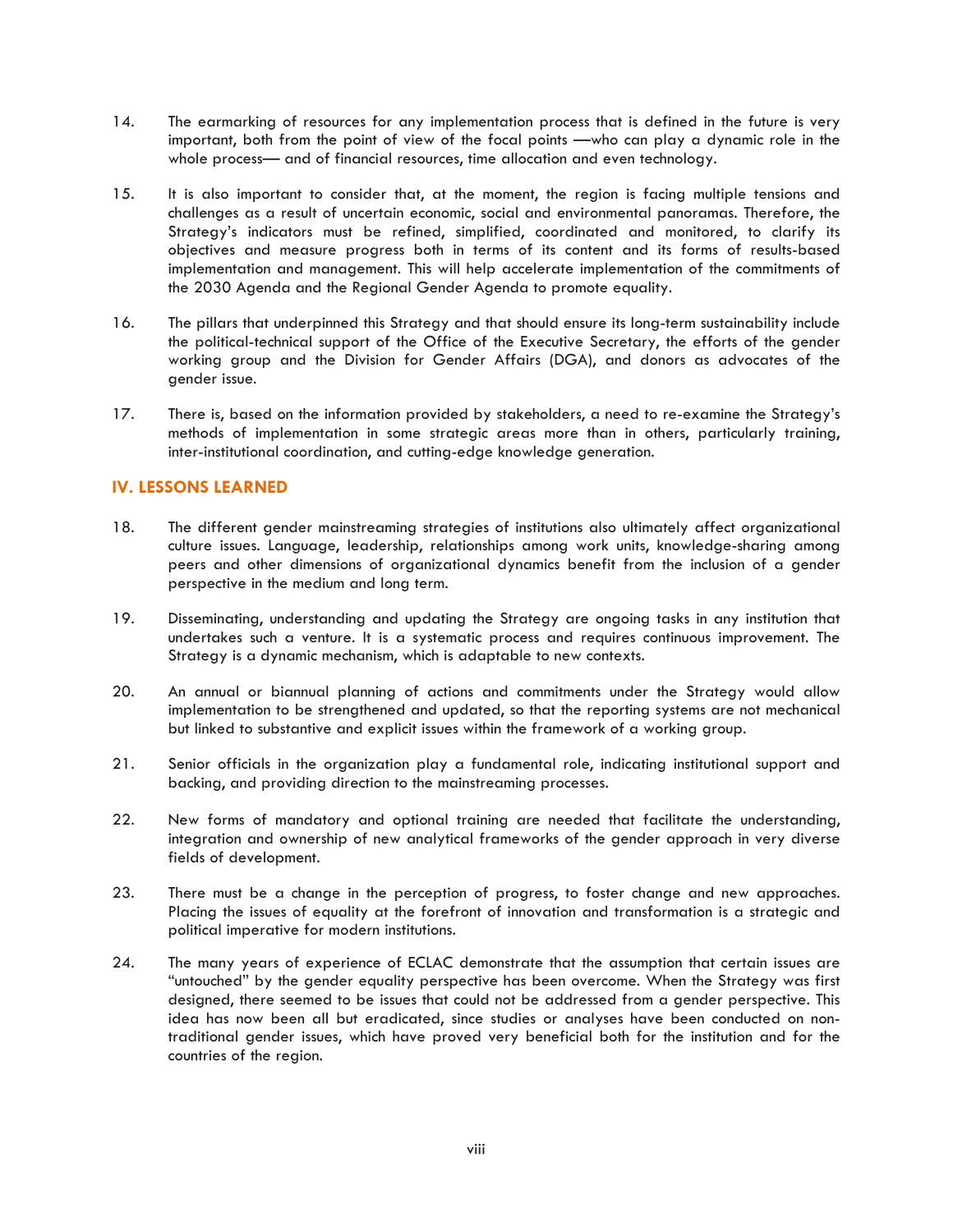### **V. RECOMMENDATIONS**

- 25. Based on the evaluation's findings and conclusions, a set of recommendations and suggestions for improvement were formulated, to contribute to future versions of the Strategy in a new implementation cycle:
	- Strategic space: establish a strategic space for reflection on progress made in the implementation of the Strategy, UN-SWAP and the ECLAC Action Plan on the system-wide strategy on gender parity in the secretariat.
	- Human resources: define and approve the profiles, attributes and responsibilities of the focal point team; build capacities within ECLAC and improve training.
	- Content: facilitate development of innovative concepts and approaches in gender mainstreaming.
	- Management: create a roster of shared consultants, and computer alerts on milestones, events and shared goals; prepare specialized technical notes to be distributed to the divisions; issue alerts through the intranet; compile all ECLAC knowledge on gender.
	- Innovation: create a gender laboratory for innovation.
	- Monitoring and evaluation of the Strategy: establish a cycle of shared and coordinated work among the different key actors and instruments and disseminate it widely; undertake a review of the indicators at a participatory workshop, to reach a consensus on which UN-SWAP 2.0 indicators should be incorporated into the new Strategy and how their parameterization would be harmonized and refined.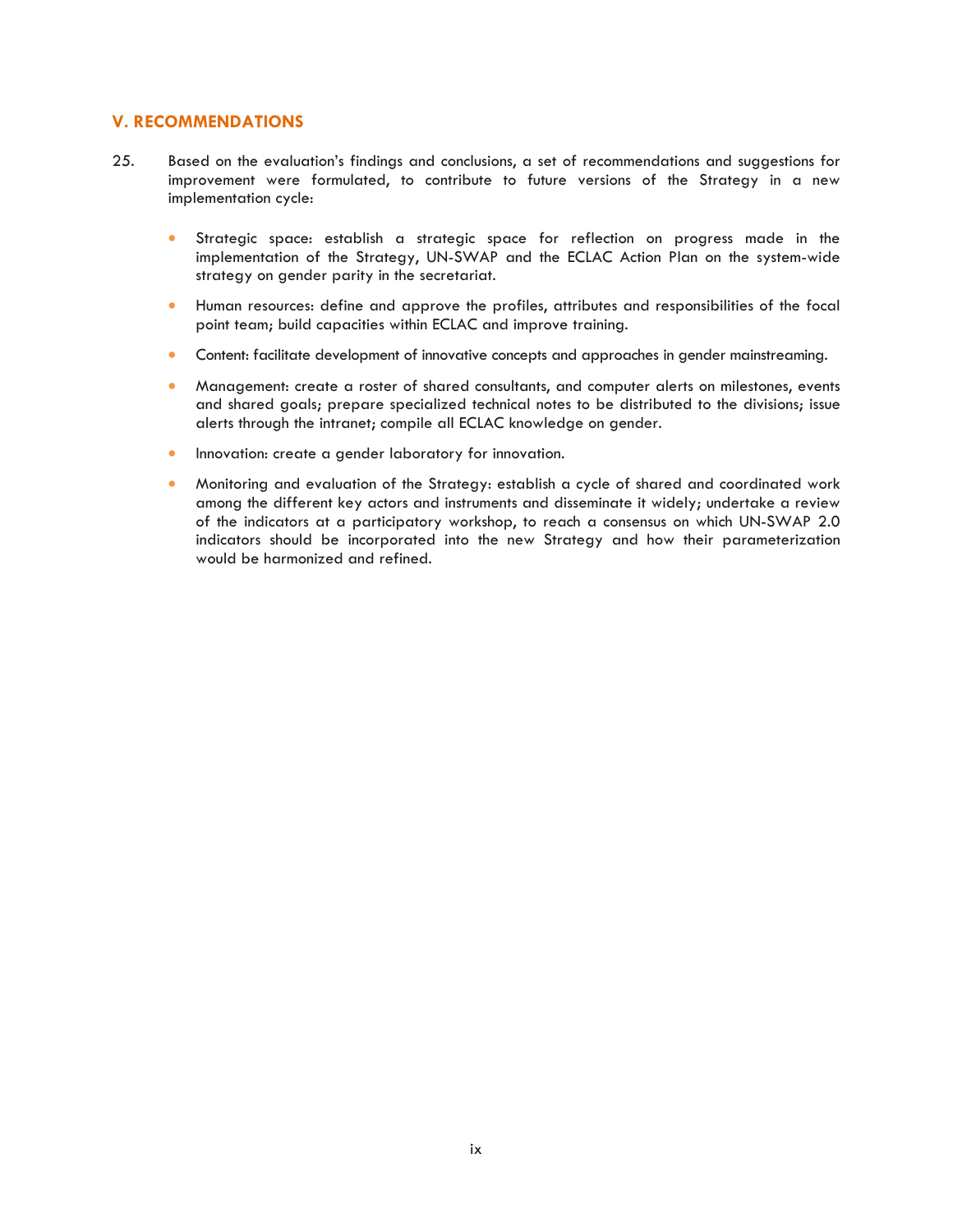## 1. INTRODUCTION

- 1. This evaluation report analyses the Strategy for mainstreaming gender at the Economic Commission for Latin America and the Caribbean (ECLAC), 2013–2017, for which the first implementation cycle, covering the period 2013–2017, has been completed.
- 2. This evaluation was undertaken because ECLAC needs to identify both progress made and areas for improvement in implementation of the Strategy. In this regard, it is an examination of the Strategy, within given time limits and within the framework of global and regional efforts to mainstream gender parity.
- 3. This evaluation was carried out between 1 October 2019 and 15 January 2020, by the external evaluator Alejandra Faúndez, under the coordination of PPOD.
- 4. The general objective was to evaluate the Strategy with respect to UN-SWAP 1.0 and 2.0, and to the strategy on gender parity, launched in 2018 and 2019, respectively, within the United Nations system.
- 5. The specific objectives of the evaluation were:
	- (a) Identify the strengths, weaknesses and challenges of the Strategy using criteria relating to UN-SWAP 1.0, UN-SWAP 2.0 and the strategy on gender parity.
	- (b) Identify omissions, duplications, complementarity and existing or potential synergies (efficiency) between the Strategy, UN-SWAP 2.0 and the strategy on gender parity.
	- (c) Identify lessons learned and formulate proposals for improvement in the areas that have been identified as having lags or limitations.
- 6. The criteria and evaluation questions were defined in the terms of reference and in accordance with the Development Assistance Committee (*DAC*) of OECD criteria of relevance, effectiveness, efficiency and sustainability. Table 1 shows the relationships between the criteria and the questions used in this evaluation.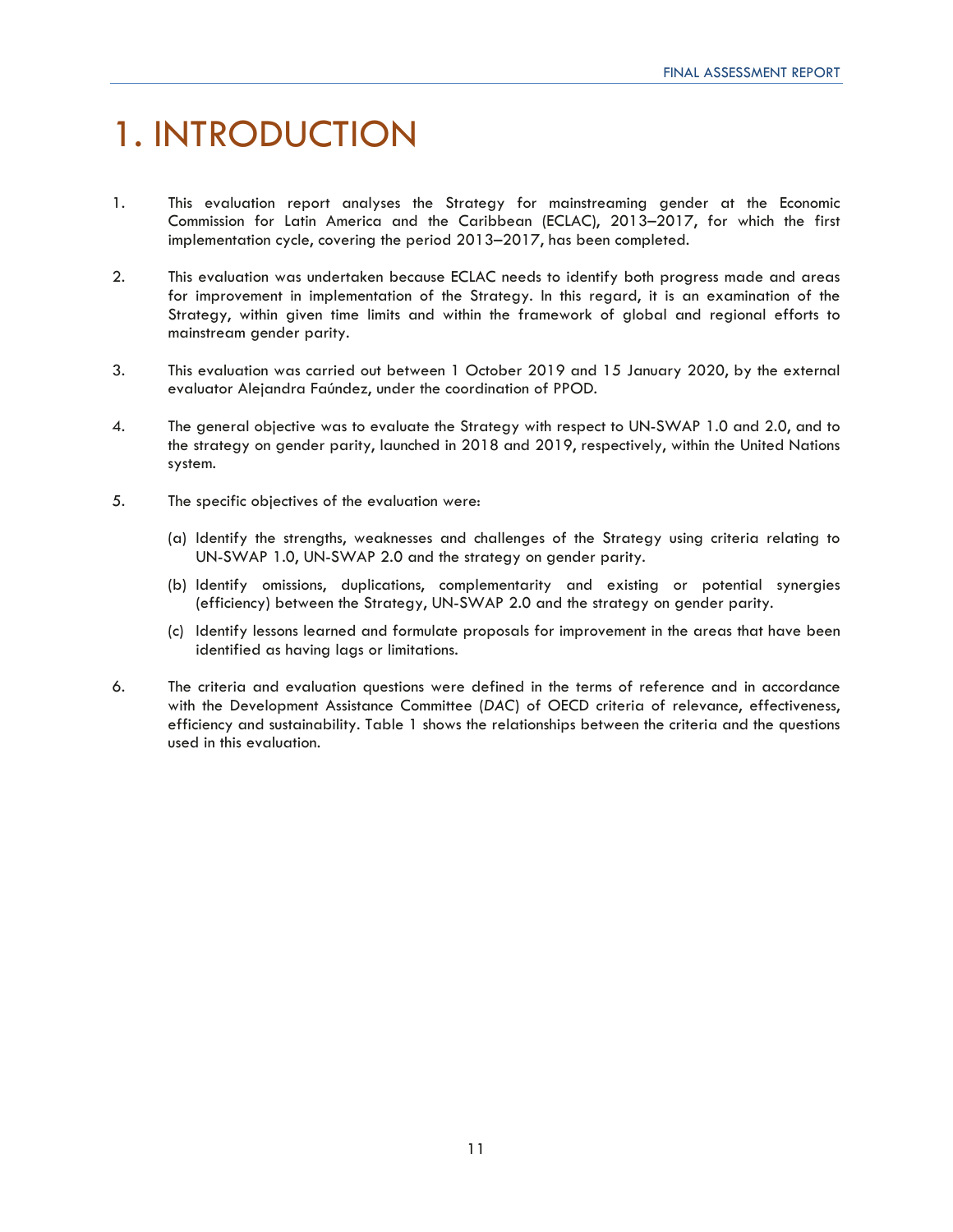| Table 1 |  |                                   |  |  |  |
|---------|--|-----------------------------------|--|--|--|
|         |  | Criteria and evaluation questions |  |  |  |

| Criteria       | Questions according to the terms of reference                                                                                                                                                                                                                                   |
|----------------|---------------------------------------------------------------------------------------------------------------------------------------------------------------------------------------------------------------------------------------------------------------------------------|
| Relevance      | (a) Was the Commission's gender mainstreaming strategy relevant to its mandate and<br>to the United Nations policies on gender equality and gender mainstreaming?                                                                                                               |
|                | (b) What are the instances of duplication, complementarities and synergies between<br>the ECLAC Gender Mainstreaming Strategy and UN-SWAP (2012-2018) as well<br>as the United Nations System-wide Strategy on Gender Parity? And to what<br>extent has ECLAC made use of them? |
| Effectiveness  | (a) To what extent has ECLAC succeeded in reaching its Gender Mainstreaming<br>Strategy objectives? And what have been the key factors behind this success?                                                                                                                     |
|                | (b) In which of the six strategic areas were the strongest results and most progress<br>made? Why?                                                                                                                                                                              |
|                | (c) In which of the six strategic areas was the least progress made? Why?                                                                                                                                                                                                       |
|                | (d) What factors contributed to progress and what factors acted as barriers to progress?                                                                                                                                                                                        |
|                | (e) To what extent has gender mainstreaming strengthened the link between<br>institutional change and development results?                                                                                                                                                      |
|                | (f) How effective were the strategy's activities in building capacities and influencing<br>policy making in gender mainstreaming across the Commission?                                                                                                                         |
|                | (g) To what extent did the implementation of the strategy inform policy and programme<br>development (e.g. sex-disaggregated data, gender analysis, among others)?                                                                                                              |
|                | (h) To what extent are gender mainstreaming systems (including accountability<br>mechanisms) in place, used and considered relevant and effective by staff?                                                                                                                     |
| Efficiency     | (a) What have been the drivers of increased/decreased attention to gender<br>mainstreaming during duration of the Strategy?                                                                                                                                                     |
|                | (b) To what extent does the ECLAC gender architecture support an efficient<br>enhancement of gender mainstreaming within the organization? Does it sufficient<br>for the full integration of gender mainstreaming into programming and policies?                                |
| Sustainability | (a) How sustainable has ECLAC capacity development and ownership of gender<br>mainstreaming been?                                                                                                                                                                               |
|                | (b) What conditions have been put in place to ensure that attention to gender<br>mainstreaming is sustained beyond individual staff and management?                                                                                                                             |
|                | (c) In what ways, if at all, has the entity learned from previous evaluation findings to<br>strengthen gender equality results at the programme and institutional levels?                                                                                                       |
|                | (d) How has the Strategy contributed to shaping/enhancing the ECLAC programme<br>of work/priorities and activities?                                                                                                                                                             |
|                | (e) Has the Gender Mainstreaming Strategy contributed to the achievement of the<br>Sustainable Development Goals (SDGs)? If so, in what way?                                                                                                                                    |

**Source:** Prepared by the author, on the basis of Economic Commission for Latin America and the Caribbean (ECLAC), *Terms of reference and rules of procedure of the Economic Commission for Latin America and the Caribbean* (LC/G.1403/Rev.9), 2015.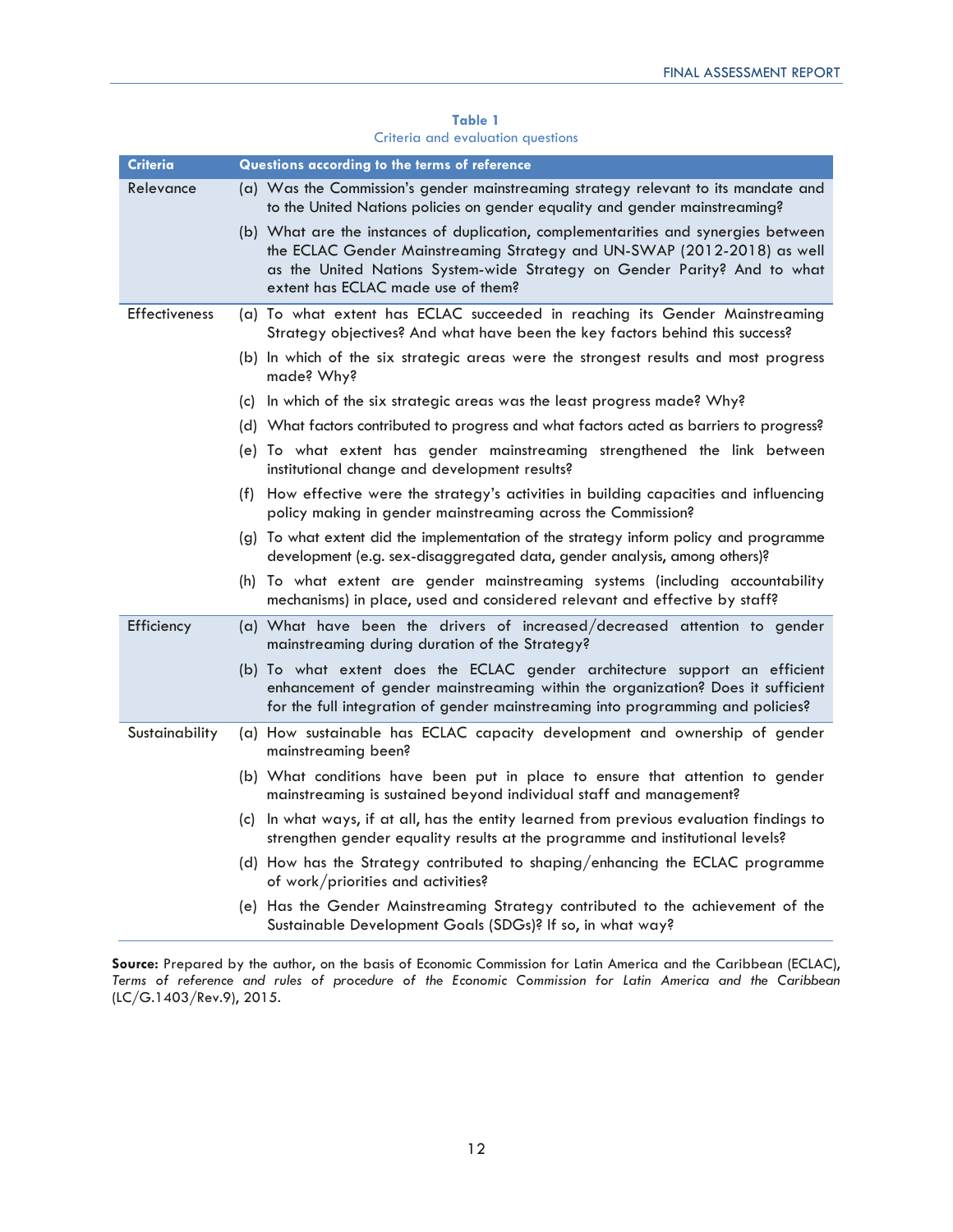7. The evaluation report is divided into different sections: the background of the Strategy, including its objectives and strategic areas of implementation, is set out in section 2 and the evaluation's objectives appear in section 3. Section 4 contains the evaluation methodology and scope, while the main findings resulting from the interviews, focus groups, survey and document review, according to the criteria outlined above and evaluation questions, are detailed in section 5. Section 6 contains the general conclusions of the evaluation, while the lessons learned from the implementation and experiences of gender mainstreaming in the region are presented in section 7 and recommendations for improving implementation in a second phase in section 8. Lastly, the terms of reference, evaluation matrix, data collection instruments and interview details are set out in the respective annexes.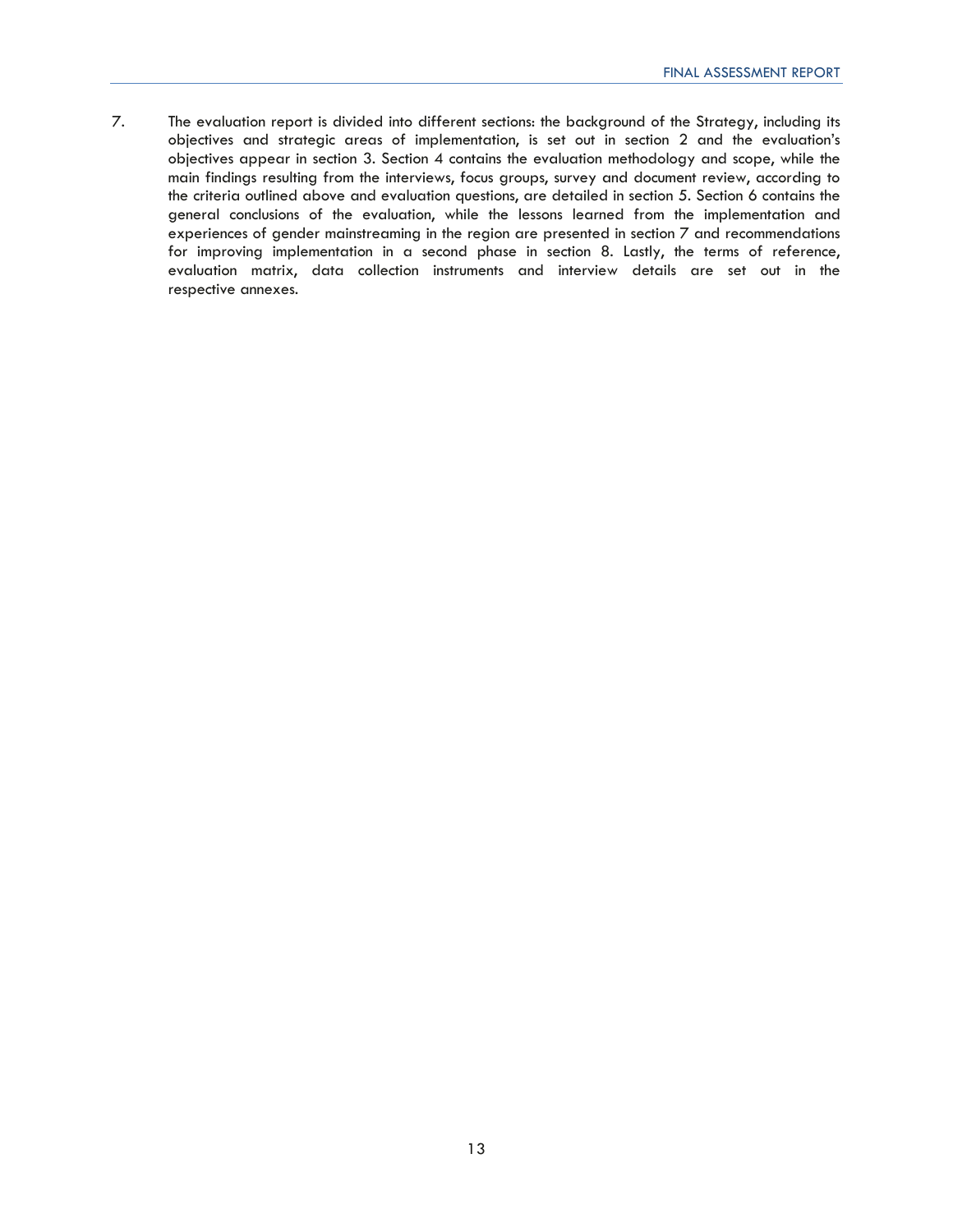## 2. BACKGROUND

- 8. The Strategy has completed its first implementation cycle for the 2013–2017 period. The strategy on gender parity was launched in 2017, followed by UN-SWAP 2.0 in 2018. All these efforts within the United Nations system, from UN-SWAP 1.0,2 which preceded the Strategy, plus those of ECLAC itself, have been at the forefront of incorporating gender issues in a substantive way into the work of the institutions of the system.
- 9. This evaluation was undertaken because ECLAC needs to identify both progress made and areas for improvement in the implementation of the Strategy. In this regard, it is an examination of the Strategy, within given time limits and within the framework of the global and regional efforts to mainstream gender parity.
- 10. For this evaluation, we will define gender mainstreaming as a "process of assessing the implications for women and men of any planned action, including legislation, policies or programmes, in all areas and at all levels. It is a strategy for making women's as well as men's concerns and experiences an integral dimension of the design, implementation, monitoring and evaluation of policies and programmes in all political, economic and societal spheres so that women and men benefit equally and inequality is not perpetuated" (United Nations, 1997).3
- 11. The Strategy, specifically, refers to the principle of equality, which in turn translates into two operational dimensions:
	- (a) incorporation of gender objectives and indicators into the ECLAC programme of work that allow the achievements and challenges of its implementation to be identified and analysed.
	- (b) promotion of equal participation, gender equality both within ECLAC at all levels of the professional and administrative categories, and in relation to participation in activities organized by ECLAC.
- 12. To address the first dimension, each division has the possibility of establishing relevant objectives and activities, with the collaboration of DGA and in coordination with PPOD. The second dimension focuses mainly on the process of peer recruitment and is directly related to human resources.
- 13. Likewise, the Strategy was initially implemented synergistically and gradually in relation to UN-SWAP 1.0. Following modification and expansion of the instrument in 2018, one of the objectives of the evaluation is to analyse the feasibility and relevance of complementing these instruments.
- 14. The Strategy aims to "contribute to achieving gender equality and its institutionalization in public policies in Latin America and the Caribbean by mainstreaming the gender perspective in all areas of the Commission's work and by achieving gender parity at all levels of the organization" (ECLAC, 2013a).

<sup>&</sup>lt;sup>2</sup> ECLAC has prepared annual reports under UN-SWAP since 2012.<br><sup>3</sup> The agreements, guidelines and resolutions that support mainstreaming and gender parity in ECLAC are the following: ECLAC Resolutions 483(XXI) and 618(XXXI) (ECLAC, 1986 and 2006); the Economic and Social Council agreed conclusions 1997/2 on gender mainstreaming in all policies and programmes of the United Nations system (United Nations, 1997); United Nations system-wide policy on gender equality and the empowerment of women: focusing on results and impact (CEB, 2006); the system-wide action plan on gender equality and the empowerment of women, endorsed by the United Nations Chief Executives Board for Coordination (CEB) at their meeting of 13 April 2012; Mainstreaming a gender perspective into all policies and programmes in the United Nations system (ECOSOC, 2018).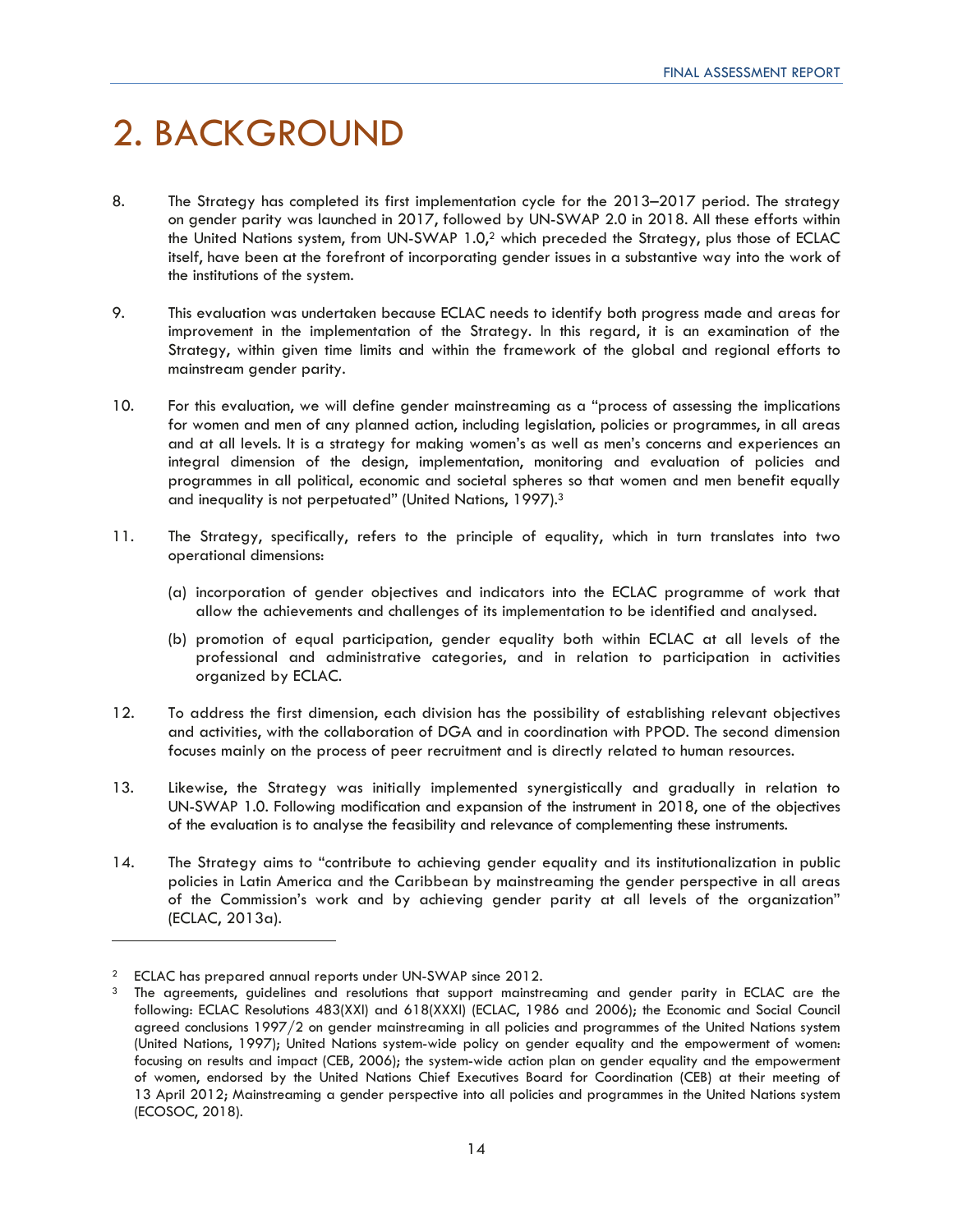- 15. The Strategy's expected achievements are that: (i) the ECLAC session and the subsidiary bodies of ECLAC will incorporate and promote the gender perspective; (ii) ECLAC staff members will have the knowledge, skills and resources they need to systematically mainstream gender in all their activities; and (iii) the proportion of women in posts at the P3 to D1 levels will increase with a view to achieving a 50/50 gender balance by 2020 (Ibid.).
- 16. The strategy includes six strategic areas:
	- (a) Political commitment to gender equality:4 The biennial sessions of ECLAC and the sessions of the Regional Conference on Women in Latin America and the Caribbean contribute to the achievement of this objective; as does the collaboration that ECLAC provides to its other subsidiary bodies on these aspects.
	- (b) Results-based management for gender equality: The Project Committee and PPOD play a key role in this area, providing guidance, offering incentives and prioritizing gender mainstreaming in the Commission's programme of work.
	- (c) Knowledge management and dissemination: This refers to mainstreaming gender in the information produced by ECLAC, including in publications, the monitoring of communication projects and internal "early bird alerts".
	- (d) Monitoring, supervision and resources: ECLAC assigns specific responsibilities and functions to chiefs of division and offices and to staff working for the Office of the Executive Secretary and PPOD. Part of this work translates into an annual accountability report by the Office of the Executive Secretary, presented on International Women's Day (8 March).
	- (e) Capacity-building: Capacity-building is approached from a gradual and systematic assessment, and training in gender mainstreaming.
	- (f) Gender parity: Related to achieving gender balance in posts at all levels of the organization.
- 17. To follow up on implementation of the Strategy, a set of indicators has been prepared, as summarized in table 2.

<sup>4</sup> Understood as the materialization in the State of political relations, social practices and worldviews that are legitimized as public goods in processes preceded by political struggles (Guzmán Barcos and Montaño Virreira, 2012).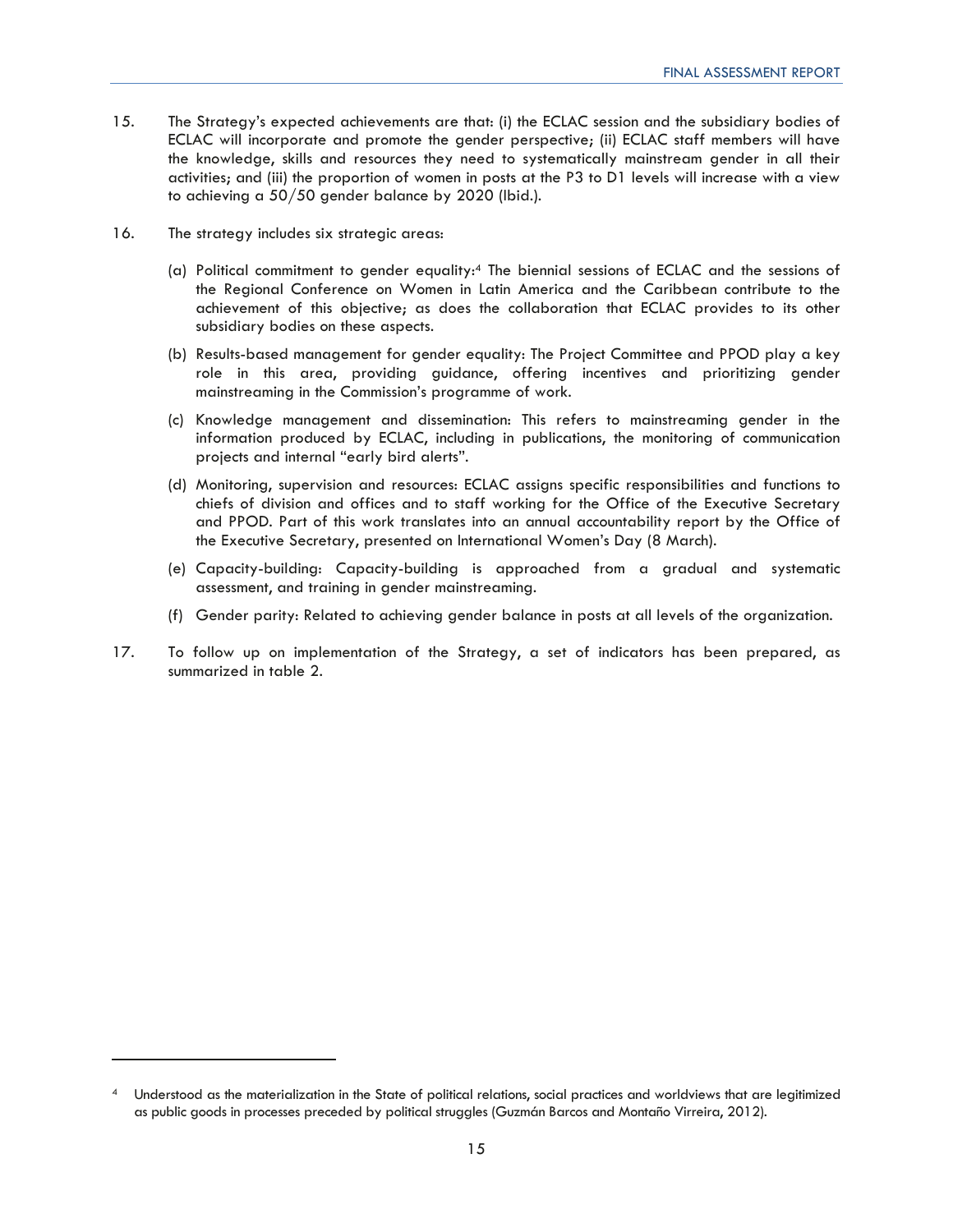### **Table 2**

### Examples of indicators from the Strategy for Mainstreaming Gender at ECLAC for the period 2013–2015

| <b>Strategic areas</b>                                | <b>Indicators</b>                                                                                                                                                                                                                                                                          |  |  |
|-------------------------------------------------------|--------------------------------------------------------------------------------------------------------------------------------------------------------------------------------------------------------------------------------------------------------------------------------------------|--|--|
| 1. Political commitment<br>to gender equality         | At the ECLAC session, the position paper includes an analysis of sex-disaggregated<br>$\bullet$<br>information and there will be a high-level debate on gender equality.                                                                                                                   |  |  |
|                                                       | The agendas for the conferences and subsidiary bodies will include a gender<br>$\bullet$<br>perspective in the various subjects.                                                                                                                                                           |  |  |
|                                                       | Gender balance among the speakers invited to attend the aforementioned meetings.<br>$\bullet$                                                                                                                                                                                              |  |  |
| 2. Results-based<br>management for gender<br>equality | The gender perspective is incorporated into each division's presentation at the<br>$\bullet$<br>annual strategic planning meetings and into proposals for the programme of work.                                                                                                           |  |  |
| 3. Knowledge<br>management and                        | $\bullet$<br>Fifty per cent of annual reports (flagships) include a gender analysis of the<br>subjects covered.                                                                                                                                                                            |  |  |
| dissemination                                         | An increase of 25% in the ECLAC publications (such as institutional books, working<br>$\bullet$<br>papers, studies and the CEPAL Review) that include a gender-based analysis and<br>sex-disaggregated statistics.                                                                         |  |  |
| 4. Monitoring, supervision<br>and resources           | One staff member from PPOD and one from the Office of the Executive Secretary<br>(who must be at the P4 level or above) is responsible for implementing the<br>Strategy, reflected as a success criterion in the performance management system<br>(e-Performance) for the 2013-2014 cycle. |  |  |
|                                                       | All division chiefs have implementation of the Strategy as a success criterion in the<br>$\bullet$<br>performance management system for the 2014-2015 cycle.                                                                                                                               |  |  |
|                                                       | One staff member at the sub-regional headquarters in Mexico and for the<br>Caribbean (who must be at the P3 level or above) is responsible for gender<br>equality (reflected as a success criterion in the performance management system).                                                 |  |  |
|                                                       | Each division of ECLAC has a gender focal point.                                                                                                                                                                                                                                           |  |  |
|                                                       | Funds have been assigned in each division's budget to gender mainstreaming activities.<br>$\bullet$                                                                                                                                                                                        |  |  |
| 5. Capacity-building                                  | All ECLAC staff have participated in an online course on gender mainstreaming.<br>$\bullet$                                                                                                                                                                                                |  |  |
|                                                       | Selected staff from PPOD and the Administration Division have participated in<br>$\bullet$<br>specific training.                                                                                                                                                                           |  |  |
|                                                       | Chiefs and supervisors have participated in training activities.<br>$\bullet$                                                                                                                                                                                                              |  |  |
|                                                       | Gender equality is included in interview questions and in selection processes for<br>$\bullet$<br>filling vacancies.                                                                                                                                                                       |  |  |
| 6. Gender parity                                      | Achieve gender parity by 2020, which implies recruiting the following number of<br>$\bullet$<br>women to the Professional category and above by 2020: P2: 8 women, P3: 3 women,<br>P4: 12 women, P5: 11 women, D1: 4 women.                                                                |  |  |

**Source:** Prepared by the author, on the basis of Economic Commission for Latin America and the Caribbean (ECLAC), *Strategy for Mainstreaming Gender at the Economic Commission for Latin America and the Caribbean (ECLAC), 2013–2017* (DDR/1(CRM.12)), Santiago, October 2013.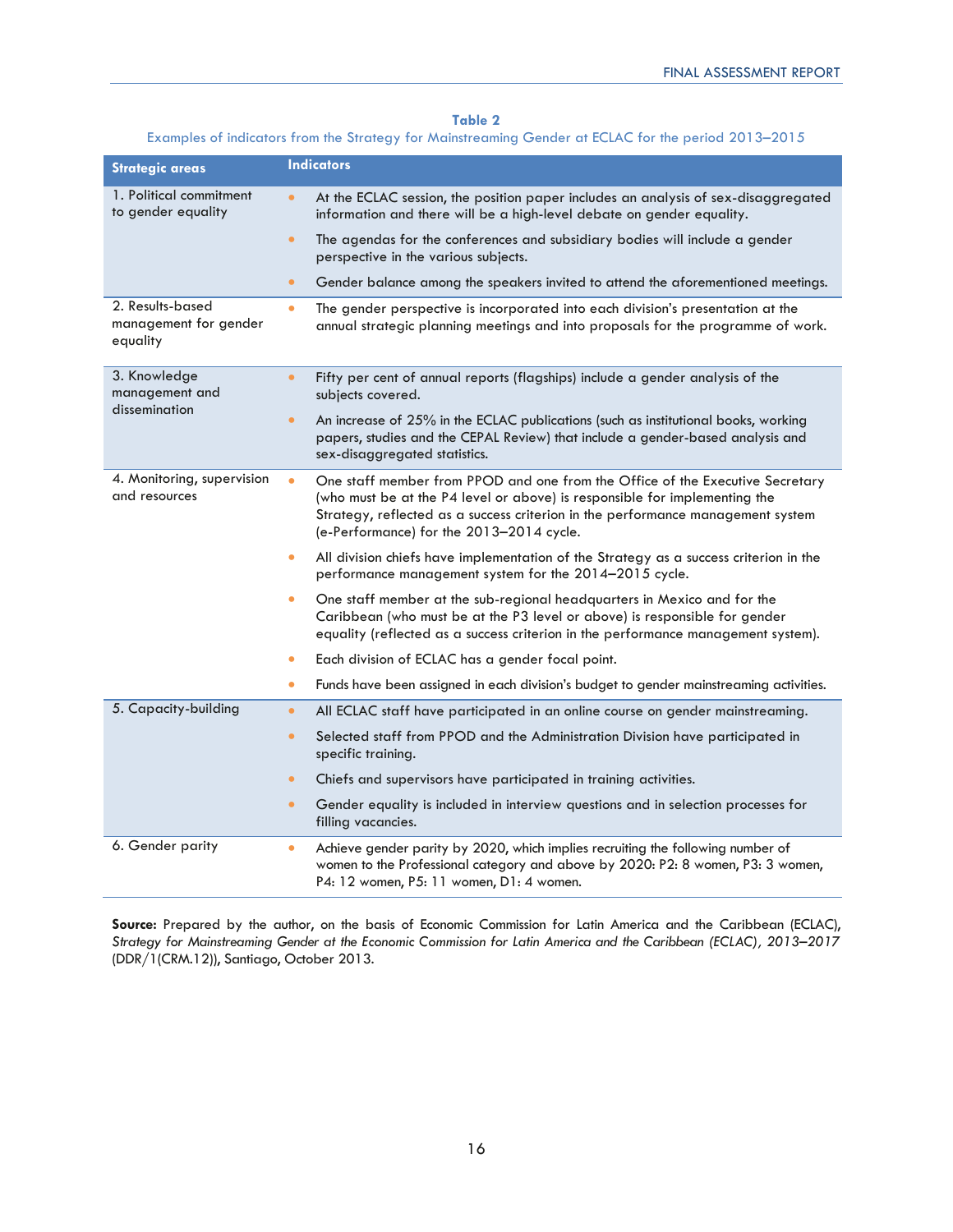## 3. OBJECTIVES

### **3.1 GENERAL OBJECTIVE**

18. Evaluate the Strategy for mainstreaming gender at the Economic Commission for Latin America and the Caribbean (ECLAC), 2013–2017, with respect to UN-SWAP 1.0 and 2.0, and the strategy on gender parity launched in 2017 within the United Nations system.

### **3.2 SPECIFIC OBJECTIVES**

- 19. Identify the Strategy's strengths, weaknesses and challenges by using criteria relating to UN-SWAP 1.0 and 2.0 and the strategy on gender parity.
- 20. Identify omissions, duplications, complementarity and existing or potential synergies (efficiency) between the Strategy, UN-SWAP 2.0 and the strategy on gender parity.
- 21. Identify lessons learned and formulate proposals for improvement in areas that have been identified as having lags or limitations.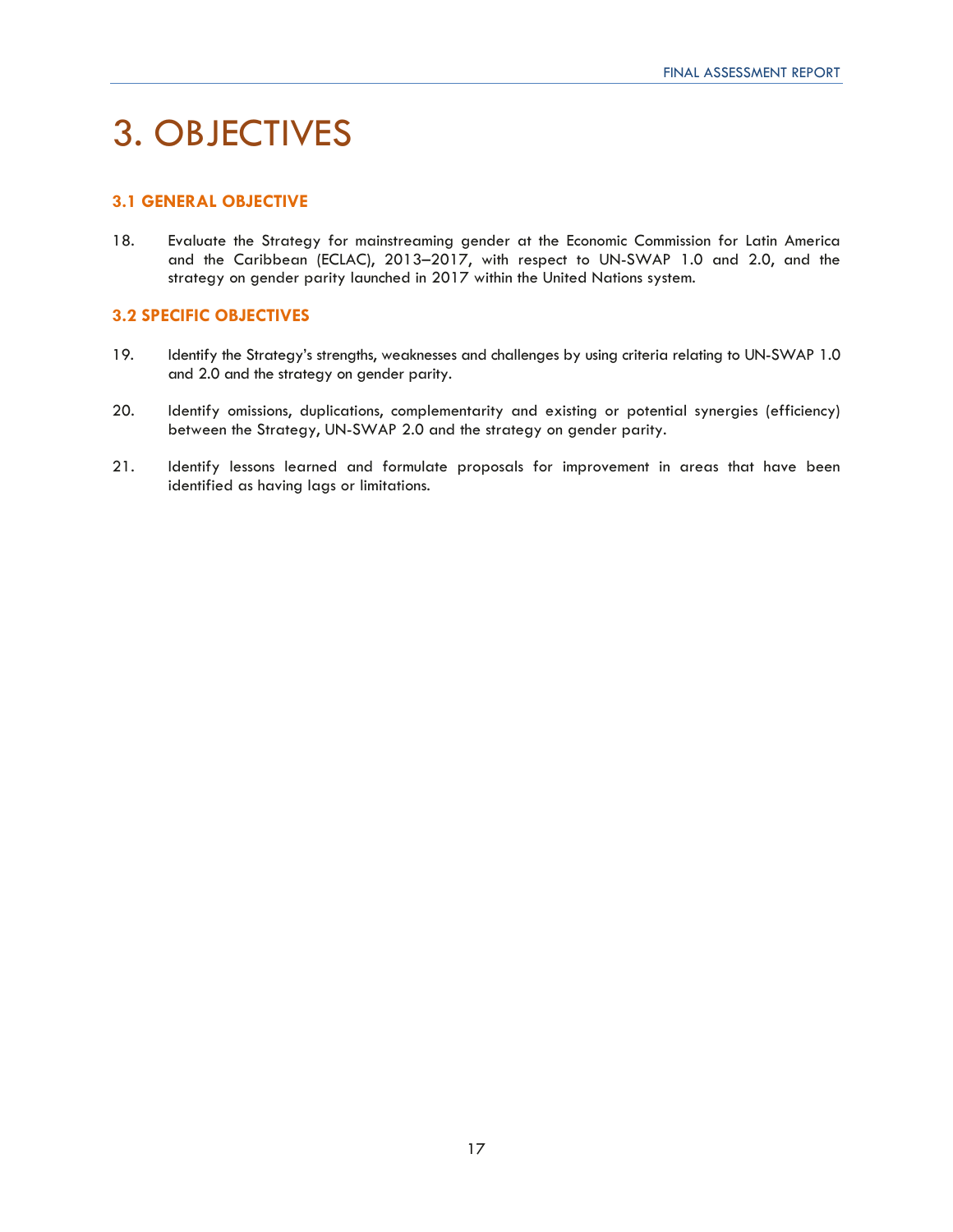## 4. EVALUATION METHODOLOGY

### **4.1 METHODOLOGICAL DESIGN**

- 22. The evaluation was an impartial, open and participatory process that involved ECLAC staff of different levels, roles and offices.
- 23. The evaluation was based on the ECLAC Evaluation Policy and Strategy, as well as the United Nations Evaluation Group (UNEG) Norms and Standards for Evaluation (UNEG, 2016 and 2018) and Ethical Guidelines for Evaluation (UNEG, 2008b).
- 24. The methodological approach was mixed, using both quantitative and qualitative methods. The aim was to triangulate the approaches, considering the participatory nature of the evaluation process. The methodology also took into account the relationship between the techniques and the different actors involved in the design, implementation and monitoring of the Strategy.
- 25. To address the objectives and requirements set forth in the terms of reference, an analytical framework was developed in accordance with the guidelines of the instruments created by the United Nations system for these purposes, and institutional lessons learned as a result of previous guides and evaluations.

### **4.2 DATA COLLECTION TECHNIQUES**

- 26. Four main information gathering techniques were used: document review for secondary information, and a survey, interviews and focus groups for primary information.
- 27. Document review: the documents related to the Strategy were reviewed and analysed, including the gender components of the programmes of work of the ECLAC System for the period under consideration (ECLAC, 2018f, 2016a and 2012a), the conceptual framework for mainstreaming the gender approach in the United Nations system and for the work of DGA, the planning, monitoring, reporting and evaluation documents produced on the Strategy, UN-SWAP 1.0 and UN-SWAP 2.0 during the period, in addition to other relevant documentation provided by PPOD and obtained from websites.
- 28. Semi-structured interviews: the interviews followed a questionnaire that offered the flexibility needed to take into account the differences in experience, actions and perceptions of the different interviewees.
- 29. The interview guide had general questions covering all evaluation criteria, and specific questions depending on the role of the interviewees (see annex 3).
- 30. The interviews were recorded with the consent of the interviewees and were carried out with two types of respondents with regard to the implementation of the Strategy:
	- (a) those directly involved in its implementation (five interviews);
	- (b) other key respondents (five interviews).5

 $5$  The interviewees did not include donors or external experts on gender mainstreaming issues.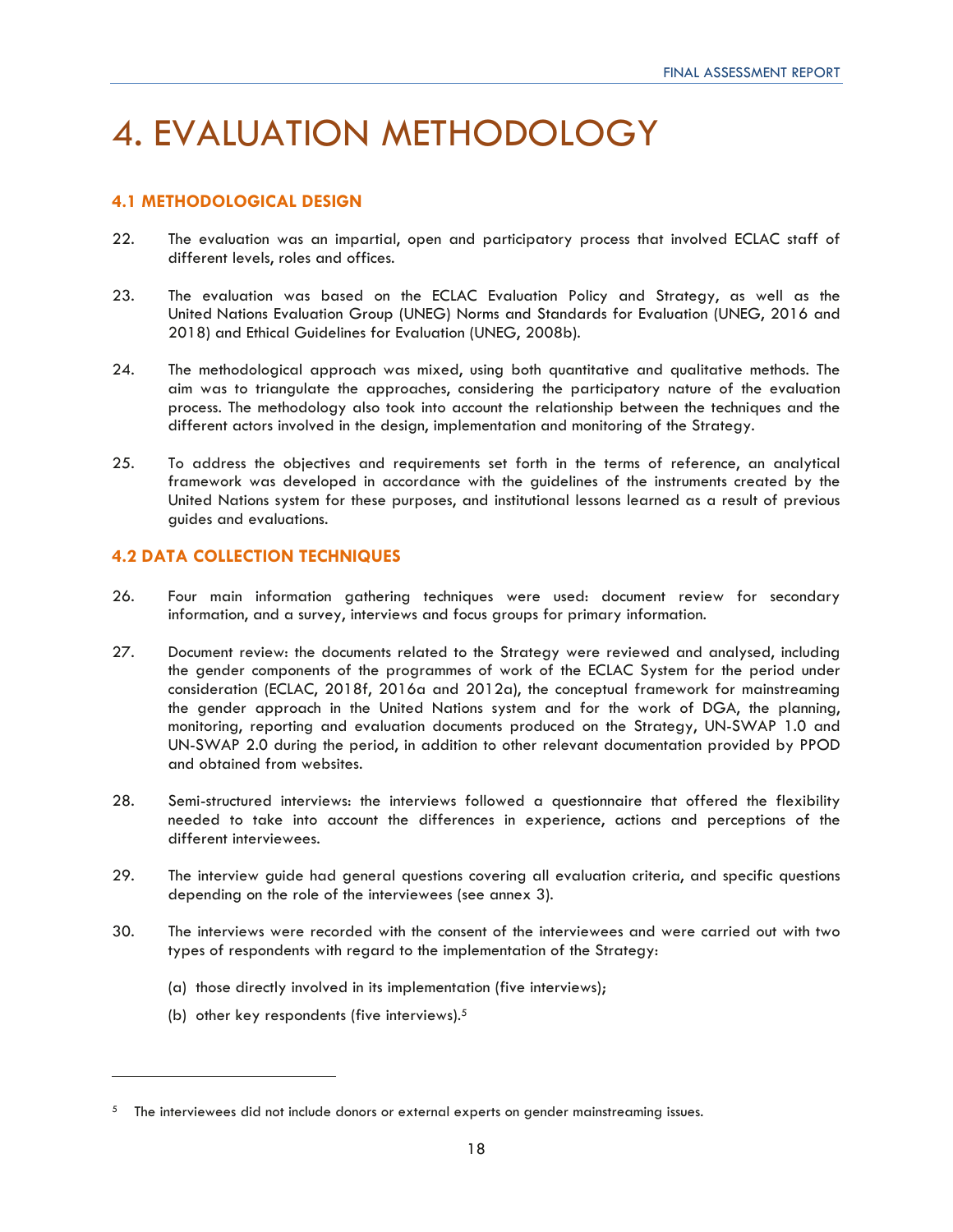- 31. The territorial dimension was addressed through interviews with staff designated by the Chiefs of the respective subregional headquarters.
- 32. The interviews allowed information to be obtained on the Strategy's critical factors, including: dynamics, synergies, effectiveness, efficiency, sustainability, critical obstacles and impact.
- 33. For the purpose of rapid evaluation, the evaluator graded the responses according to a numerical scale, which was taken into consideration when analysing the answers and triangulating them with the document review and surveys.
- 34. Focus groups: four focus groups were initially planned. Of these groups, 3 were ultimately set up, with a total of 11 participants: 7 people from the relevant divisions of ECLAC; 2 from the Office of the Executive Secretary; and 2 from the subregional headquarters. The focus group guide contained general and specific questions depending on the group (see annex 3).
- 35. Survey: this instrument was sent to all ECLAC programme staff between 18 and 27 November 2019, and 155 responses were received, representing a good response rate. The responses were analysed with regard to key evaluation variables. The survey took the form of an online questionnaire on the Survey Monkey platform, which was sent and processed directly by PPOD. The survey included general questions relating to the evaluation criteria and questions on how the Strategy could be improved.

| <b>Techniques</b>                        | Total |
|------------------------------------------|-------|
| Semi-structured<br>individual interviews | 10    |
| Focus groups                             | 11    |
| Online survey                            | 155   |

| Table 3 |  |                                              |  |
|---------|--|----------------------------------------------|--|
|         |  | Summary of information-gathering instruments |  |

**Source:** Prepared by the author.

### **4.3 INFORMATION ANALYSIS APPROACH**

- 36. The information was analysed using a qualitative and quantitative classification. Specifically, the information was analysed according to the progress made in each of the areas of the Strategy and according to the aforementioned evaluation criteria.
- 37. Triangulation was applied in the information gathering and analysis phases. Thus, the information collected from different respondents and key actors and the documents were contrasted to make the evidence more reliable, corroborating if several versions coincided or, conversely, if the views were divergent. The understanding and interpretation of the findings and results of the evaluation were decisive in the conclusions and final recommendations.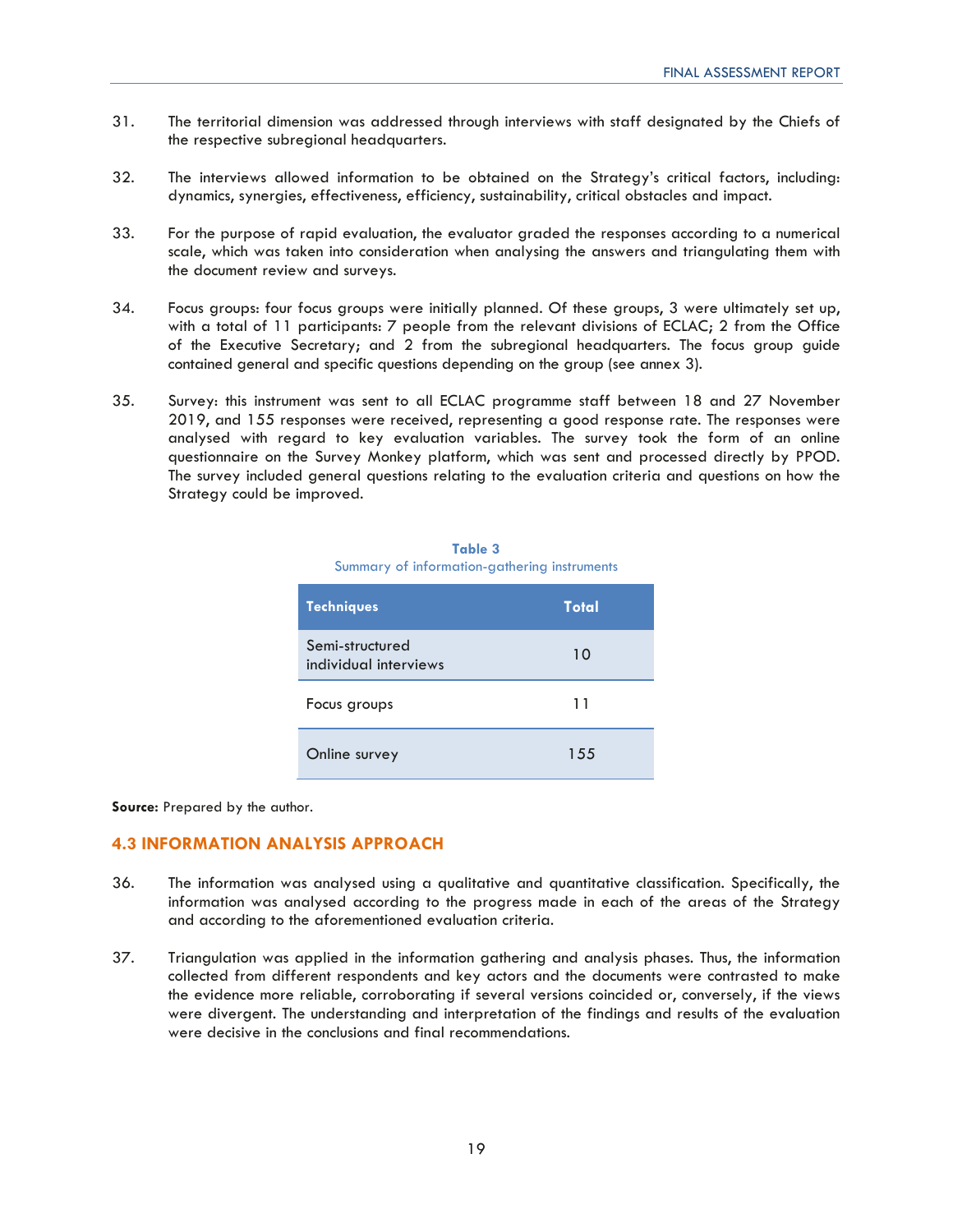### **4.4 SCOPE AND LIMITATIONS OF THE EVALUATION**

- 38. The evaluation analysed implementation of the Strategy by ECLAC through the criteria of relevance, effectiveness, efficiency and sustainability, as well as the synergies of the Strategy with UN-SWAP 2.0. and the strategy on gender parity.
- 39. In relation to geographical scope, the evaluation covered the entire ECLAC organizational structure, including the subregional headquarters for the Caribbean and in Mexico, in addition to the headquarters in Santiago.
- 40. The evaluation, through its different instruments, covered the 13 subprogrammes of the programme of work of the ECLAC system.
- 41. In relation to the time frame, the evaluation analysed the actions carried out in the period between October 2013 and the end of 2017, additionally considering the latest UN-SWAP 2.0 analysis and report from 2018.
- 42. In summary, the elements considered in the evaluation are:
	- Real progress towards the objectives of the Strategy and ECLAC efforts to mainstream a gender approach.
	- The strengths, weaknesses and omissions of the Strategy and associated efforts.
	- The extent to which the design and implementation of the Strategy and associated efforts facilitated the achievement of the gender mainstreaming objectives of ECLAC.
	- The extent to which the Strategy has benefited from synergies with other gender equality and women's empowerment initiatives, in particular UN-SWAP and the strategy on gender parity.
- 43. There were four methodological limitations:
	- The extraordinary situation in Chile relating to the social upheaval that began on 18 October. This caused delays, especially in the process of gathering primary information.
	- The lack of availability of some ECLAC staff during the period of information collection, especially the chiefs of units and divisions, many of whom were undertaking fieldwork.
	- The participation, as an observer, of a staff member from the Programme Planning and Evaluation Unit of ECLAC in two focus groups. This caused discomfort among some participants in one of the groups, inhibiting them from expressing disagreement. This was not consistent with the principle of confidentiality of the UNEG Code of Conduct for Evaluation in the UN System (UNEG, 2008a) and the revised Norms and Standards for Evaluation (UNEG, 2016).
	- From a more conceptual than methodological point of view, and given the nature of the Strategy, there were limitations on analysis of its economic efficiency, although this was not the focus of this evaluation.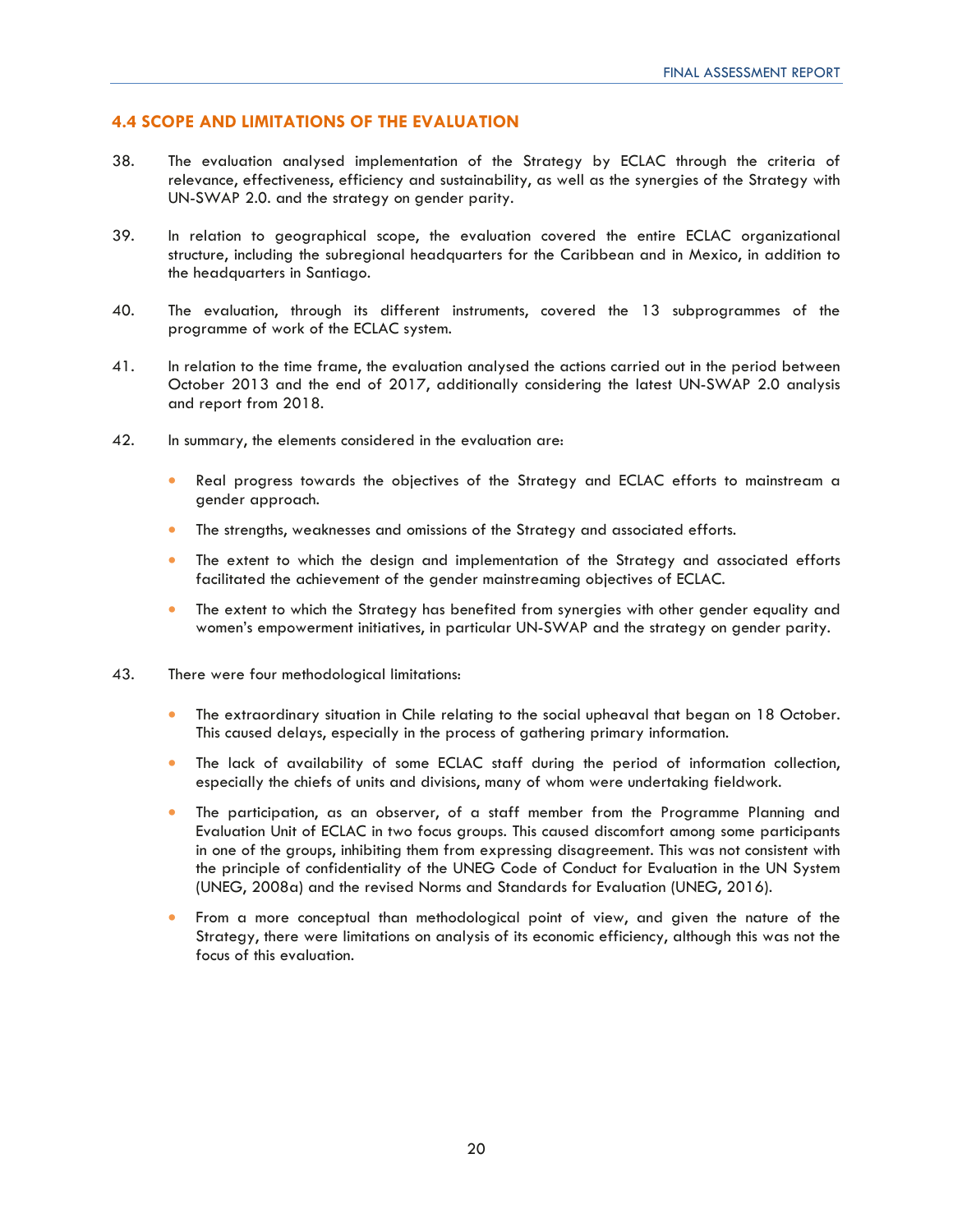## 5. FINDINGS

### **I. Relevance**

**Finding 1: ECLAC had already established actions in relation to gender mainstreaming before the Strategy was formulated, in accordance with its mandate and previous institutional initiatives.** 

- 44. The gender equality approach is not new in ECLAC, it began in the 1970s, when the member States requested specific studies on women from the Office of the Executive Secretary. The approach has been applied more systematically since the first World Conference of the International Women's Year, held in Mexico City in 1975. Since then, the United Nations regional commissions have acted as focal points for women's issues at the regional level. Latin America and the Caribbean is the only region in the world to have established a forum in which States meet regularly to debate and make commitments on these matters.
- 45. The first session of the Regional Conference on the Integration of Women in the Economic and Social Development of Latin America was held in Havana in 1977, where it is established as a subsidiary body of ECLAC. Since then, it has been renamed the Regional Conference on Women in Latin America and the Caribbean and is the main intergovernmental forum in the region on women's rights and gender equality. Its sessions are held every three years, with ECLAC serving as the secretariat, and at which the regional situation is analysed, proposals are discussed, public policy recommendations are presented, and activities carried out in compliance with regional and international agreements are evaluated.
- 46. The Women and Development Unit of ECLAC was also created in 1977, which became the Division for Gender Affairs in 2008 pursuant to the mandate issued by the Regional Conference.
- 47. Since 1977, there have been over 40 years of reflections, discussions, research and actions to promote gender equality in the region, which has resulted in a set of intergovernmental agreements, implementation axes, and regional coordination and public policy measures , as well as the consolidation and strengthening of legal and institutional frameworks to foster progress in this area in the countries of the region.
- 48. The Strategy is a product of this previous institutional effort and not only adapts and responds to the issues and challenges of 2013, but also to a broad process of discussions with many stakeholders, not only governments but also civil society, with regard to mainstreaming within the Commission and governments. Hence, in the first few years of implementation of the Strategy, there was great momentum from different inter-agency, intergovernmental and management spaces to achieve gender mainstreaming.

**Finding 2: There is complementarity between UN-SWAP, the strategy on gender parity and the Strategy, as their objectives and indicators cover similar areas. Differences can be resolved in a strategy review exercise in the framework of a new implementation cycle.** 

49. Through a cross-sectional review of the Strategy, UN-SWAP 2.0, and the system-wide strategy on gender parity, it was possible to verify the following:

### **(a) Duplication and/or complementarity.**

50. In general, the six areas of the Strategy are correlated with the purposes and indicator system of UN-SWAP 2.0, as shown in table 4.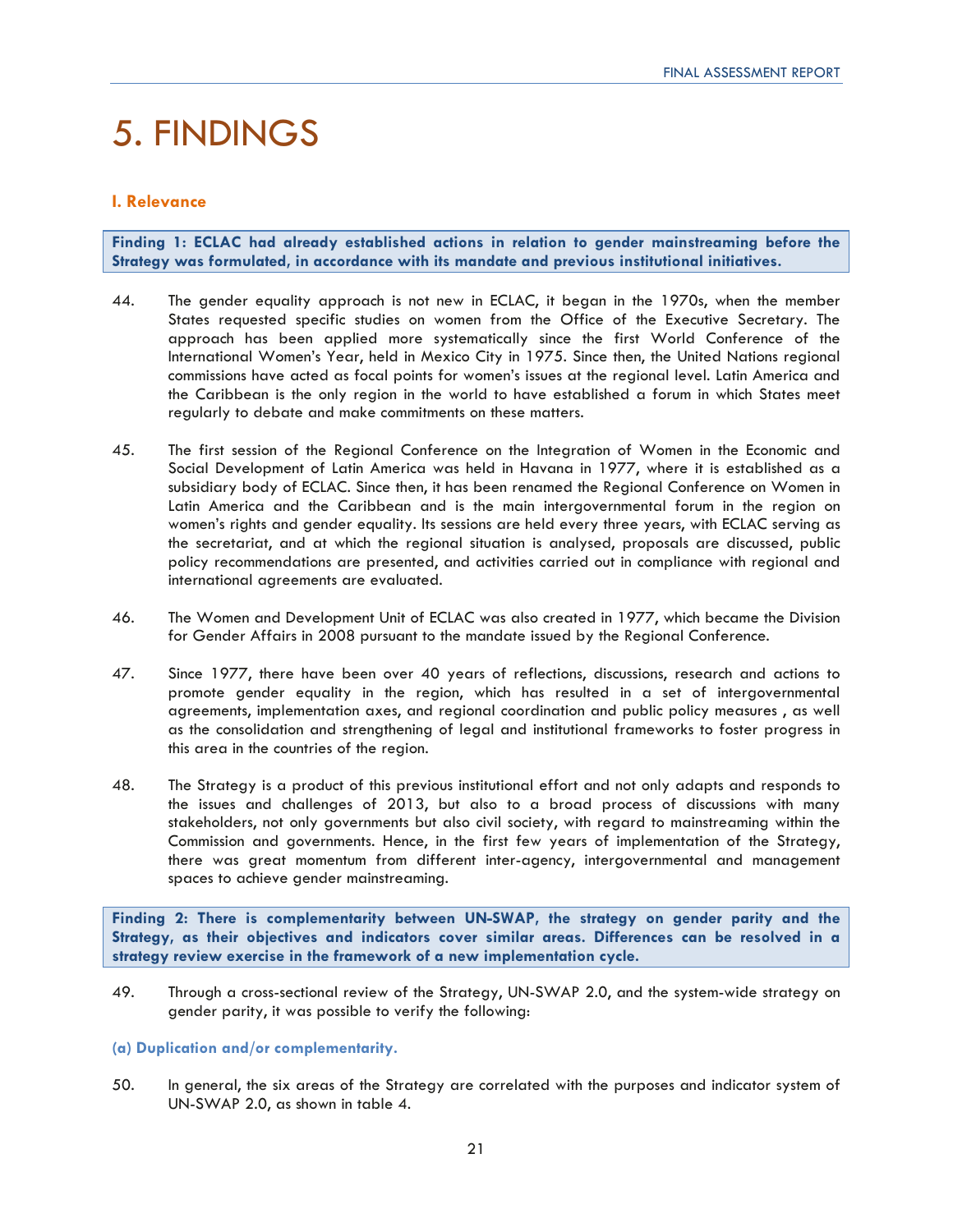### **Table 4**

Relationship between the areas and indicators of the ECLAC Strategy 2013–2017 and the performance indicators of UN-SWAP 2.0

| <b>Strategic</b>                                                 | <b>The Strategy</b>                                                                                                                                                                                                                                                                                                                                                                                                                                                                                                                                                                                                                                                                                                                                                                                                                                                                                                 | <b>UN-SWAP 2.0</b>                                                                                                                                                                   |
|------------------------------------------------------------------|---------------------------------------------------------------------------------------------------------------------------------------------------------------------------------------------------------------------------------------------------------------------------------------------------------------------------------------------------------------------------------------------------------------------------------------------------------------------------------------------------------------------------------------------------------------------------------------------------------------------------------------------------------------------------------------------------------------------------------------------------------------------------------------------------------------------------------------------------------------------------------------------------------------------|--------------------------------------------------------------------------------------------------------------------------------------------------------------------------------------|
| <b>Areas</b><br>1. Political<br>commitment to<br>gender equality | At the ECLAC session, the position paper includes an<br>$\bullet$<br>analysis of sex-disaggregated information and there<br>will be a high-level debate on gender equality.<br>The agendas of the conferences and subsidiary bodies<br>$\bullet$<br>will include a gender perspective in the various subjects.<br>Gender balance among speakers in the<br>$\bullet$<br>aforementioned activities.                                                                                                                                                                                                                                                                                                                                                                                                                                                                                                                   | performance indicators<br>1. Strategic planning<br>gender-related SDG<br>results (new to<br><b>UN-SWAP 2.0)</b><br>6. Policy<br>7. Leadership                                        |
| 2. Results-based<br>management for<br>gender equality            | The gender perspective is incorporated into each division's<br>$\bullet$<br>presentation at the annual strategic planning meetings and<br>into the proposals for the programme of work.                                                                                                                                                                                                                                                                                                                                                                                                                                                                                                                                                                                                                                                                                                                             | 3. Programmatic gender-<br>related SDG results not<br>directly captures in the<br>strategic plan (new to<br><b>UN-SWAP 2.0)</b><br>8. Gender-responsive<br>performance<br>management |
| 3. Knowledge<br>management and<br>dissemination                  | Fifty per cent of annual reports (flagships) include a<br>$\bullet$<br>gender analysis of the subjects covered.<br>An increase of 25% in ECLAC publications (such as<br>$\bullet$<br>institutional books, working papers, series and the CEPAL<br>Review) that include a gender-based analysis and<br>sex-disaggregated statistics.                                                                                                                                                                                                                                                                                                                                                                                                                                                                                                                                                                                 | 16. Knowledge and<br>communication                                                                                                                                                   |
| 4. Monitoring,<br>supervision and<br>resources                   | One staff member from PPOD and one from the Office<br>$\bullet$<br>of the Executive Secretary (who must be at the P4 level<br>or above) is responsible for implementing the Strategy,<br>reflected as a success criterion in the performance<br>management system (e-Performance) for the<br>2013-2014 cycle.<br>All division chiefs have implementation of the Strategy as<br>٠<br>a success criterion in the performance management system<br>(e-Performance) for the 2014-2015 cycle.<br>One staff member at the subregional headquarters in<br>٠<br>Mexico and for the Caribbean (who must be at the<br>P3 level or above) is responsible for gender equality<br>(reflected as a success criterion in the performance<br>management system).<br>Each division of ECLAC has a gender focal point.<br>٠<br>Funds have been assigned in each division's budget to<br>$\bullet$<br>gender mainstreaming activities. | 2. Reporting on gender-<br>related SDG results (new<br>to UN-SWAP 2.0)<br>10. Financial resource<br>allocation<br>9. Financial resource<br>tracking<br>4. Evaluation<br>5. Audit     |
| 5. Capacity-building                                             | All ECLAC staff have participated in an online course on<br>$\bullet$<br>gender mainstreaming.<br>Selected staff from PPOD and the Administration Division<br>$\bullet$<br>have participated in specific training.<br>Chiefs and supervisors have participated in training activities.<br>٠<br>Gender equality is included in interview questions and in<br>$\bullet$<br>selection processes for filling vacancies.                                                                                                                                                                                                                                                                                                                                                                                                                                                                                                 | 7. Leadership<br>13. Organizational<br>culture<br>14. Capacity assessment<br>15. Capacity<br>development                                                                             |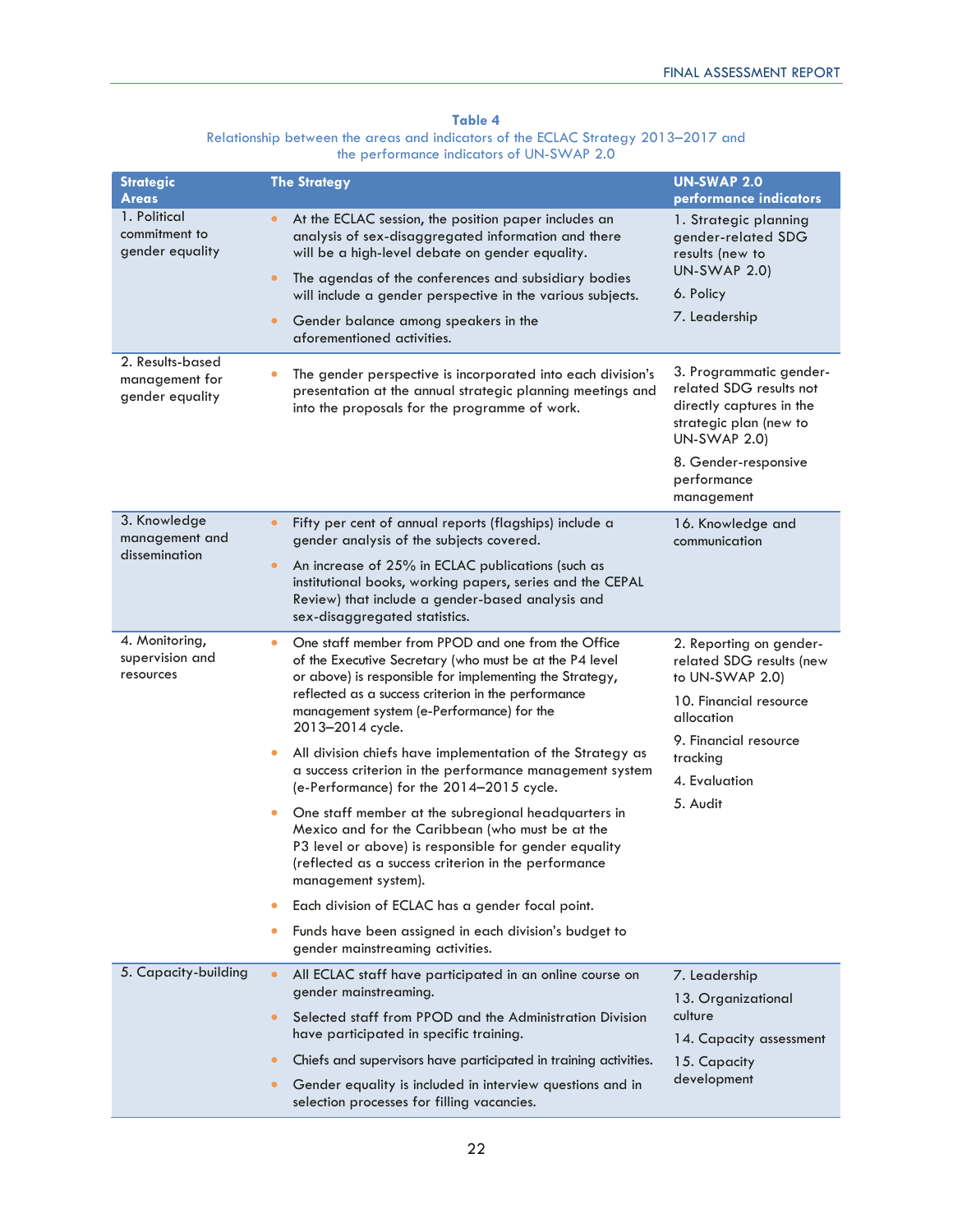| <b>Strategic</b><br><b>Areas</b> | <b>The Strategy</b>                                                                                                                                                            | UN-SWAP 2.0<br>performance indicators |
|----------------------------------|--------------------------------------------------------------------------------------------------------------------------------------------------------------------------------|---------------------------------------|
| 6. Gender parity                 | Number of women recruited to the Professional category<br>and above each year <sup>a</sup> P3: 1 woman (2%) P4: 2 women<br>$(12\%)$ P5: 2 women $(36\%)$ D1: 1 woman $(22\%).$ | 11. Gender architecture               |
| Not reflected in the Strategy.   |                                                                                                                                                                                | 17. Coherence                         |

**Source:** Prepared by the author, on the basis of Economic Commission for Latin America and the Caribbean (ECLAC), *Strategy for Mainstreaming Gender at the Economic Commission for Latin America and the Caribbean* (ECLAC), 2013-2017 (DDR/1(CRM.12), Santiago, October 2013, and the second-generation United Nations System-wide Action Plan on Gender Equality and the Empowerment of Women (UN-SWAP 2.0).

a Calculated on the basis of the composition of posts as at 31 December 2012. The calculation assumes that the percentage of women in these posts in the Professional category and above had remained unchanged. This indicator had to be reviewed annually, in order to balance out the effects of staff rotation.

- 51. Compared to the first version of the framework, UN-SWAP 2.0 has three new performance indicators, specifically: 1. Strategic planning gender-related SDG results; 2. Reporting on gender-related SDG results; and 3. Programmatic gender-related SDG results.
- 52. Gender parity (strategic area 6 of the Strategy) is covered by performance indictor 11. Gender architecture of UN-SWAP 2.0, and is an essential part of the strategy on gender parity.

### **(b) Synergies among Strategy and UN-SWAP 2.0 indicators**

- 53. There are synergies among the indicators of the Strategy and those of UN-SWAP 2.0, for example, between:
	- The indicators under strategic area 1 of the Strategy and performance indicator 7ai of UN-SWAP 2.0 (senior managers internally champion gender equality and the empowerment of women).
	- The indicators under strategic area 2 of the Strategy and performance indicator 8ai of UN-SWAP 2.0 (The entity's core values and/or competencies being revised to include assessment of gender equality and empowerment of women.
	- The indicators under strategic area 3 of the Strategy and performance indicator 16ai of UN-SWAP 2.0 (internal production and exchange of information on gender equality and women's empowerment).
	- The indicators under strategic area 4 of the Strategy and performance indicators 4 and 5 of UN-SWAP 2.0 (evaluation and audit).
	- The indicators under strategic area 5 of the Strategy and UN-SWAP 2.0 indicator 15 (capacity development).
	- The indicators under strategic area 6 of the Strategy and performance indicator 11 of UN-SWAP 2.0 (gender architecture).

### **(c) Omissions**

54. The only UN-SWAP 2.0 performance indicator not reflected in the Strategy is indicator 17, coherence.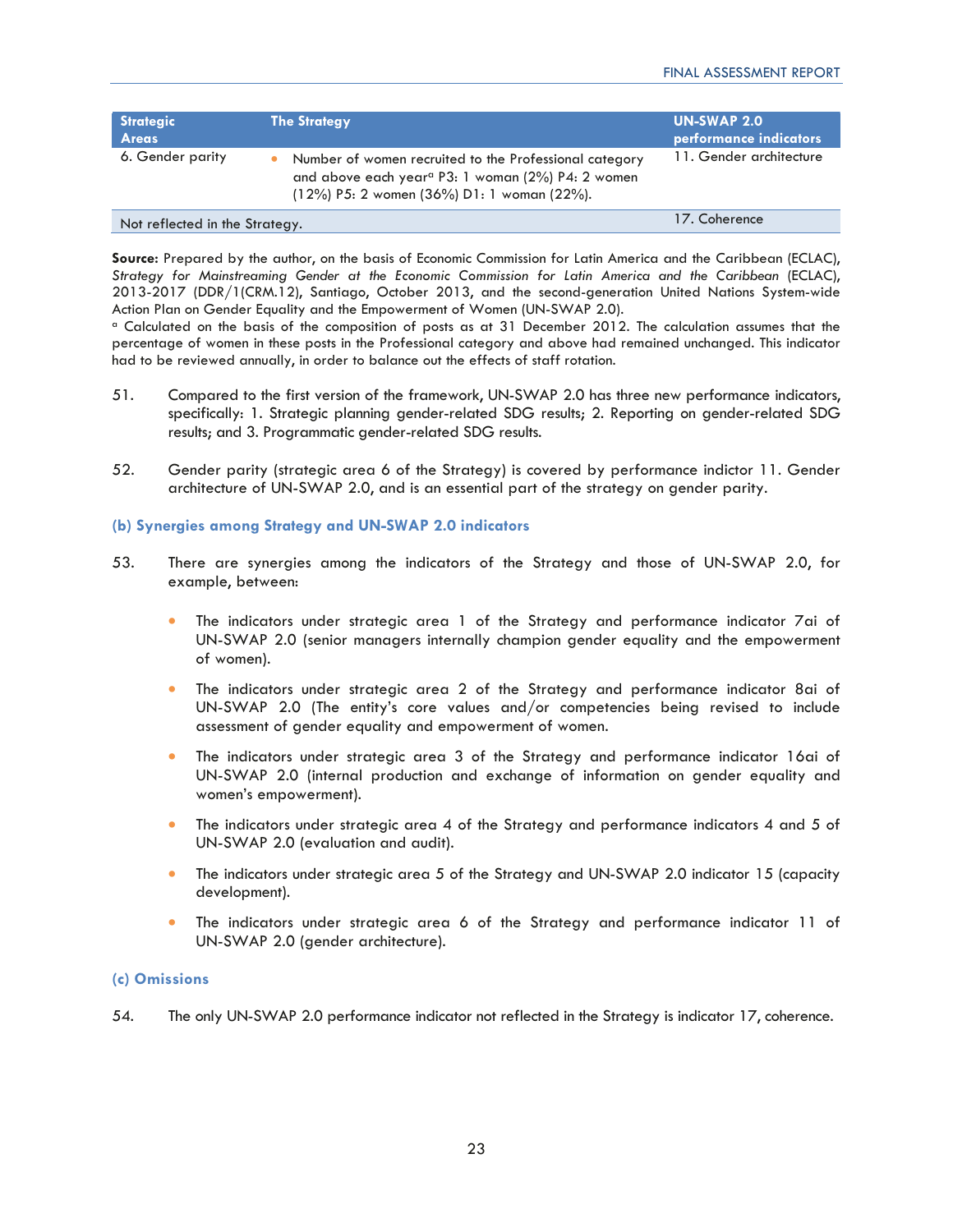### **(d) Weaknesses**

55. An examination of the UN-SWAP reports for the period analysed (encompassing UN-SWAP 1.0 and UN-SWAP 2.0) and the information provided by key actors in this evaluation reveals the areas that pose the greatest challenges for ECLAC. The first is performance management, which is directly related to the results-based management of the Strategy (strategic area 2). Capacity assessment and gender architecture are the other areas, and are issues that were marked for improvement by UN-Women through communications addressed to ECLAC (UN-Women, 2018a and 2019a).

**Finding 3: Strategic area 1 of the Strategy, political commitment to gender equality, has been revitalized by the new commitments made at recent sessions of the Regional Conference on Women in Latin America and the Caribbean.** 

- 56. As the Strategy states, "ECLAC has a fundamental impact on regional policies, in particular through its session, its subsidiary bodies and the regional integration organizations to which it provides technical support" (ECLAC, 2013a). At the time of writing, 13 sessions of the Regional Conference on Women in Latin America and the Caribbean have been held. At the thirteenth session of the Regional Conference on Women in Latin America and the Caribbean, held in Montevideo in 2016, the Montevideo Strategy for Implementation of the Regional Gender Agenda within the Sustainable Development Framework by 2030 (hereinafter "the Montevideo Strategy") was adopted. This milestone political-technical tool is designed to implement the commitments undertaken by member States. It therefore seeks to contribute to the attainment of the SDGs by improving the design and priorities of public policies to ensure that no one is left behind. The pace of public policy change must be stepped up if the SDGs are to be attained. "I believe that the Montevideo [Strategy] was a great achievement in the region. I do not think it will happen again. If we did it today, governments would probably not approve it" (focus group).
- 57. Importantly, the Montevideo Strategy marked the first time that regional-level work was made visible in the commitments adopted by the Regional Conference, in substantive issues related with the mandate of ECLAC.
- 58. Table 5 lists the 16 implementation measures of the Montevideo Strategy that are directly related to substantive issues of the Commission's work. These measures can be used to guide the strategic thematic approach to new definitions in a future version of the Strategy.

### **Table 5**

### Implementation measures of the Montevideo Strategy related to the work of ECLAC

- 1.l Endeavour to ensure that the position of Latin American and Caribbean countries in international discussions on macroeconomic policy, and trade, investment and financial agreements, incorporates the commitments of the Regional Gender Agenda and their link with Sustainable Development Goals, and in particular that the position on sustainable development be transmitted to the High-level Political Forum on Sustainable Development by the Forum of the Countries of Latin America and the Caribbean on Sustainable Development.
- 2.e Ensure ongoing coordination, facilitated by the technical secretariat of the Conference, among the Regional Conference on Women in Latin America and the Caribbean, the other subsidiary bodies of ECLAC and the Forum of the Countries of Latin America and the Caribbean on Sustainable Development, in order to ensure coordinated follow-up to the Regional Gender Agenda and the 2030 Agenda for Sustainable Development, in accordance with their respective mandates.
- 3.g Promote spaces for the participation of civil society, especially women's and feminist movements, in the framework of regional integration bodies and regional and global intergovernmental bodies, such as the Regional Conference on Women in Latin America and the Caribbean, the Regional Conference on Population and Development in Latin America and the Caribbean and other subsidiary bodies of ECLAC, the Forum of the Countries of Latin America and the Caribbean on Sustainable Development, the Commission on the Status of Women, the Commission on Population and Development, the High-level Political Forum on Sustainable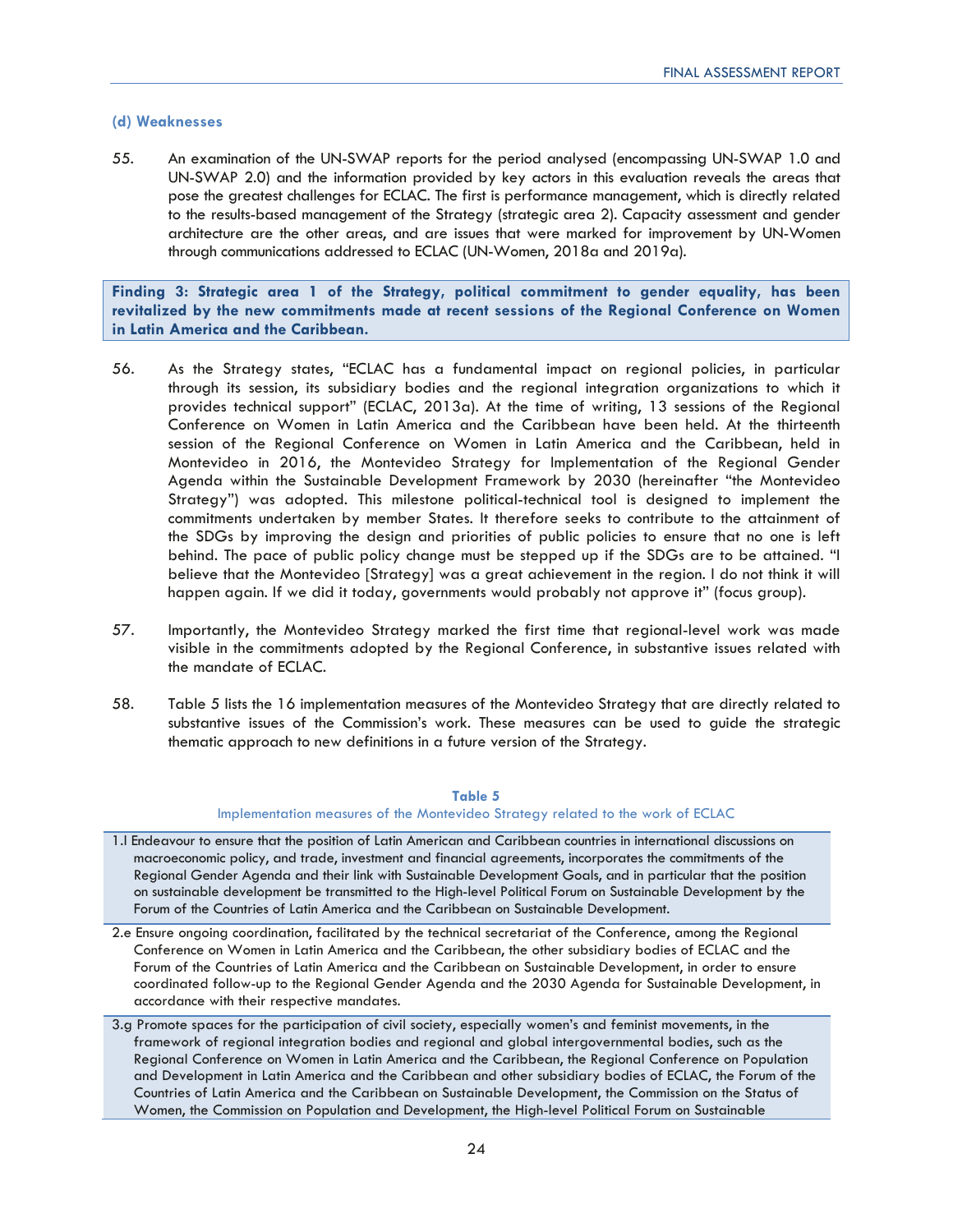Development and the Economic and Social Council Forum on Financing for Development Follow-up.

- 3.h Work towards the creation of a regional fund in support of women's and feminist movements and organizations, taking into consideration the input of civil society.
- 4.e Implement regional training, capacity-building and experience exchange programmes (online and in-person) on the Regional Gender Agenda, the 2030 Agenda for Sustainable Development, the Sustainable Development Goal indicators and development planning, with the support of ECLAC.
- 5.h Strengthen regional cooperation to combat tax evasion and avoidance and illicit financial lows, and improve tax collection from the wealthiest and highest-income groups by introducing corporate income, wealth and property taxes, among others, in order to have greater resources for gender equality policies.
- 5.i Urge the agencies of the United Nations and the inter-American system to ensure that their gender machineries have sufficient resources for the full implementation of policies on gender equality and women's rights.
- 5.j Allocate sufficient financial resources for human resource and institutional capacity-building and-strengthening, in particular in small, highly indebted Caribbean countries for the full and effective implementation of women's human rights and gender equality policies.
- 8.b Implement development cooperation agreements between countries and subregions, particularly to address extreme natural events or other critical situations, in the technical, scientific and financial fields and in relation to labour standards and the social, economic, cultural and environmental rights of women.
- 8.d Strengthen the coordination between the Regional Conference on Women in Latin America and the Caribbean and the gender machineries of the inter-American system and the regional and subregional integration blocs in order to ensure synergies in the implementation and follow-up of the Regional Gender Agenda and the 2030 Agenda for Sustainable Development.
- 8.e Urge developed countries to meet their official development assistance commitments, particularly by devoting 0.7% of gross national income to this purpose, and contributing 0.15–0.20% to the least developed countries.
- 8.f Promote cooperation and support for middle-income countries, particularly highly indebted and vulnerable Caribbean countries, by defining comprehensive methodologies for classifying countries based on structural development gaps in order to evaluate levels of development and gender inequality more accurately and comprehensively.
- 8.g Urge developed countries to increase non-conditional official development assistance planned, in a concerted manner, with sufficient resources to fund gender equality policies and mainstreaming of the Sustainable Development Goals.
- 8.i Explore debt relief options for highly indebted and vulnerable Caribbean countries, promote solutions to address the debt overhang and guarantee the necessary resources for the implementation of the Regional Gender Agenda and the achievement of sustainable development.

**Source:** Prepared by the author, on the basis of Economic Commission for Latin America and the Caribbean (ECLAC), *Montevideo Strategy for Implementation of the Regional Gender Agenda within the Sustainable Development Framework by 2030* (LC/CRM.13/5), Santiago, March 2017.

### **Finding 4: At present, many ECLAC staff are unaware of the Strategy.**

59. In general, there is limited knowledge of the contents of the Strategy and of gender parity within ECLAC. In the online survey,<sup>6</sup> which was completed by 155 members of staff, more than 25% said that they disagreed or strongly disagreed with the statement "I know the gender mainstreaming strategy of ECLAC", 12% said they neither agreed nor disagreed, 29% agreed, and just 8% strongly agreed (see figure 1).

<sup>6</sup> Online survey: "Gender Mainstreaming Strategy in the Economic Commission for Latin America and the Caribbean", sent to all ECLAC staff between 18 and 27 November 2019.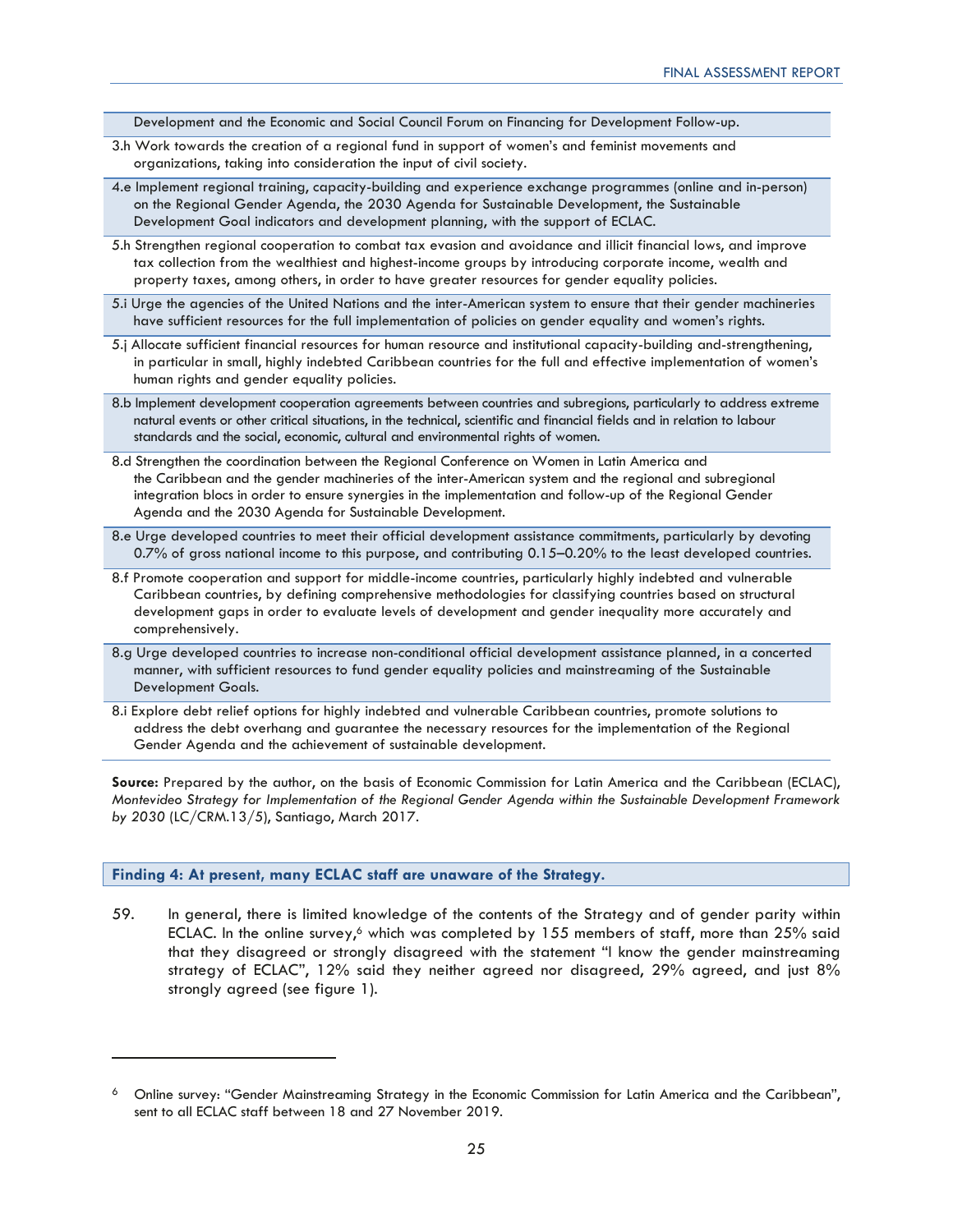



Please indicate to what extent you agree with the following statement

Strongly agree Agree Neither agree nor disagree Disagree Strongly disagree Not enough information to answer

**Source:** Online survey "Gender Mainstreaming Strategy in the Economic Commission for Latin America and the Caribbean", 18–27 November 2019.

- 60. The results of the individual interviews and focus groups support this finding. Officials from various hierarchical levels and who had joined ECLAC at different times participated in the interviews and focus groups.
- 61. When respondents were asked to what extent they agreed with the statement that, before 2013, ECLAC incorporated gender mainstreaming in its programmes and projects, 54% said they did not have enough information to answer. Only 14% of respondents had enough knowledge of gender mainstreaming efforts within ECLAC prior to the implementation of the Strategy to respond, with 4% saying that they strongly agreed and 10% agreed.
- 62. Those who participated more directly in the development and/or implementation of the Strategy, gave insight into that process: "I was in charge of drafting the Strategy, with the support of a P2 colleague who is no longer here. The design was created in close collaboration with PPOD. There was a review of what the secretariat, the United Nations Development Programme (UNDP), the United Nations Children's Fund (UNICEF), and the Office of the High Commissioner for Human Rights (OHCHR) had created. We did not base it on one of these guide documents in particular; we analysed where it was better to intervene and in which areas there was more resistance to intervention" (focus group).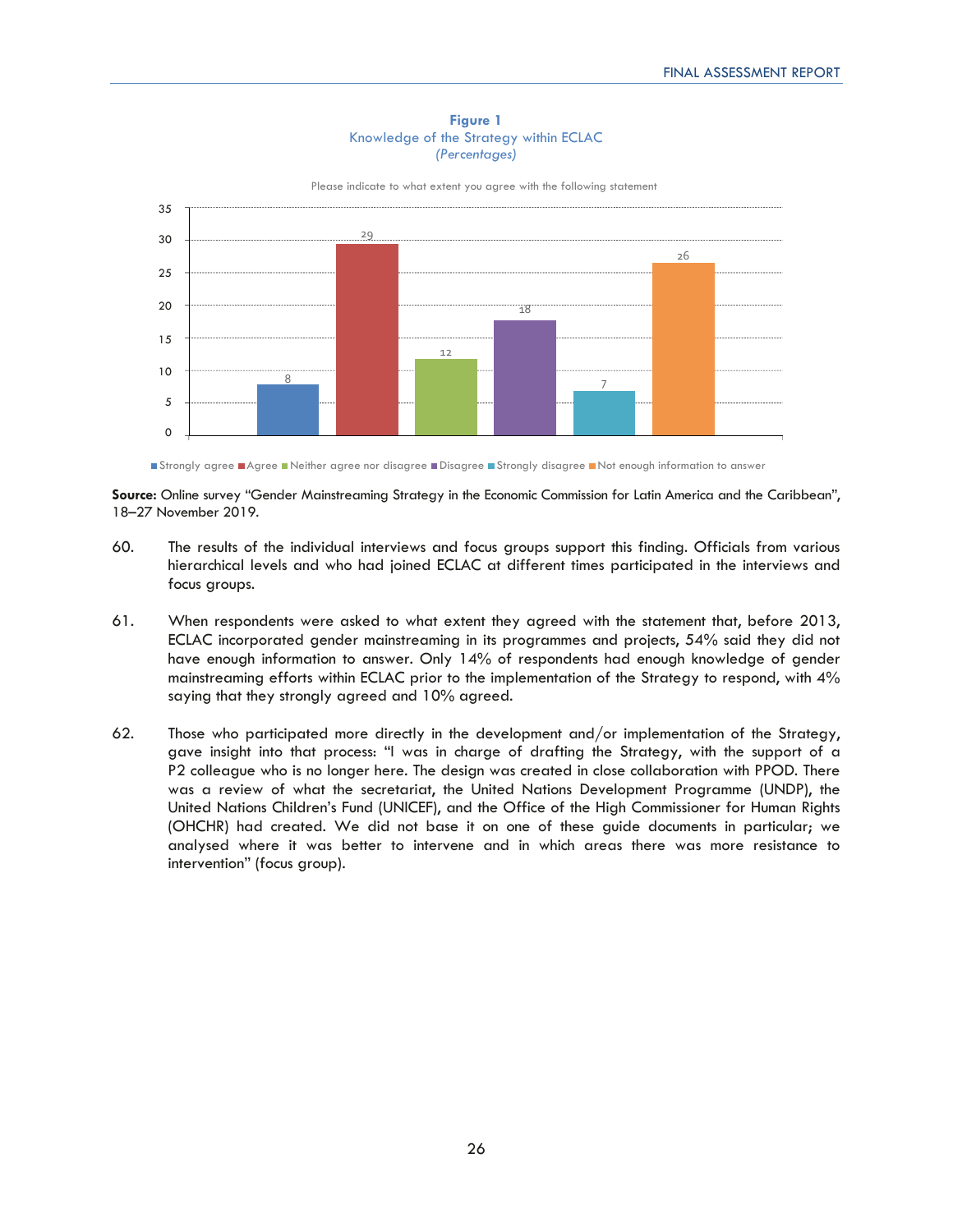**Finding 5: Increased awareness of the Strategy generates new perspectives and actors in the subject.** 

63. The results of the online survey show that, 19% of participants knew about the Strategy through coordination meetings, 7% had it explained to them by a superior, 48% of participants said that they did not know the Strategy or that the question was not applicable or that they did not have enough information to answer (see figure 2). This pattern of responses is consistent with the testimonies from the individual interviews and the results of the focus groups on this point.



**Source:** Online survey "Gender Mainstreaming Strategy in the Economic Commission for Latin America and the Caribbean", 18–27 November 2019.

- 64. Of those respondents who answered "Other", a sizeable number said that they had learned about the Strategy on their own initiative, because they were interested in the subject.
- 65. Others had found out about the Strategy indirectly, while working on gender issues or mainstreaming gender issues into programmes and projects. The latter is undertaken by staff at all levels, both at the management level and at lower hierarchical levels: "I began to become more familiar [with the Strategy] following the launch of the gender parity strategy. I did not even know that there was a strategy for mainstreaming gender" (interview). "With regard to knowledge of the Strategy, I knew that there was a relaunch by the Secretary General. I did some research. Within the Secretariat [...] there is a push to promote gender equity. I did not know there is a particular Strategy" (interview).
- 66. A third group, upon hearing about the issue, were inspired to become part of the Strategy: "There was a meeting two weeks ago with a consultant for UN-Women. I told my boss, 'If there is no focal point, I would like to do it'." (focus group).
- 67. On the reasons for this lack of knowledge, the interviewees refer to a decline in the visibility of gender issues within the Commission from 2017 onward, owing to internal leadership problems in DGA at that time and the perception that gender issues still suffer from a lack of cross-sectional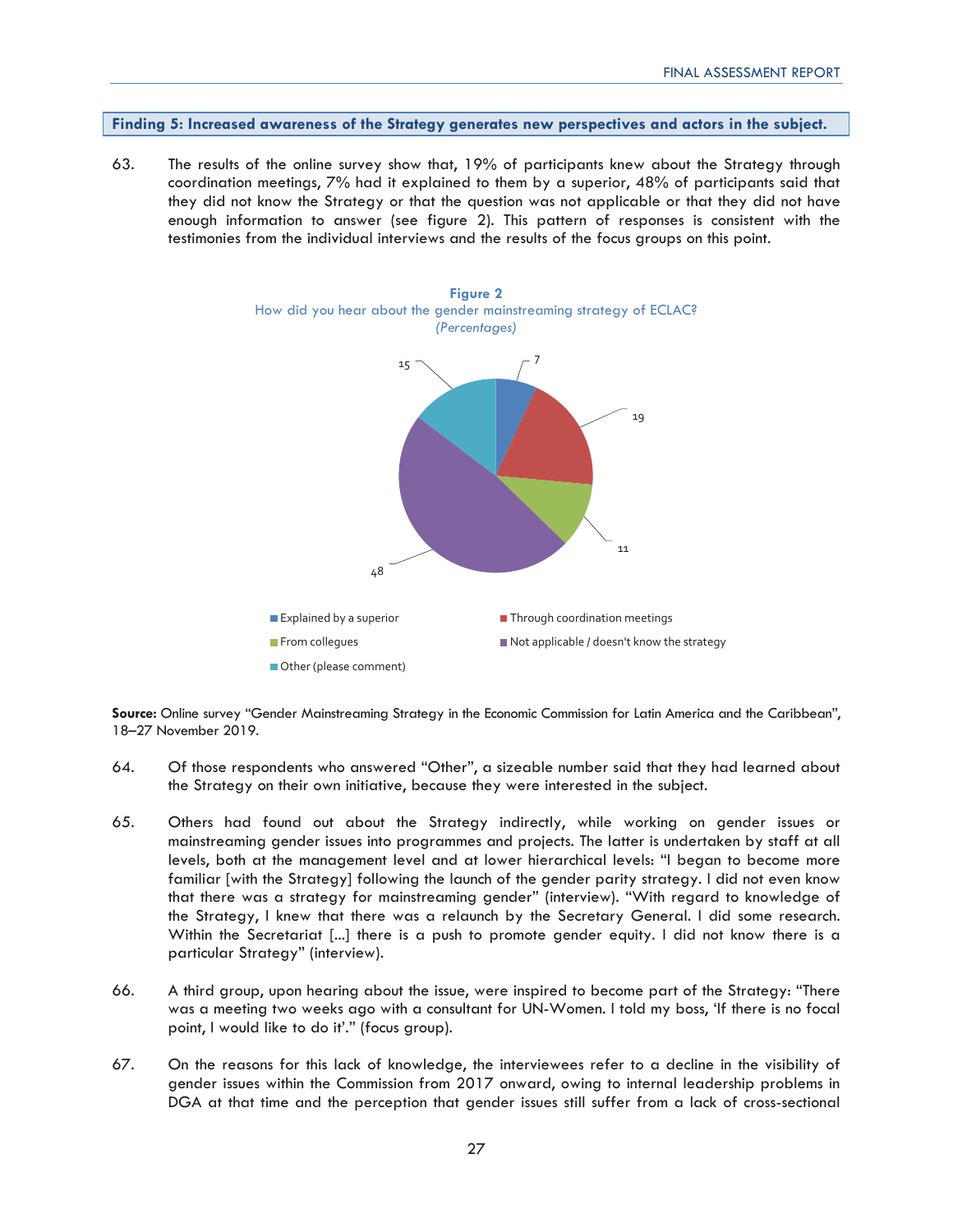and institutional ownership. This perception was repeated in several interviews and a focus group: "In my opinion, the best thing was that the Strategy was incorporated into the subprogramme strategy and some indicators, studies, seminars, etc. This was at the beginning. Since then, I think it has been diluted a bit. The documents were not ready in time, you had to improvise in the meantime" (focus group).

68. "When the leadership crisis in DGA occurred, the Strategy was clearly affected, the whole institution was greatly affected. That initial impetus was lost and [there was a] push to move the discourse towards other paths" (interview).

**Finding 6: The Strategy is considered relevant at all levels.** 

- 69. Despite the poor cross-sectional knowledge of the Strategy, which is also reflected in the low response rate on questions related to the relevance of the Strategy, regarding the gender parity and gender mainstreaming efforts of the Commission; 29% said that they did not have sufficient knowledge to respond; while 60% said that they agreed or strongly agreed with the statements on the Strategy's relevance.
- 70. When consulted about whether the gender mainstreaming efforts of ECLAC respond to the United Nations mainstreaming policy, 33% said that they did not have sufficient knowledge to respond, while a total of 56% said that they agreed or strongly agreed (see figure 3).



**Figure 3**  Relevance of the gender mainstreaming strategy of ECLAC

Strongly agree Agree Aleither agree nor disagree Disagree Strongly disagree Not enough information to answer

**Source:** Online survey "Gender Mainstreaming Strategy in the Economic Commission for Latin America and the Caribbean", 18–27 November 2019.

71. Likewise, the relevance of the Strategy emerges in in the testimonies gathered from the focus groups and individual interviews. Both the Strategy for gender mainstreaming and the system-wide strategy on gender parity are valued as instruments that filled a void in the Organization: "Because there is much to be done on this issue" (focus group). "Wherever you are from, it is no longer politically correct to disregard gender issues. It would be a mistake to abandon this effort after so many years and so many achievements" (interview).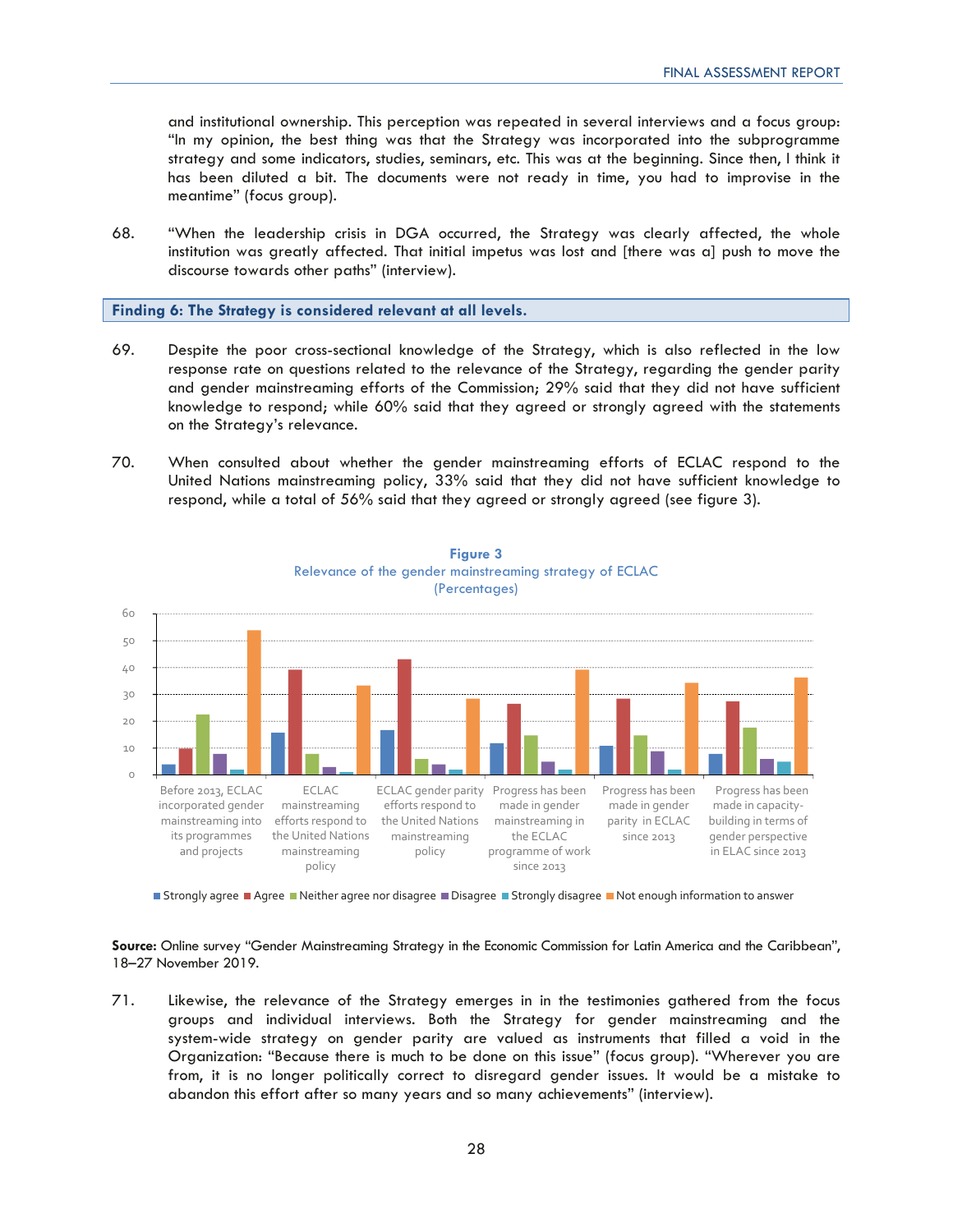72. Respondents also noted that the Strategy was designed, adopted and launched at an opportune moment, in the light of the political contexts in the region and the extent to which gender equality issues were considered important: "After the [eleventh session of the Regional] Conference on Women in Brasilia came [the first session of the Regional Conference on Population and Development in Latin America and the Caribbean in] Montevideo, there was a 'shift' from the Women's Conference to the Population and Development Conference. Even the representative of the United States applauded the [adoption of the] Montevideo [Strategy]. The Strategy was born practically at that [...] moment" (interview).

### **II. Effectiveness**

**Finding 7: Important achievements in political positioning of gender mainstreaming in the region.** 

- 73. Various sources recognized the effectiveness of undertaking actions that are carried out over time according to the mandates of the agency in relation to gender equality and the Strategy. Although such actions have not been implemented systematically or consistently over the years, they are recognized as an important institutional effort that should be bolstered.
- 74. Of the 155 people who completed the survey, 68 (44%) said that what they value most is that gender mainstreaming "is a topic present in most documents and research" and "that it is already part of the work". It is also recognized that it has led to changes in public policies. However, 19% of respondents said that they did not know what the greatest advances had been in this area. No specific achievements were identified by respondents.
- 75. In the interviews, political commitment (strategic area 1 of the Strategy) was identified as an important achievement, especially because of the support it has received from the Executive Secretary of ECLAC: "The political commitment is strengthened since gender parity and mainstreaming are part of the Executive Secretary's compact" (interview). In addition, the theme has been installed in key spaces: "We have consolidated some practices […] in key regional events, such as the Forum of the Countries of Latin America and the Caribbean on Sustainable Development. The point is that we want there to be side events around gender; and certainly 8 March [International Women's Day] is an important day for us to takestock" (interview).
- 76. Likewise, achievements in strategic areas 3 and 5of the Strategy are recognized: "With regard to theoretical and conceptual considerations and the design and implementation of instruments, a lot of progress has been made. Similarly, understanding of the concepts has developed; they are all understood now" (interview).
- 77. Evaluation participants also recognize the contribution of a set of specific products, such as the multiple position documents of ECLAC, internal working documents and publications, and technical guides that are invaluable for national and subnational governments in the region: "Progress has been made in some areas, such as financing for development. We have been able to do things, for example, with the Superintendence of [the Financial Affairs Market Commission] of Chile and with the Ministry of Women [and Gender Equality] of Chile, which gave a fairly large seminar on the topic of financial inclusion with a gender perspective" (interview). "We have worked with other divisions. We were able to integrate [gender] mainstreaming into social protection policies. We were able to include caregivers in discussions on and the design of public policies. For example, we are now working on a project with [the Spanish Agency for International Development Cooperation] AECID on social cohesion. The concepts have been internalized. A gender perspective has been incorporated into all publications, [...] we have made progress" (focus group).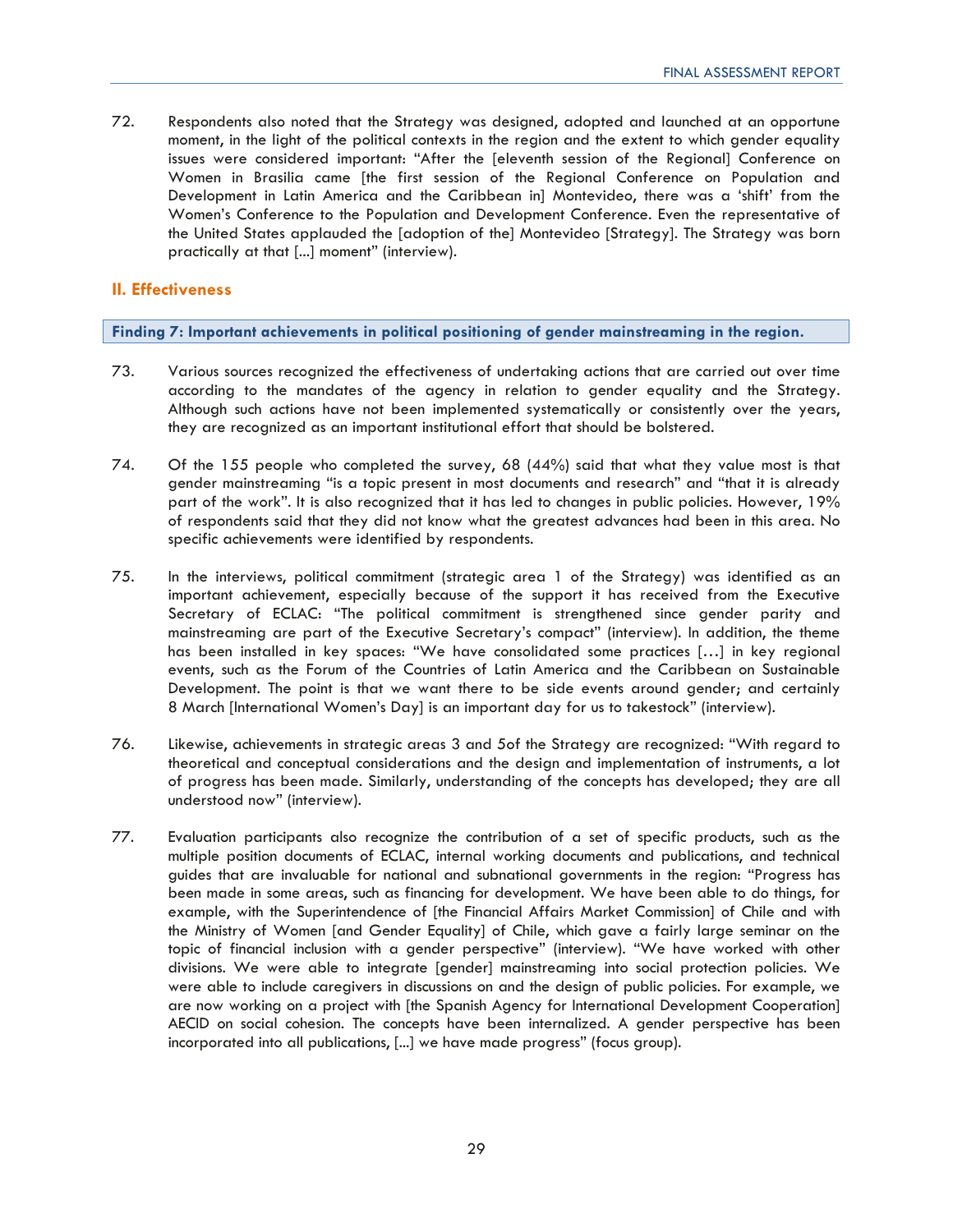- 78. The specific achievements recognized by respondents and interviewees include:
	- Internalization of the concept of gender mainstreaming in all divisions and units, especially through mandatory and optional training.
	- Interdivisional work on some specific topics.
	- Production of information that goes beyond simply disaggregating statistics by sex (consolidation and harmonization of the measurement of time-use in regional surveys and unpaid work in economic analysis).
	- Innovative studies (such as gender and climate change led by the Sustainable Development and Human Settlements Division, or the case study currently being prepared by the subregional headquarters in Mexico on women and energy).
	- Prominence of the topic at key events: the Forum of the Countries of Latin America and the Caribbean on Sustainable Development, the Regional Conference on Women in Latin America and the Caribbean and the Statistical Conference of the Americas, which has established a working group on the matter with a defined agenda for the years to come.
	- Positive institutional attitude towards gender mainstreaming, particularly in relation to the issues that have been managed within the framework of the Strategy or outside of it.
- 79. Equally commendable progress has been made by the ECLAC subregional headquarters for the Caribbean in terms of results-based management for gender equality, strategic area 2 of the Strategy. Although these actions fall outside the timeframe of this evaluation, they reflect a determination to move forward with these matters more comprehensively.7
- 80. These achievements are also found in the biennial reports on the activities of the Commission. The report covering the period from January 2014 to December 2015 highlights the adoption of the Classification of Time-Use Activities for Latin America and the Caribbean (CAUTAL). Other major achievements in that biennium under subprogramme 6, mainstreaming the gender perspective in regional development, include the work, documents and technical advisory services of DGA and the Gender Equality Observatory for Latin America and the Caribbean and the regional dialogues held on this subject (ECLAC, 2016b).
- 81. From 2013 to the present there has been a clear improvement in analyses produced by the Commission with a gender approach. This is confirmed by the Report on the activities of the Commission from January 2016 to December 2017, which indicates that DGA generated knowledge on gender relations in the region, in connection with issues such as: poverty, education, social protection, urban planning, violence against women. The Division estimated the fiscal cost of implementing policies to prevent violence against women and the cost of not adopting such policies, and generated knowledge about the links between education, labour supply and decent work (ECLAC, 2018c).
- 82. The Commission has produced a great variety of publications related to gender mainstreaming, for example, the study on gender violence in public transport produced by the Natural Resources

<sup>7</sup> The subregional headquarters for the Caribbean has communicated its efforts to mainstream gender throughout its work starting in 2020. In addition, it published the study, entitled "Gender mainstreaming in national sustainable development planning in the Caribbean", in 2020, which assesses the status of gender mainstreaming in the policy framework of the member and associate member States of ECLAC in the subregion and provides recommendations for gender mainstreaming in national development plans.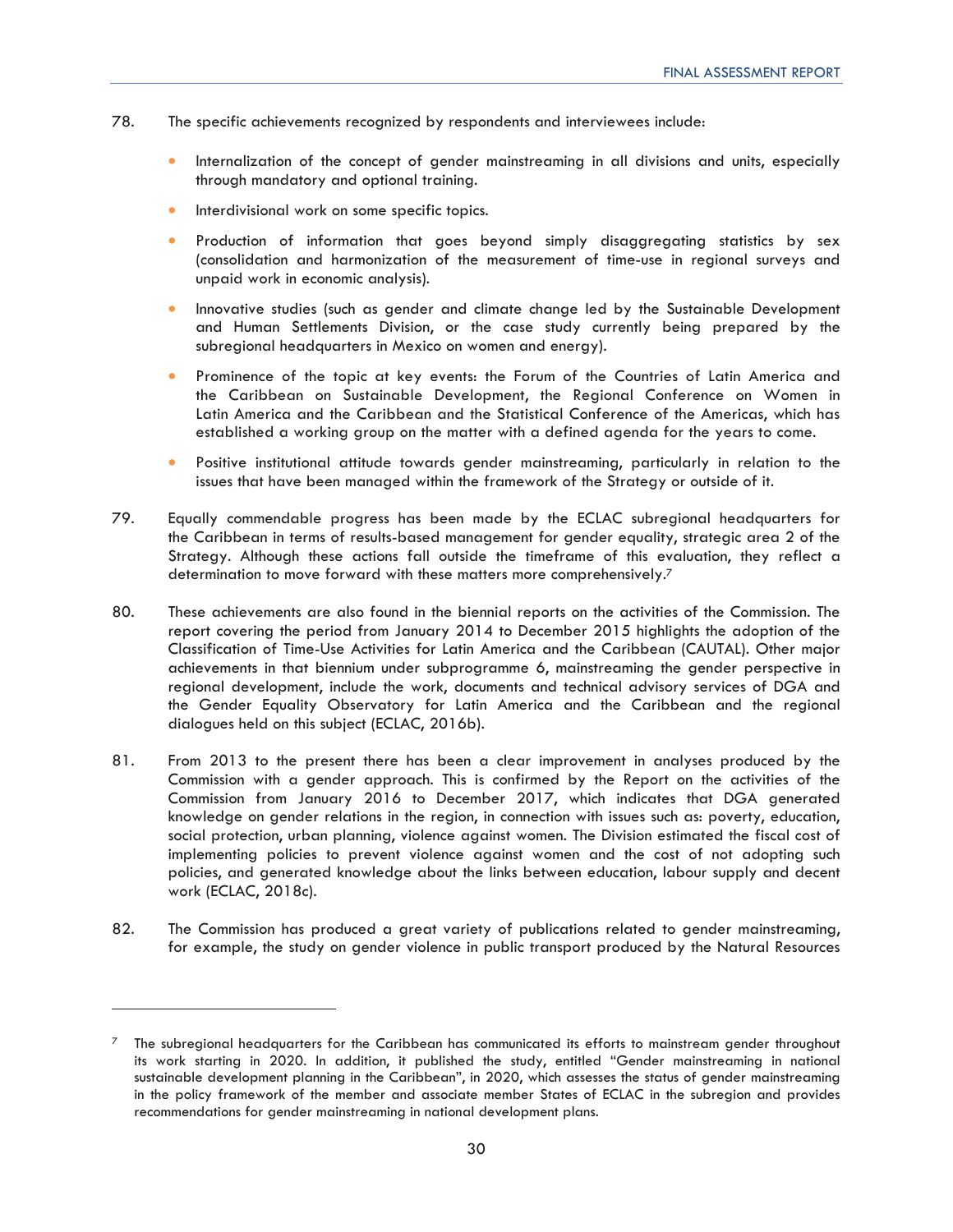and Infrastructure Division,<sup>8</sup> which analyses the characteristics of acts of gender violence on public transport and around access infrastructure, reviews the relevant legal and regulatory frameworks, and presents the policies adopted in each country to address the problem (ECLAC, 2015).

- 83. In addition to the draft programmes of work of the ECLAC system and the reports on the activities of the Commission, —the biennial reports on the technical cooperation activities carried out by the ECLAC system also draw attention to the efforts undertaken to —position gender issues on the regional political agenda and promote technical-statistical analysis of those issues. According to the Report on the technical cooperation activities carried out by the ECLAC system during the 2016–2017 biennium, within the framework of a project with Deutsche Gesellschaft fûr Internationale Zusammenarbeit (GIZ, the German Agency for International Cooperation), DGA provided technical assistance to civil servants in national statistical offices to collect, analyse and use data on time use, thanks to which 19 countries in the region now have the capacity to calculate indicator 5.4.1 of SDG 5 ("proportion of time spent on unpaid domestic and care work, by sex, age and location"), even though at the global level it is classified within the group of SDG indicators that are not regularly produced by countries (ECLAC, 2018a).
- 84. Likewise, it is noted that gender issues were incorporated into the following, among others:
	- "Feminist theory was included in Time for equality: closing gaps, opening trails" (focus group).
	- The project with Peru and UNFPA on family planning (focus group).

**Finding 8: It is possible to identify some progress and achievements regarding the inclusion of the gender approach in ECLAC that were not foreseen in the Strategy.** 

- 85. At the regional technical level. As was mentioned above, the Commission's technical cooperation means that countries now have the capacity to measure indicators for SDG 5, through the adoption of instruments such as CAUTAL, which allows countries of the region to monitor time-use with a gender perspective. This includes monitoring and estimating the social cost of domestic work and care tasks, their distribution and their impact on inequality, among other things. Similarly, the Commission's efforts have improved analysis of labour market information, which is nearly always disaggregated by sex, allowing for analysis of topics such as the precariousness of female labour.
- 86. At the national technical level. Although it is difficult to say which achievements are solely attributable to the Strategy, all initiatives aimed at incorporating a gender approach and parity into national agendas have yielded specific and evident results in the context of this evaluation. For example, the Office of the Superintendent of Banks of Guatemala has formally applied a gender approach that allows information on access to credit, among others, to be disaggregated by sex (Office of the Superintendent of Banks of Guatemala, 2019), which is an important achievement under the programme of work of the subregional headquarters in Mexico.
- 87. At the level of innovative projects and studies. The Gender Equality Observatory for Latin America and the Caribbean or the ECLAC divisions have led or supported a number of regional and subnational projects and studies on women's autonomy and political participation, gender-based violence, the care economy and gender, climate change and gender, and gender and information technologies. A particularly symbolic publication is entitled 40 years of the

<sup>8</sup> P. Rozas Balbontín and L. Salazar Arredondo, "Violencia de género en el transporte público: una regulación pendiente" *Serie de recursos naturales e infraestructura*, No. 172 (LC/L.4047), Santiago, Economic Commission for Latin America and the Caribbean (ECLAC), 2015.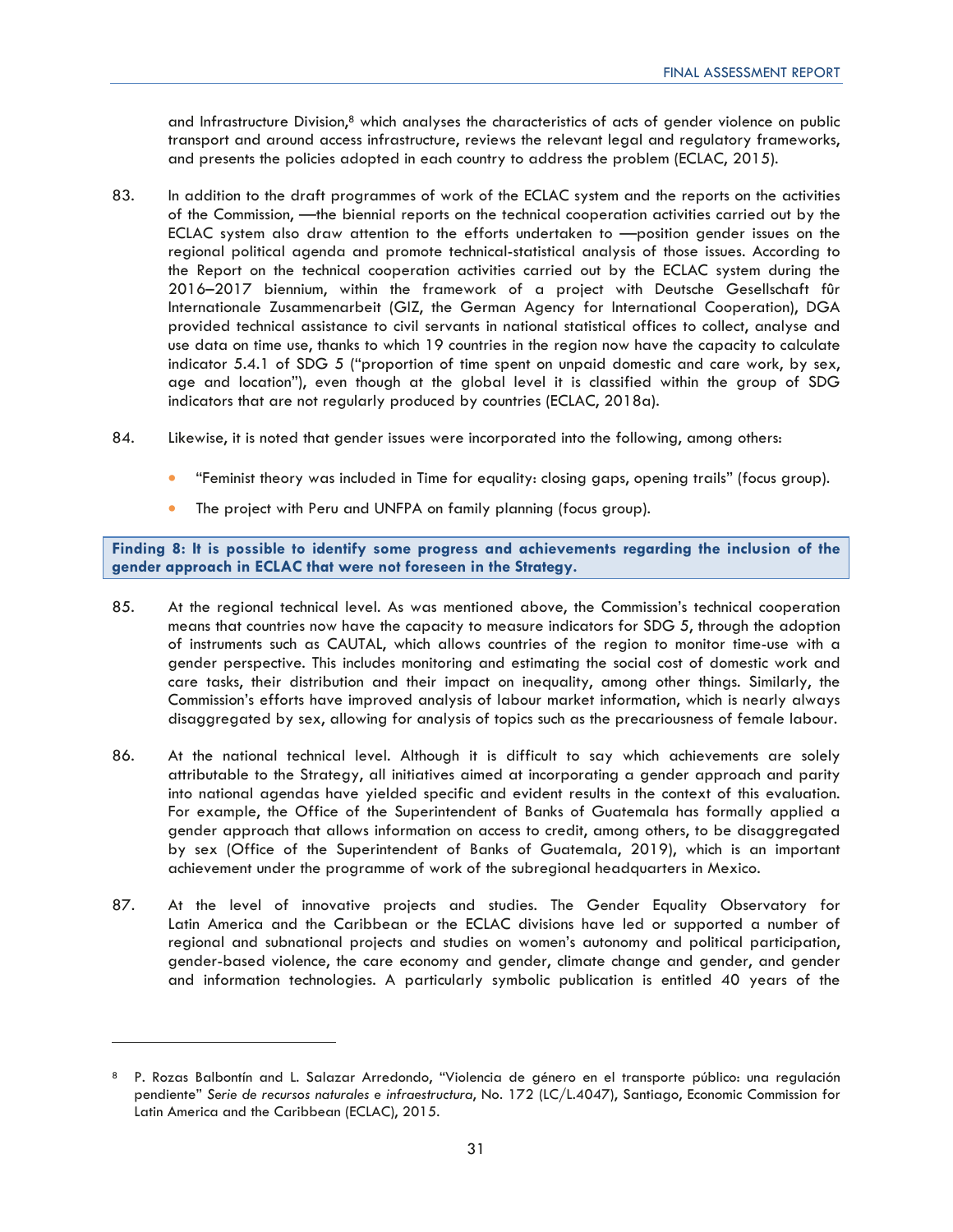regional gender agenda,<sup>9</sup>which is a historical summary starting at the first session of the Regional Conference on Women in Latin America and the Caribbean, and that includes the most strategic themes of the Regional Gender Agenda.

- 88. The research and production of position documents related to the conditions of women and girls in migratory transit in Mexico: "In Central America we drew up a Comprehensive Development Plan for the migration crisis. From the beginning we have emphasized the protection of girls and women, because when women leave their country of origin, they inject themselves with all the contraceptives that you can imagine because they know that they will be currency in transit, or that they will be raped straightaway." (Interview).
- 89. At the level of working conditions, a completely unanticipated initiative was the inclusion of spaces for breastfeeding within the subregional headquarters in Mexico: "Another matter we have discussed is how to accommodate the maternity rights of some colleagues. We are the largest United Nations office in Mexico, with 70 people. We want to promote spaces for breastfeeding. We cannot build a nursery, but at least we can provide adequate spaces [for breastfeeding]. We are having conversations with the [staff] association." (Interview).

**Finding 9: Weaknesses detected in strategic area 2 of the Strategy: results-based management for gender equality.** 

90. The Strategy states that:

"If gender mainstreaming is to become an integral part of the ECLAC management cycle, it must be systematically incorporated into every stage of planning, including:

- (i) The process of preparing and revising the strategic framework and the programme of work for future bienniums.
- (ii) Discussions with the Executive Secretary regarding each division's priorities and direction in terms of implementing the current programme of work.
- (iii) Monitoring activities, through the Integrated Monitoring and Documentation Information System (IMDIS) and internal and external assessments.

In keeping with the foregoing, gender must be mainstreamed in all ECLAC technical cooperation projects. It is the responsibility of the chiefs and the technical staff to ensure that project proposals include an analysis of the impact on gender equality and, as far as possible, that they incorporate the gender perspective into the goals, indicators and activities." (ECLAC, 2013a, pp. 7-8).

91. Strategic area 2 is one of the weakest of the Strategy, because there was no provision for regular follow-up reports on the indicators of the Strategy to be produced for the period under evaluation. With regard to planning, focus group participants and interviewees noted that the initial momentum that the Strategy had soon fell away: "There were many people who were willing to do those things intensely in that [initial] phase. There were regular strategic planning meetings between the divisions and the Executive Secretary for several years, and in those bilateral meetings there was always a person from the gender area. It was an opportunity to look at what had been accomplished and future prospects. However, for at least two years now, these meetings have been infrequent." (Interview).

<sup>9</sup> Economic Commission for Latin America and the Caribbean (ECLAC), *40 years of the regional gender agenda*  (LC/G.2682), Santiago, 2016.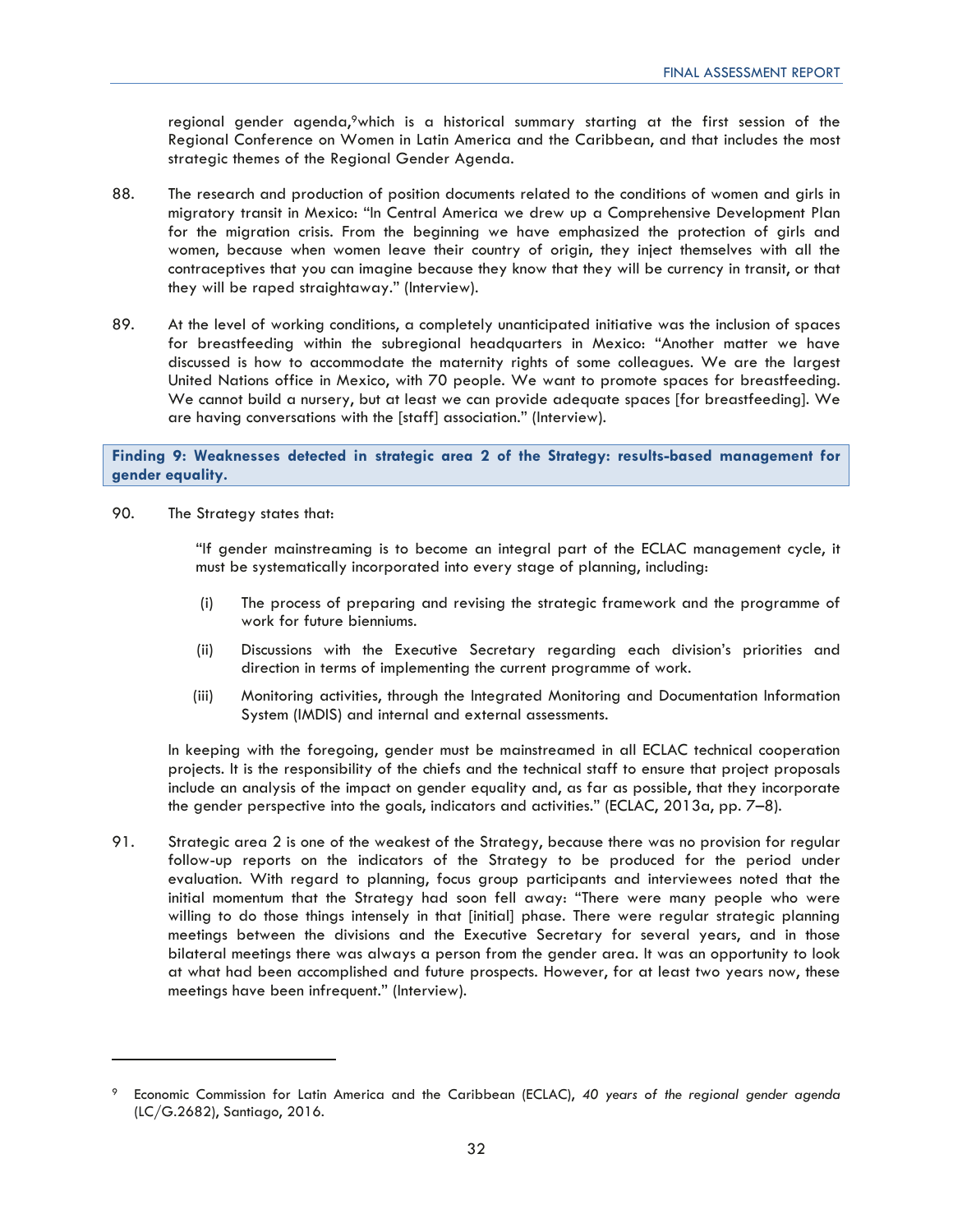92. Despite this weakness, the UN-SWAP reports were prepared regularly during the period under review and operational meetings were held with the divisions where gender issues were addressed.

### **III. Efficiency**

**Finding 10: Progress in the different strategic areas of the Strategy has not been homogeneous.** 

- 93. Of the six strategic areas of the Strategy, substantial progress was made in those concerning political commitment to gender equality (strategic area 1), capacity-building (strategic area 5) and gender parity (strategic area 6). "I consider that [to be the case], in [strategic] area 1, for the reasons already mentioned, and in areas 5 and 6. The political commitment has been strengthened because we have consolidated some practices." (Interview).
- 94. It is also recognized that it was more difficult to achieve the goals of some strategic areas: "There are [strategic] areas [whose goals] are more difficult to achieve, while some are associated with specific elements. Parity, for example, is a relatively specific goal associated with human resources." (Interview).
- 95. In relation to the area of results-based management, "there is a practice —which has lapsed recently owing to the Executive Secretary's commitments, but could be resumed— which is the strategic planning meetings between the Executive Secretary, the respective chiefs of divisions and DGA. These [meetings] are a good time to take stock and include gender issues in different programme areas." (Interview).
- 96. Few instances of coaction and interdivisional coordination are evident. It was highlighted that when such coordination did occur on specific projects, there were significant gains for all the divisions involved, although this depended largely on the modality of the coordination.
- 97. During the period under analysis, there were notable joint efforts between the Statistics Division and DGA in connection with the sessions of the Statistical Conference of the Americas and the Regional Conference on Women in Latin America and the Caribbean. Likewise, there were commendable thematic gender advances in the work of the Social Development Division and the Latin American and Caribbean Demographic Centre (CELADE)-Population Division of ECLAC.

**Finding 11: The original design of the Strategy should be improved, particularly with regard to the allocation of resources, the modalities of cross-cutting and programmatic analysis, and operational matters.** 

- 98. Over the course of this assessment exercise, three important issues have emerged regarding the design of the Strategy: the first is that it was well designed and was approved at an opportune moment. "It should not be changed" (focus group).
- 99. The second is the need to clearly establish resources to support achievement of the Strategy's objectives: "There is a need to further standardize the budget [...] it should not be the case that some [money] is left aside in case a project with a gender perspective comes up" (interview).
- 100. In this connection, the institutional definition of the focal point profile within each division must also be improved, something that is underway. Currently there is one person who acts as the gender focal point for ECLAC and is mainly responsible for raising the visibility of gender issues at conferences and providing internal technical advice. However, the roles of the focal points within the divisions are currently being defined (in the context of the reformulation of the Strategy). Traditionally, within each division, the person who shows the greatest personal interest in and knowledge of the subject becomes the focal point in their respective division or unit. However, a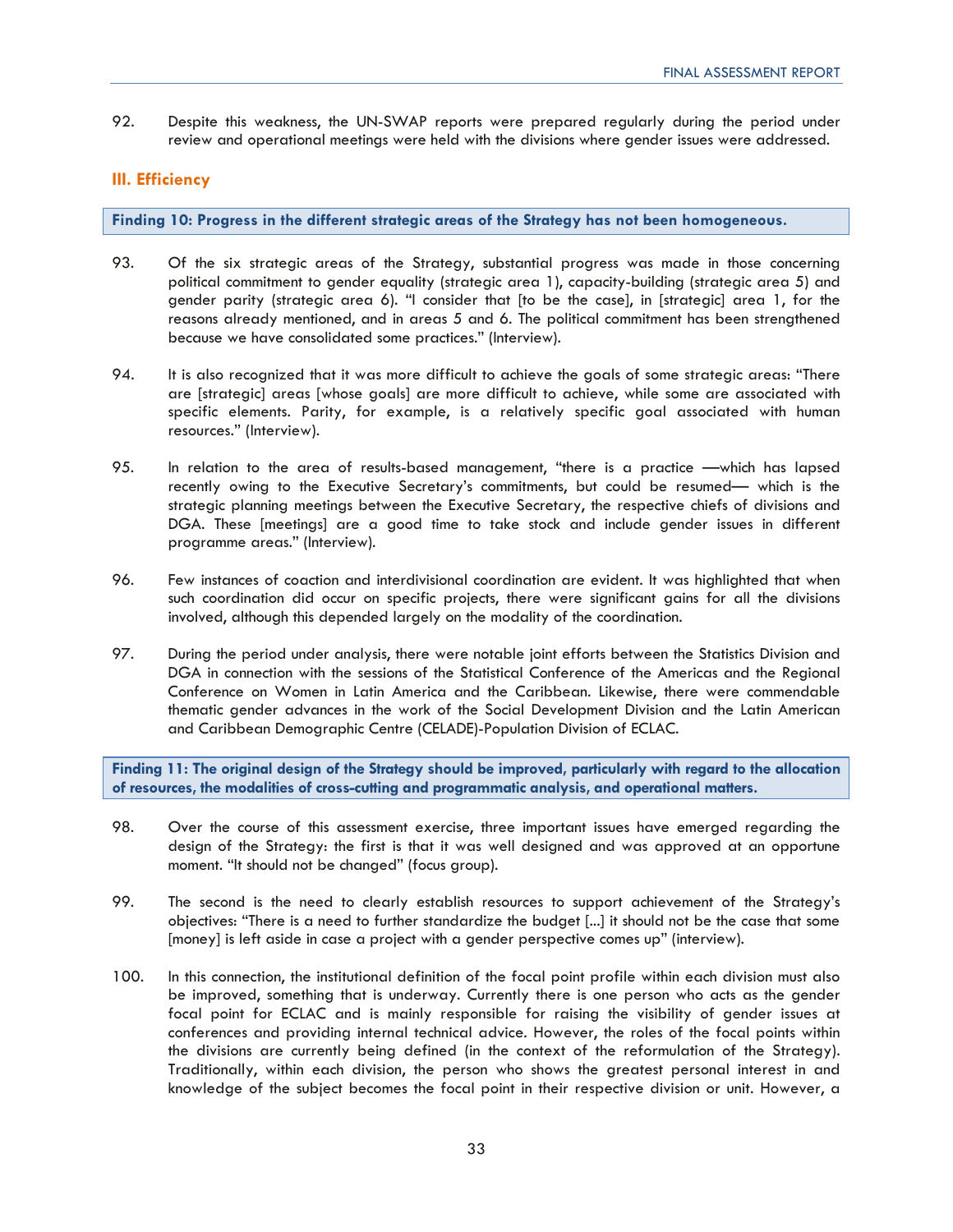number of interviewees noted that the focal points currently have limited powers and their profile is poorly defined in general and in relation to their relationship with DGA.

101. The third issue is related to the need for innovative and comprehensive gender mainstreaming within the Commission. A gender perspective is needed that covers both programmatic, strategic and substantive aspects, as well as symbolic, cultural and operational matters. One thing synergizes with the other. "We have made progress on many things, but there is also a cultural issue here; what it is politically correct to say. […] The organization's culture also reproduces stereotypes. [Gender considerations] must be mainstreamed into everything, for example, [people say] things like: 'If we cut her contract it does not matter, her husband will support her'; 'I am going to send you on a mission: Will your husband let you go?'" (focus group). This relates to the need for gender mainstreaming in several dimensions at the same time. Therefore, the definition of gender mainstreaming must be constantly updated, to take into account both internal institutional dynamics and programmatic aspects.10

**Finding 12: The main weakness of the Strategy's implementation process makes innovation necessary in internal institutional dynamics (division of work in specialized areas, work in silos, knowledge as a public good).** 

- 102. Paradoxically, implementation of the Strategy in its entirety is recognized as one of the weakest points by those who have been more directly involved in the process: "I think that work has been a kind of divided in specialized areas, so to speak, then everything that has to do with the programmatic part of the Strategy is dealt with by [PPOD], in addition to monitoring the resources. Parity is dealt with by human resources. Political commitment is dealt with by the Executive Secretary. The part that has to do with gender issues themselves —or rather to follow up on gender mainstreaming in the development processes at the country level, […] through intergovernmental platforms— falls to DGA, as it has more authority in that area. So, I think there has been a kind of natural specialization depending on each [department's] thematic area" (interview). This same division of work in specialized areas is observed in the process of preparing the Strategy and the UN-SWAP 1.0 reports, where: "previously DGA was involved, but now it is done by PPOD in consultation with the Office of the Executive Secretary" (focus group).
- 103. Another negative aspect according to interviewees is the work in silos within ECLAC, which is a very traditional way of working given the demands of the 2030 Agenda: "often we do not know everything that is being done in other divisions" (Focus group). "Our hierarchical and overspecialized way of working does not encourage the inclusion of more comprehensive views on the phenomena we study. It has been that way for too many years" (interview).
- 104. Nevertheless, although these challenges would suggest that it had been difficult to implement the six strategic areas of the Strategy in a coordinated and balanced manner, the document review suggests the opposite. For example, the documents contain clear evidence that officials have internalized concepts, the necessary technical and statistical data is being produced and that the issue is high on the political agenda of the region. However, there is certainly a vacuum in the work dynamics that appears to prevent progress being made at a constant or faster pace.

<sup>&</sup>lt;sup>10</sup> As pointed out by UNDP, it must be understood that the gender mainstreaming mandate must encompass three basic characteristics that should be borne in mind, given their crucial nature. It is a strategic, systemic and participatory process. It must also be seen as multidimensional, since the dimensions are evident in all its phases: political, ideological or doctrinal, regulatory, ethical, conceptual, technical and administrative. However, gender mainstreaming will have to progressively enter the plurality of spheres of reality where inequalities are present and must delegitimize them and transform them into relationships based on equality: political, economic, social, cultural, material and symbolic, collective, interpersonal matters and biases UNDP, 2008, pp. 59–60).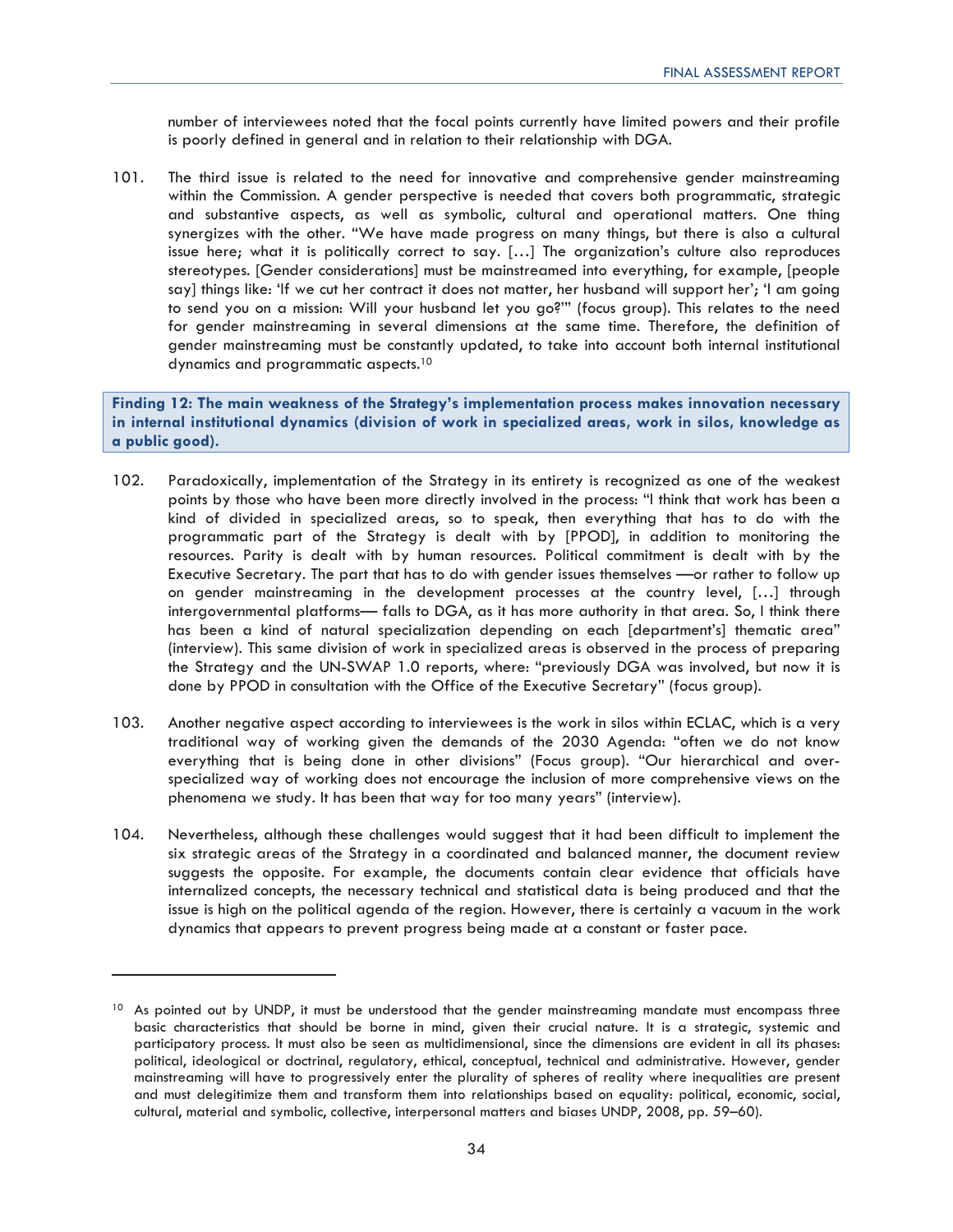- 105. A third factor that hinders synergistic and adequate implementation of the Strategy is the nature of knowledge, the assignment of roles, and temporary nature of positions within ECLAC. During this evaluation, available information reiterated the fact that often, those who have the key knowledge on issues of gender parity and mainstreaming within the divisions are the consultants, who at some point must leave the organization. On this matter, a key identified challenge is for someone who has left to pass on in-house knowledge (interview).
- 106. From a purely operational point of view, the creation of a gender working group coordinated by the Office of the Executive Secretary has been a step forward, recognized by those who are in charge of external representation of the Strategy and by those responsible for its internal monitoring and implementation. "Now with the [working] group […], the report was easier [to prepare] this year. We also learned about things that we did not know the divisions were doing" (interview). "The group was just created. The meeting allowed me to clarify many issues with people who have recently joined [the Commission], and together we clarify our visions" (interview).
- 107. The strategic area of capacity-building needs to be improved, as it has emerged that training on gender equality issues should be strengthened, both because there are deep-rooted cultural issues and because the formal initiatives that have been implemented do not use innovative learning methodologies. "The courses follow a particularly 'gringo logic' ... something like: 'if it is hot, open the window'. I would do a course based on case [studies], the only way to learn and change practices. Face-to-face courses based on case studies in which all hierarchical levels participate on an equal footing. The participants [should be allowed to] say if it is correct or not correct. There is a change of mentality with case studies" (interview).

"There is room to improve training and projects in general. For example, we decide [to respond to] a call for development account projects, the proposals are prepared, some with people of a more technical level, and are submitted to the chief. Then there are chiefs who start with proposals that they work on with their teams, so I would say that it is a joint effort, maybe it can take place at different levels, but the outcome is a collective outcome" (interview).'

"UN-Women prepared a survey that [the Commission] used because it also gives a higher score under UN-SWAP, and that served as a guide for the content of the training courses. Capacity-building is a pending issue. We need people to be trained, but that training needs to be consolidated. I know few people who are gender specialists" (interview)."

**Finding 13: The indicators for the Strategy and UN-SWAP 2.0 form a very large set, with some duplications and in some cases different scopes, according to their objectives.** 

- 108. Three key issues emerged regarding the monitoring and evaluation of the Strategy: the aforementioned specialization in specific areas of action; the lack of joint analysis of the indicators of UN-SWAP and of the Strategy; and the regional applicability of the indicators.
- 109. With regard to specialization in specific areas of action, a specialized and fragmented logic prevails: "We are responsible for the UN-SWAP report, so of course, one coordinates with other colleagues who are in charge of different indicators, who are more or less the same as [are responsible for different parts of] the Strategy. Each [programmatic] area is responsible for certain indicators and contributes to the report, so I would say that this is the architecture we have." (Interview).
- 110. Regarding a joint analysis of the UN-SWAP and Strategy indicators: "I do not know if they sit down to look at the results of the indicators between PPOD and DGA once the UN-SWAP report is finished [...] PPOD works hard with DGA to produce the UN-SWAP report, but after the results have been produced [...] I do not know, because I am not invited." (Interview).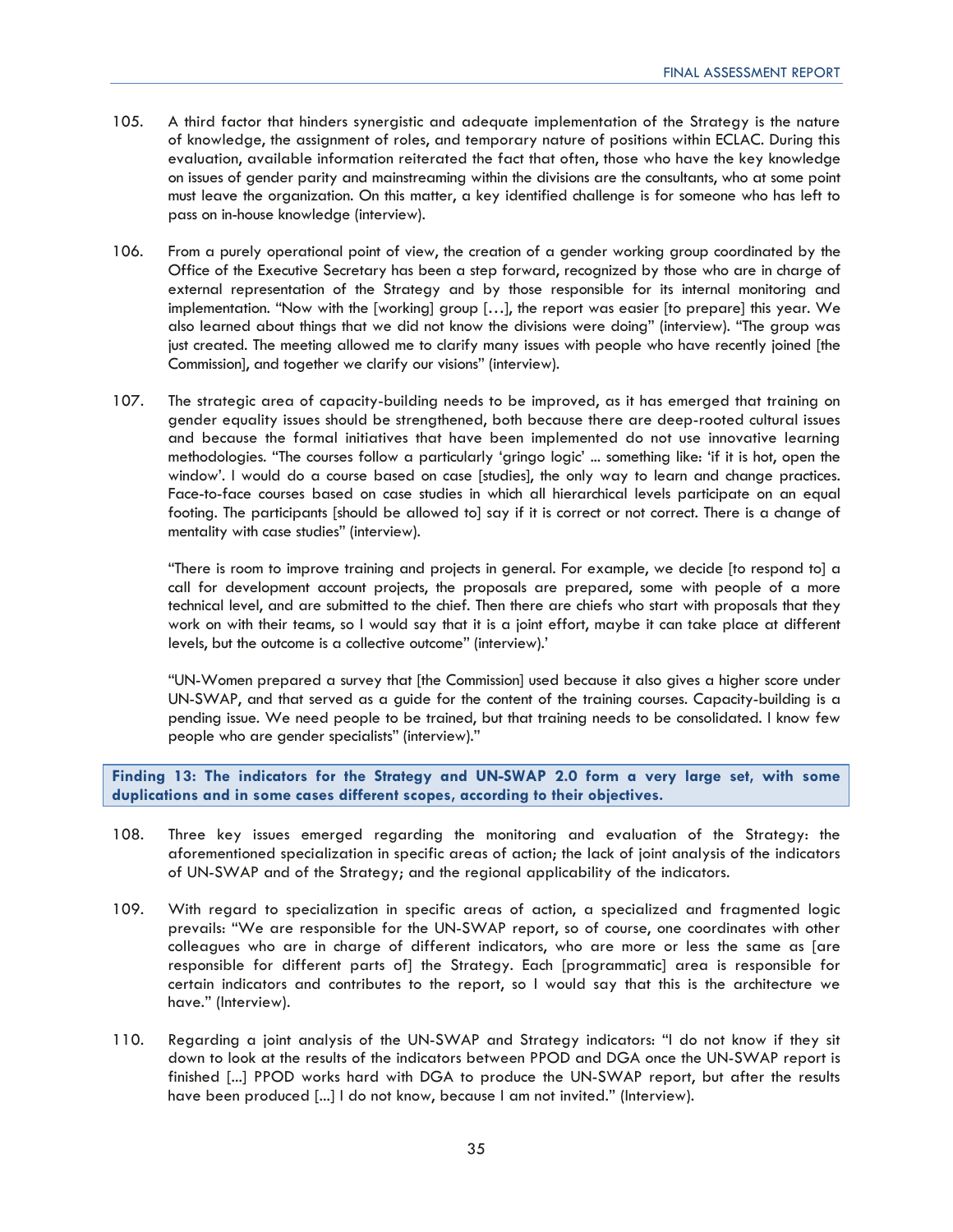111. One of the great challenges of the Strategy in relation to the other instruments is the preparation of the comparative and contextualized report. Sometimes, a certain indicator is parameterized according to standards that are suitable at a global level (UN-SWAP), but which within ECLAC are not suitable or do not represent a substantive change with respect to the Strategy: "That may mean that we comply globally, [but] maybe within the framework of the Strategy it means that we do not comply, and we are getting further away from complying with it because the standards are sometimes dissimilar. That often means that we comply with one and not the other, which is also related to the demands of the initiatives that are being undertaken" (interview). "When they ask us for indicators, we come up with them up on the spot and appear as if we are complying" (focus group).

**Finding 14: There is a set of facilitating or driving factors that is of greater relevance to gender mainstreaming within ECLAC.** 

- 112. On a more political level, in addition to the substantive support of the Office of the Executive Secretary, one of the subprogrammes of the Commission's programme of work focuses on mainstreaming the gender perspective in regional development. This is cross-cutting but overseen by the DGA and has been revitalized with regard to the implementation and follow-up of the Montevideo Strategy. Similarly, the principle of the 2030 Agenda of ensuring that no one is left behind is of the utmost importance considering which population groups suffer the widest equality gaps.
- 113. The above contributes to a cross-cutting recognition of the importance of gender mainstreaming, in addition to a culture of political-technical analysis and political negotiation at the regional level that has been established over time.
- 114. Likewise, some facilitating factors are:
	- The political will of the ECLAC authorities.
	- The existence of a division with a specific mandate regarding gender equality.
	- The installed capacities (although dispersed) in the different divisions with different degrees of intensity.
	- The technical commitment of dedicated professionals.
	- The interest of donors.
	- Available resources.

**Finding 15: The technical difficulties and opportunities arising from the input-output relationship and the insufficiently systematized monitoring system must be reviewed, creating an opportunity to establish a cyclical protocol.** 

- 115. One of the weaknesses in the Strategy's implementation relates to the monitoring and evaluation procedure, and to the other tool aimed at greater and better gender mainstreaming and gender equality in the internal and external work of ECLAC.
- 116. In this regard, cyclical monitoring and evaluation is recommended, with an established timeline. This practice has been partially adopted, but further definition is recommended (for more details, see section 8, Recommendations, of this document).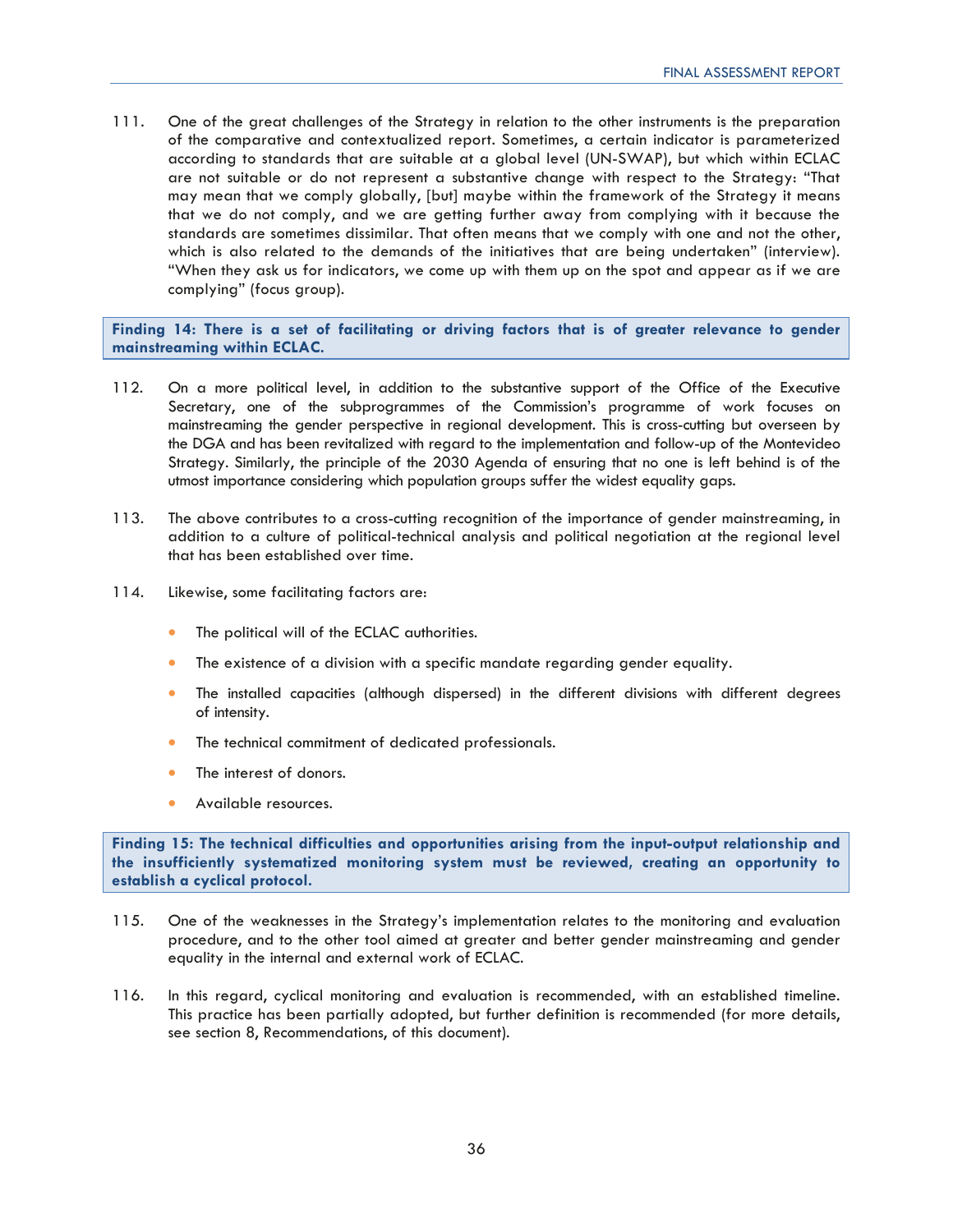### **IV. Sustainability**

**Finding 16: There are opportunities for sustained progress to be made towards a second implementation cycle of the Strategy.** 

- 117. **Political-technical support of the Office of the Executive Secretary**: "Several facts have cemented the political-programmatic foundation of the Strategy: the fact that the Executive Secretary is a woman; that [gender] mainstreaming and parity are issues under her mandate; and that donors, specifically GIZ in 2009, asked that it be made a requirement to mainstream the gender variable into all ECLAC programmes. In response to this request, this variable was incorporated into the [cooperation programmes]." (Interview).
- 118. **Existence of a gender working group, coordinated by the Office of the Executive Secretar**y: "Currently [there is] a gender [working] group, in charge of developing an improved Strategy, [able to] monitor its partial achievements more efficiently, based on its own objectives and the objectives of global and internal parity instruments." (Interview).
- 119. **Existence of DGA.** "A particular advantage of ECLAC is that it has a [gender affairs] division. It has a built-in analysis capability that is designed to respond to external demands, which has tremendous potential that the [Commission] should make use of" (interview). "A division, in conjunction with a subsidiary body such as the Regional Conference [on Women], has great potential" (interview).
- 120. **Donors as advocates for gender issues.** "The presence and support of some donors who not only have great interest in advancing gender issues, but also provide technical assistance and call for accountability on the matter, has underpinned the progress made on non-traditional gender issues" (interview).

**Finding 17: Advances in the field of statistics, information and knowledge contribute not only to the implementation of the Strategy but can also further the attainment of the 2030 Agenda for Sustainable Development and the SDGs.** 

- 121. As noted above, a specific achievement of the Strategy in this first phase is technical-statistical analysis of the region's data, which has been incorporated by practically all the divisions into a genuine mainstreaming effort. The improvement in the statistical capabilities of ECLAC —with the recognized prestige that it holds in this field— ensures sustainability in the handling of data with a gender perspective. In that connection, recent analytical efforts seek to disaggregate data not only by gender but also by ethnicity and race.
- 122. Another example is given in the Report on the technical cooperation activities carried out by the ECLAC system during the 2016–2017 biennium, whereby, thanks to the Commission's technical efforts, 19 countries in the region now have the capacity to calculate indicator 5.4.1 of SDG 5 ("proportion of time spent on unpaid domestic and care work, by sex, age and location"), even though at the global level it is classified within the group of SDG indicators that are not regularly produced by countries (ECLAC, 2018b).
- 123. All the knowledge generated by DGA during the period covered by the Strategy and prior to that, has consolidated ECLAC as an institution expert in gender issues in the region. This is an asset that must not be underused in this phase of implementation of the 2030 Agenda.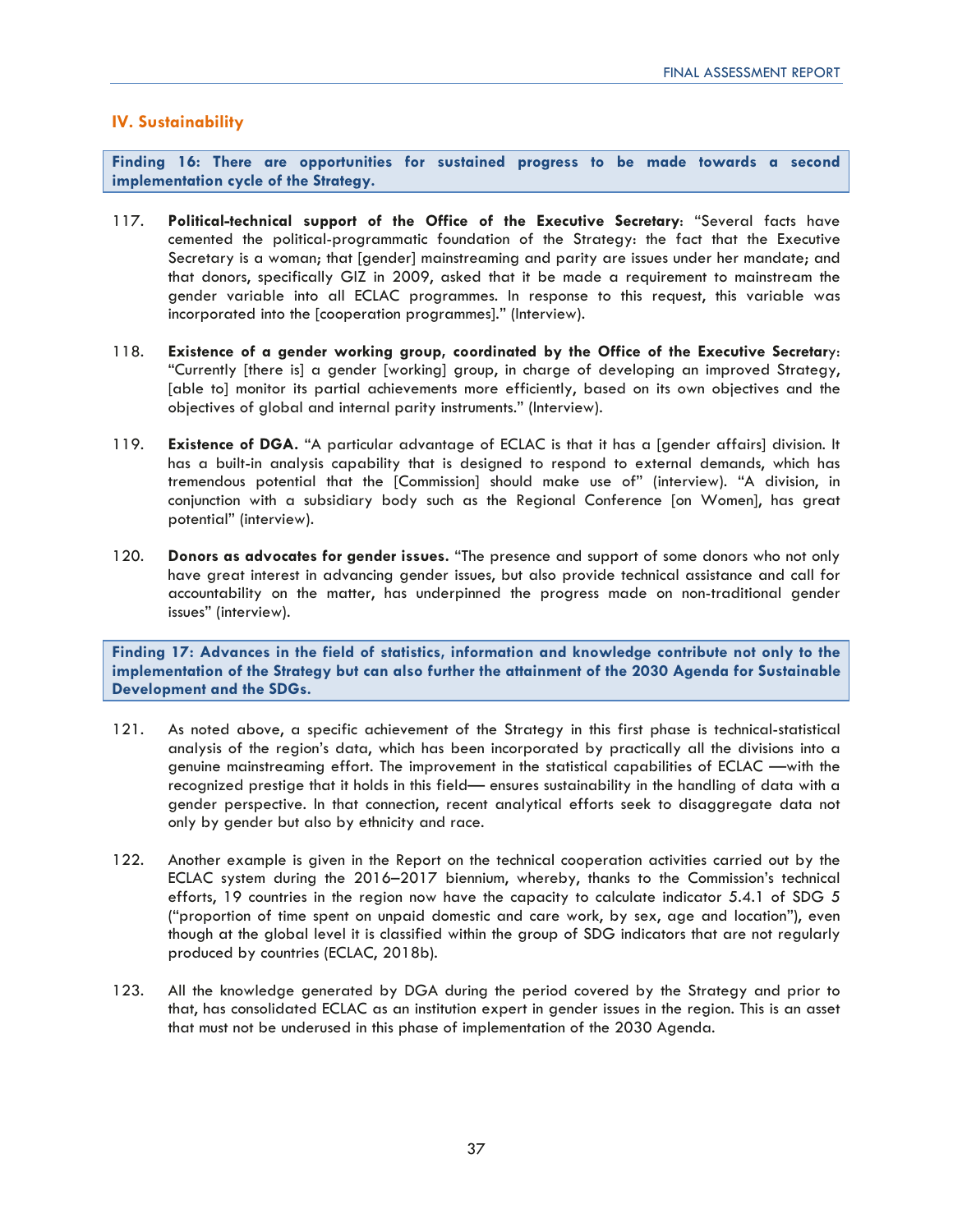### **Finding 18: Ownership of gender mainstreaming within the institution is not clear in the case of all actors.**

- 124. A cross-cutting and general ownership of the "gender concept" is evident from the interviews, focus groups and the online survey responses on the relevance of gender parity and mainstreaming initiatives. However, it is not clear whether all hierarchical levels apply gender measures and analysis in a manner that is appropriate to their different functions and responsibilities within the organization. Understanding the concept of gender is not the same as implementing a broad gender mainstreaming strategy: "the objectives on this issue are not clear, but [there is] also a lack of real commitment from the chiefs and activities' limited impact have not reached all officials" (survey).
- 125. The use of different forums of the Commission is important to signal the importance of gender mainstreaming externally and internally: "there are some key spaces: the Statistical Conference of the Americas, a space that has strengthened the production of disaggregated information and [raised awareness of] some issues such as measuring unpaid work and the social cost of time-use. The Regional Conference on Women is another one. The celebration on 8 March is an opportunity to take stock, not to check a box, but to encourage change in the organizational culture" (interview).
- 126. Capacities are diffuse, precisely because at present there is no ex-post evaluation of the mandatory and optional training courses or systematic monitoring of the Strategy indicators. "In general, at the management level it is not seen as a priority, with some exceptions such as [the Divisions of] Social Development, or Statistics" (survey). "The chiefs of divisions never attend [training courses] [...] they do not know what the gender perspective is. They do not say [anything] because they do not know" (interview).
- 127. The lack of familiarity with the Strategy implementation process hinders gender parity and mainstreaming efforts in the medium and long term. Effective communication is a crucial tool to foster team spirit, common priorities, sustainability and ownership. "I understand that for some years the strategic planning process was monitored to ensure [gender] mainstreaming, but I do not know if it has been an initiative that has been maintained with the same enthusiasm throughout the whole period, since 2013 to date. Efforts have also been made with regard to gender parity, including introducing gender-disaggregated indicators on recruitment processes, adding clauses to vacancy announcements promoting the participation of women in those processes. There are also some special measures, but I do not know which are being implemented" (survey).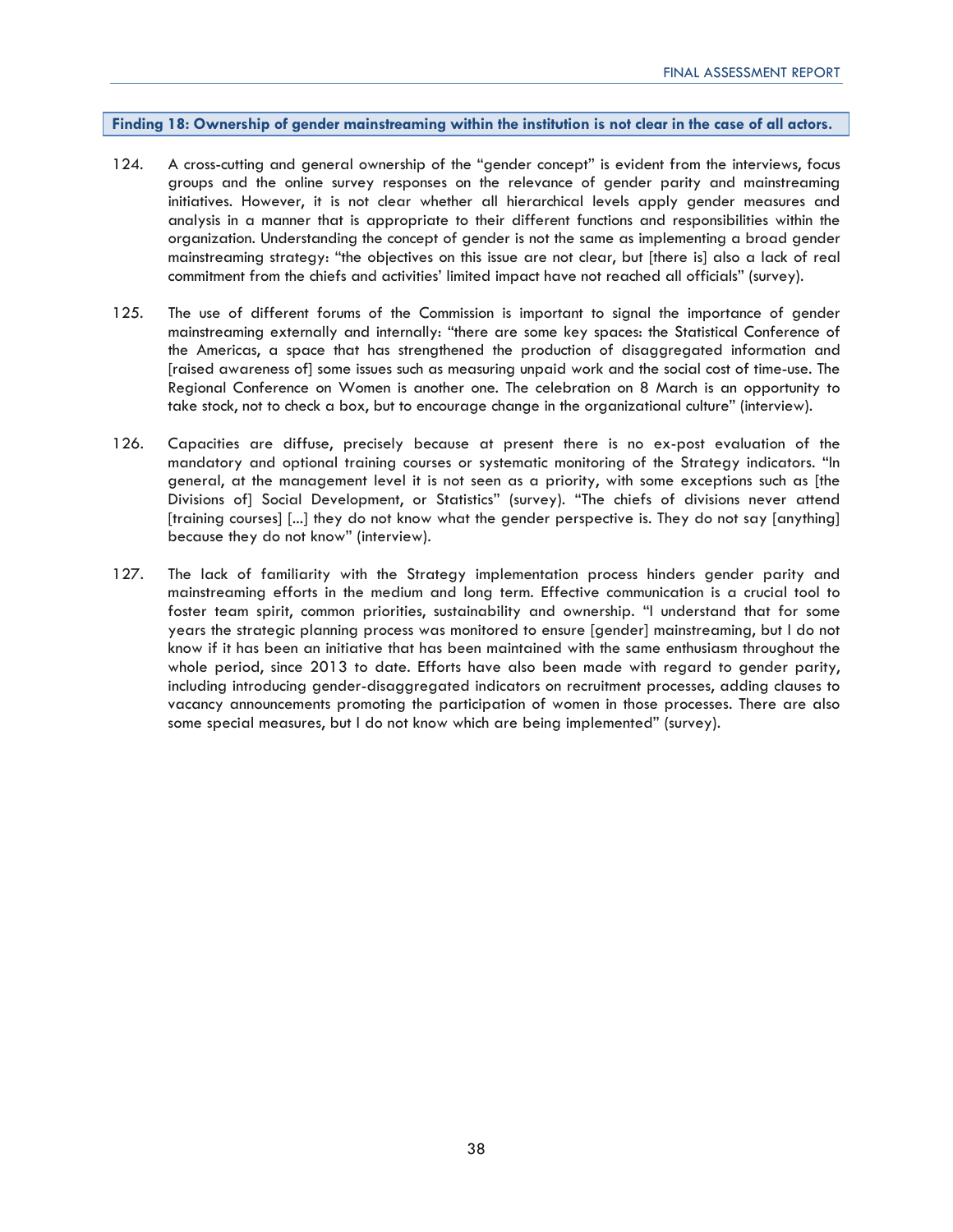## 6. CONCLUSIONS

- 128. The conclusions are based on the evaluation criteria and the findings resulting from the answers to the evaluation questions.
- 129. **Conclusion 1**: Addressing gender mainstreaming in institutions requires comprehensive dialogue and examination of the contribution to gender equality in two dimensions: (a) outward (in society through knowledge and public equality policies) and (b) inward (mechanisms, architecture, dynamics, organizational culture and functions). In this regard, neither of these dimensions must be neglected, since both underpin gender mainstreaming efforts and, therefore, the integration of gender equality is understood as a concern that affects all strategic objectives, with regards to the working methods, the programmes and the budget of the organization (findings 11 and 18).
- 130. **Conclusion 2**: The active participation of different actors in the implementation of the Strategy to some degree allowed —in the first implementation cycle— there to be different mobilizing agents of these issues in different places and with broad attributions and themes. However, in the second stage, there must be high levels of coordination to accelerate the changes, in line with the Regional Gender Agenda. This new phase will require strong political leadership to be shown by a solid team, empowered by the institution and whose work is widely circulated. The fact that this team is currently being put together is very important (findings 7 and 12).
- 131. **Conclusion 3**: Various sources recognized the effectiveness of undertaking actions in accordance with the agency's mandates in relation to gender equality and the Strategy. Although such actions have not been undertaken systematically or regularly during the first implementation period, they are recognized as an important institutional effort that should be bolstered (findings 5 and 6).
- 132. **Conclusion 4**: Some specific achievements of this first implementation cycle (findings 7 and 8):
	- Internalization of the concept of gender in all divisions and units, especially through mandatory and optional training.
	- Interdivisional work on some specific topics.
	- Knowledge generation on key issues, not limited to information disaggregated by sex.
	- Studies or areas of innovation in fields such as gender and new technologies, gender and climate change (led by the Sustainable Development and Human Settlements Division), or women and energy.
	- Prominence of the topic at key events: the Forum of the Countries of Latin America and the Caribbean on Sustainable Development, the Regional Conference on Women in Latin America and the Caribbean and the Statistical Conference of the Americas, which has established a working group on the matter with a defined agenda for the coming years to come.
	- Positive institutional attitude towards gender mainstreaming, particularly in relation to the issues that have been managed within the framework of the Strategy or outside of it.
- 133. **Conclusion 5**: The Strategy joined other gender instruments of the United Nations system in affirming the organization's commitment to gender equality. There are synergies between these instruments that will allow for more comprehensive and complementary approaches in the future, in terms of monitoring commitments and indicators, annual reporting dynamics, and planning and accountability cycles (findings 2 and 14).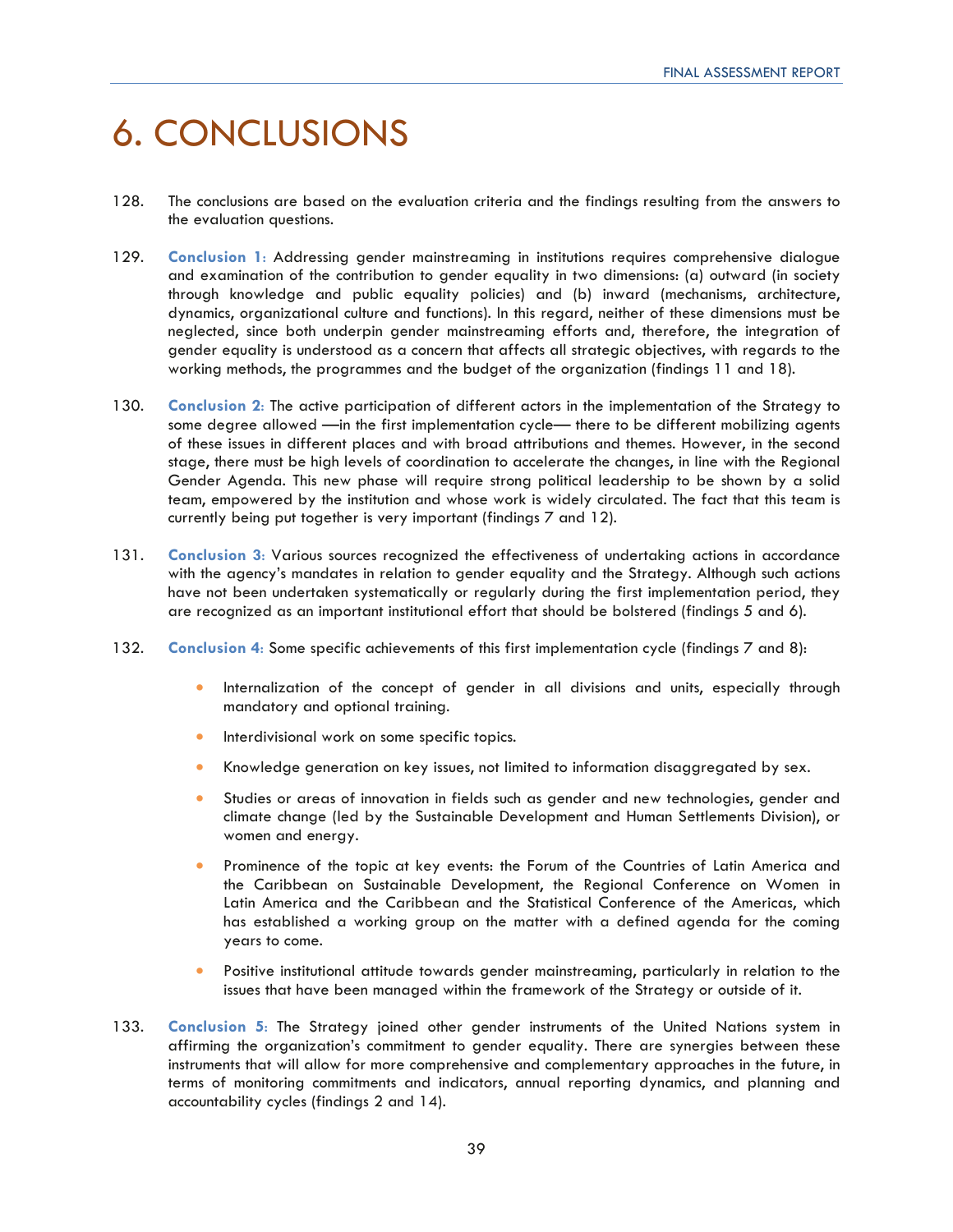- 134. **Conclusion 6**: It is very important to define the resources for any future implementation process, both from the perspective of the focal points —who can play a dynamic role in the whole process— and of financial resources, time allocation and even technological resources (finding 11).
- 135. **Conclusion 7**: The region is currently facing multiple tensions and challenges as a result of changing and uncertain economic, social and environmental panoramas. Therefore, the Strategy measures require refinement, simplification, coordination and monitoring, to make its objectives and progress clear, in terms of content, and forms of implementation and management. This will help to accelerate implementation of the commitments of the 2030 Agenda and the Regional Agenda Gender, to promote gender equality (findings 9, 13, 14 and 15).
- 136. **Conclusion 8**: The pillars that underpinned this Strategy and that should ensure its long-term sustainability include the political and technical support of the Office of the Executive Secretary, the existence of a gender working group, the existence of DGA, and donors as advocates for gender issues (findings 3 and 16).
- 137. **Conclusion 9**: With regard to statistics, ECLAC has made a recognized contribution to various topics that has enabled the generation and deepening of knowledge, and the advancement of the goals of the Regional Gender Agenda and the 2030 Agenda (finding 17).
- 138. **Conclusion 10**: Based on the information provided by the stakeholders, the Strategy's implementation methods should be re-examined in some areas more than in others, particularly training, inter-institutional coordination, and cutting-edge knowledge generation (finding 12).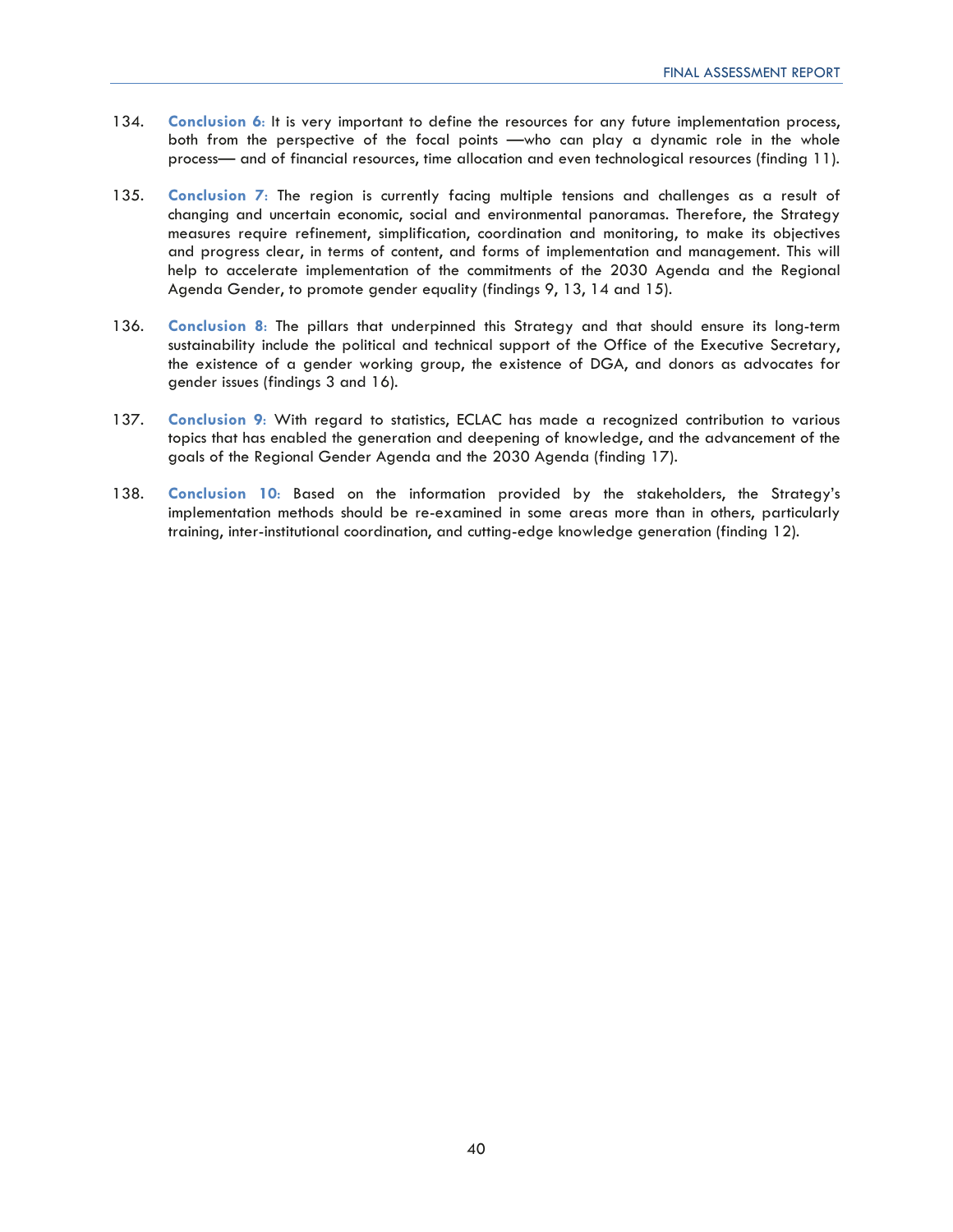## 7. LESSONS LEARNED

- 139. The different gender mainstreaming strategies adopted by institutions ultimately affect organizational culture issues. Languages, leadership, relationships among work units, knowledgesharing among peers and other aspects of organizational dynamics benefit from the inclusion of a gender perspective in the medium and long term (conclusion 1).
- 140. Disseminating knowledge about and updating the gender mainstreaming strategy are ongoing tasks in any institution that undertakes such an effort. It is a systemic process and requires continuous improvement. The ECLAC Strategy is a dynamic mechanism, adaptable to new contexts (conclusion 2).
- 141. Annual or biannual planning of actions and commitments under the Strategy allows implementation to be strengthened and updated, so the reporting systems are not applied mechanically, and are instead linked to substantive, agreed-upon and explicit issues within the framework of a working group (conclusion 7).
- 142. The role played by the senior staff members of the organization is fundamental<sup>11</sup> as a show of support and giving direction to the mainstreaming processes. This is an important issue within ECLAC, and has been raised systematically over the years. High-level support is one of the reasons why there is ongoing interest in and efforts to implement gender mainstreaming in the programme of work, despite weakness in the management and implementation of the Strategy (conclusion 8).
- 143. Mandatory and optional training must be established that facilitates the understanding, integration and ownership of new analytical frameworks for the gender approach in very diverse fields of development. Innovative training methodologies should also be used and management and all levels of staff should be involved in non-traditional learning experiences (finding 12).
- 144. A change in the perception of progress is essential for generating incentives for change, and for new approaches. Putting equality issues at the forefront of innovation and transformation is a strategic and political imperative for modern institutions (conclusion 10).
- 145. The Commission's many years of experience demonstrate that the assumption that certain issues or problems are "untouched" by the gender equality perspective can be overcome. When the Strategy was first designed, there seemed to be issues that could not be addressed from a gender perspective. This idea has now been all but eradicated, since studies or analyses have been carried out in non-traditional gender areas, which have been very beneficial for both the organization and the region (conclusion 9).

<sup>&</sup>lt;sup>11</sup> Responsibility for implementing the mainstreaming strategy is system-wide, and rests at the highest levels within agencies, departments, funds and commissions (Hannan, 2001).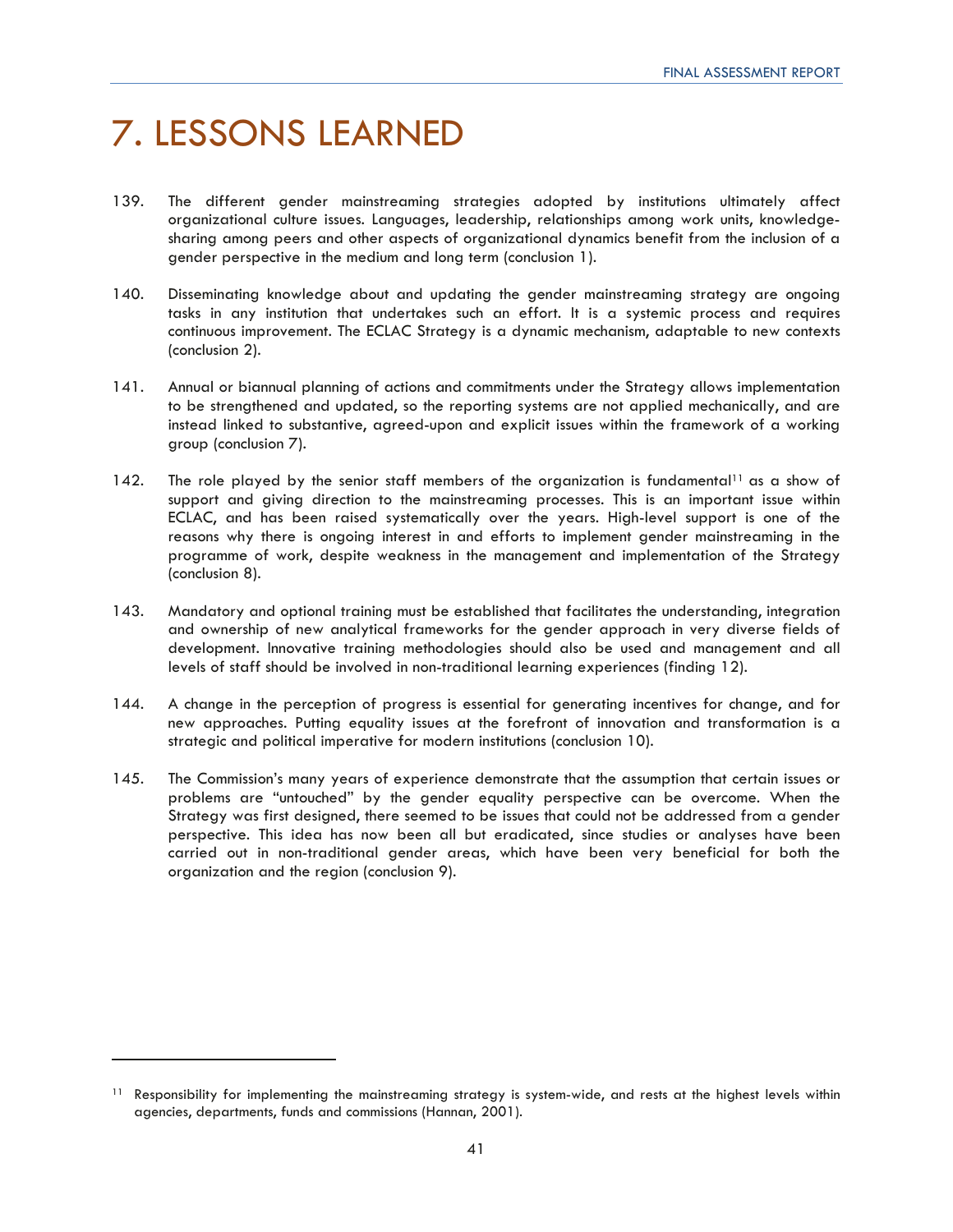## 8. RECOMMENDATIONS

146. Based on the findings and conclusions of the evaluation, a set of recommendations and suggestions for improvement have been formulated that seek to contribute to future versions of the Strategy in a new implementation cycle and to remedy the weaknesses or limitations detected.

**Recommendation 1: The strategic space. Establish a strategic space for reflection on progress with the Strategy, UN-SWAP and the ECLAC Action Plan on the system-wide strategy on gender parity** 

147. This evaluation identified fragmentation in information gathering for periodic reports. The evaluation also found that value was attached to the working group within in the Office of the Executive Secretary as a planned reflection space on the progress being made by ECLAC with regard to gender mainstreaming and parity. It is recommended that the budget for implementing the Strategy be defined in this space, establishing assigned programmes and projects, and objectives and goals to be achieved within the six strategic areas of the Strategy from the outset. In this space, the focal points of ECLAC, PPOD, DGA and the Human Resources Section should participate as standing members of the group. Likewise, the chiefs of each division should also participate as standing members of the group when defining the programme of work and budget for the subprogramme on mainstreaming the gender perspective in regional development.

**Recommendation 2: Human resources. Define and legitimize profiles, attributions and responsibilities** 

- 148. A clearer definition is needed of the roles of the actors involved in implementing, monitoring and evaluating the Strategy, UN-SWAP and the ECLAC Action Plan on the system-wide strategy on gender parity. There is a clear and urgent need to define the profiles of the focal points, identifying their role, powers and responsibilities, as well as appointing focal points within each division or unit.
- 149. It is recommended that the ECLAC Focal Point maintain permanent communication with regional inter-agency groups and actively participate in them, whether led by UN-Women or by other agencies. This is a space for the convergence of initiatives of different inter-agency definitions, and would enable ECLAC to align itself with the recommendations of the United Nations system reform in terms of improving the levels of information and coordination of the system as a whole.
- 150. The new roles and responsibilities of the aforementioned actors could well be recognized through performance-based contracts. A similar incentive could be adopted for the work of the divisions with regard to gender mainstreaming.

**Recommendation 3: Human resources. Build internal capacities within ECLAC** 

151. The interviews revealed under-used in-house capabilities in terms of gender parity and mainstreaming. It is suggested that a rapid diagnosis or mapping be carried out to identify the skills, knowledge and experience within ECLAC with respect to the six strategic areas of the Strategy.

**Recommendation 4: Human resources. Better training** 

152. Capacity-building is currently an output in the Strategy (strategic area 5). It is recommended that it gradually be identified as a necessary input for adequate gender mainstreaming and gender equality.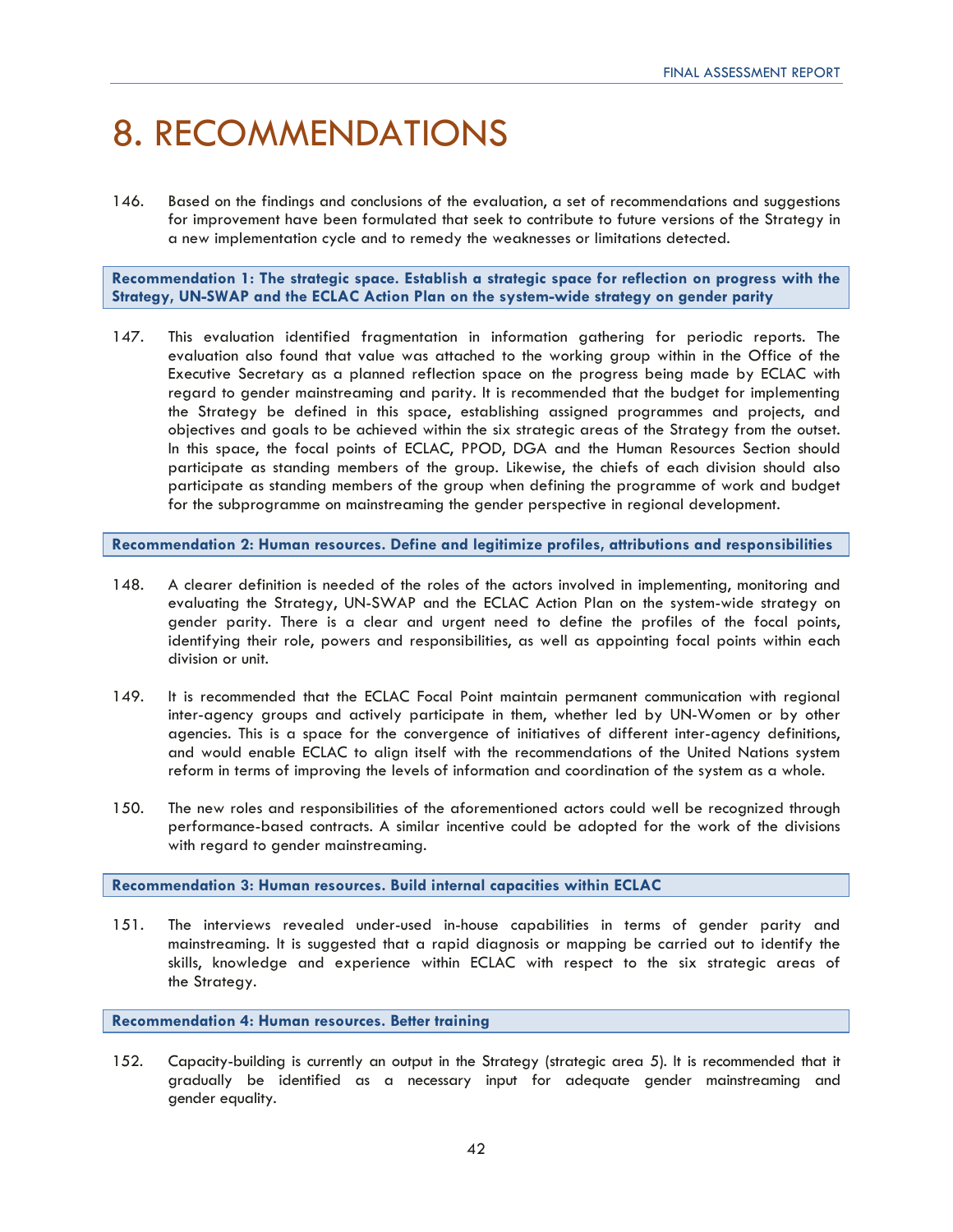- 153. It is essential to ensure that staff that work in traditional economic areas are kept abreast of the gender dimension, since it is a key aspect of modern economic theory. ECLAC could spearhead these issues. To do so, it needs to make a major qualitative leap in terms of technical and analytical capabilities, with new perspectives for all work teams.
- 154. The mandatory training courses on gender that new staff members have to take must be made contextually, culturally and linguistically relevant. The same is true of the virtual or face-to-face training experiences that are part of the Strategy.
- 155. Likewise, it is necessary and important to measure how much and what knowledge participants have gained after completing the training courses.
- 156. Develop new training formats, more closely linked to conversations on certain topics, based on cases, with the participation of high-level experts, to which people from other institutions can also be invited. A systematic modality every two or three months.

**Recommendation 5: Management and content. Facilitate the development of innovative concepts and approaches** 

157. There are thematic areas whose very nature makes it more intuitive or easier to mainstream gender issues. In other areas, for example, at first the only indication of gender mainstreaming is the inclusion of sex-disaggregated data. To address these more complex and critical issues of the absence of a gender approach in certain areas, the following three recommendations are made (6, 7, 8 and 9).

**Recommendation 6: Management. Generate a shared roster of consultants**

158. With DGA, generate a roster to be shared among all divisions that includes professionals with verifiable experience who specialize in gender issues in different thematic areas, and thus expand the approach to high-level technical expertise.

**Recommendation 7: Content. Generate specialized technical notes** 

- 159. Generate specialized technical notes, with substantive analysis on some of the key themes of each of the divisions. Establish a repository of these internal technical notes for teams that will be extended every year to cutting-edge issues. There are many issues with no institutional responses, which may become strategic in the near future.
- 160. More innovative analysis frameworks could also be developed that, not only rely on what information countries already generate, but also are more proactive on key issues such as macro policies and gender equality, the issue of care in macroeconomic policies, and gender and technology.

**Recommendation 8: Content and dissemination of knowledge. Compile all ECLAC-generated knowledge on gender** 

161. Generate a publicly accessible space on the ECLAC website that compiles publications and research on gender issues, not only those produced by DGA as part of its functions and mandates, but also those prepared by other divisions or units, and especially those drafted by subregional offices.

**Recommendation 9: Awareness-raising. Place alerts on the intranet** 

162. Throughout the evaluation, there was a recurring idea of sending alerts to staff computers (via the intranet) about key information or findings of ongoing research on gender issues.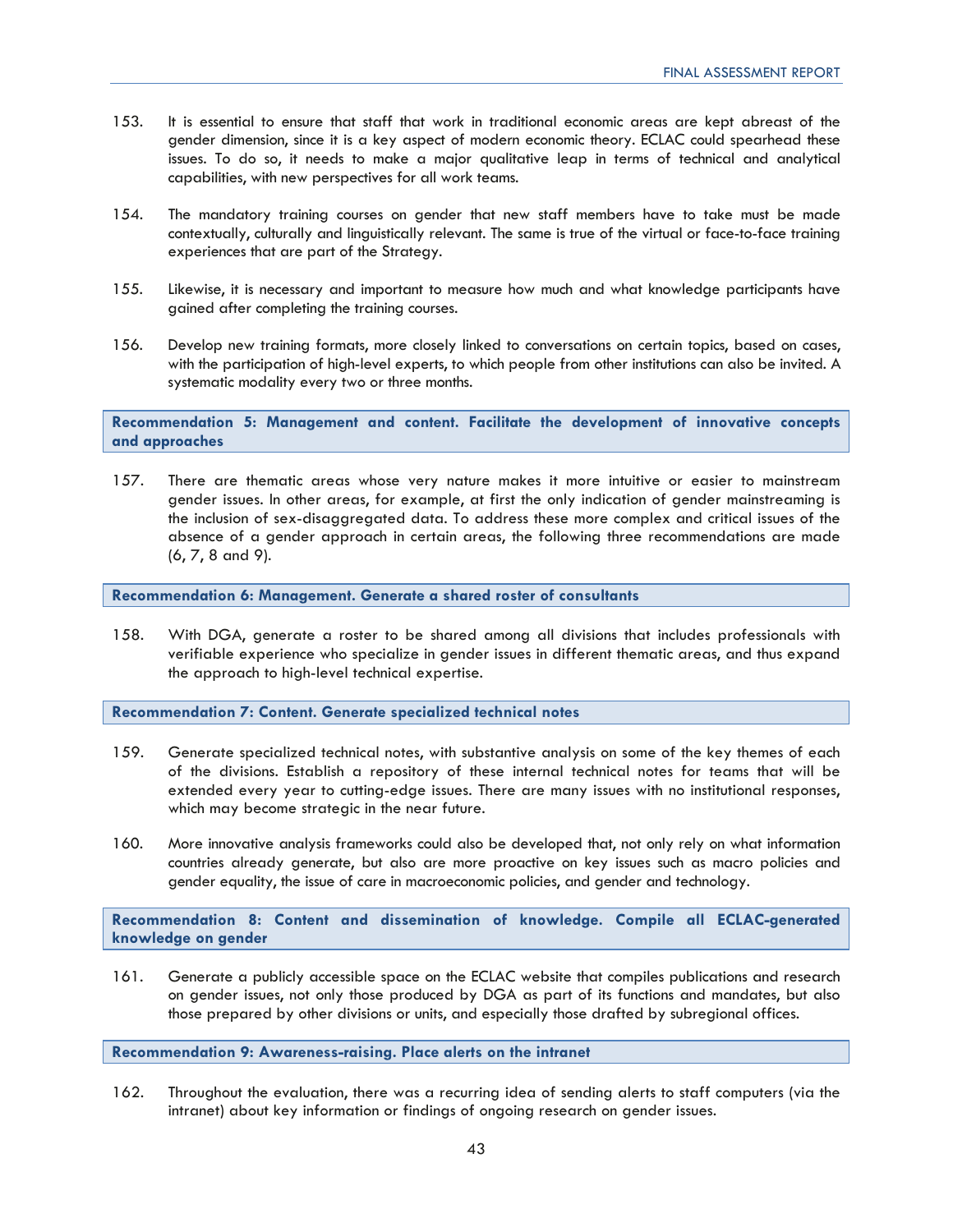### **Recommendation 10: Innovation. Create a gender lab for innovation**

- 163. It is suggested that innovation labs be created, where innovative approaches could be developed regarding content and strategies. For example, initiatives that cannot be developed in the usual workspace could be brought to the lab. Initiatives could be submitted for consideration twice a year and selected for development on the basis of the amount of staff time that would be required, basic financial operating resources, links and incentives for innovation.
- 164. A gender lab could be created on key ECLAC research topics in version 2.0 of the Strategy. The most innovative initiatives could be acknowledged at the session of the Regional Conference on Women in Latin America and the Caribbean, for example.

**Recommendation 11: Monitoring and evaluation. Establish a cycle of shared and coordinated work among the different key actors and instruments and disseminate it widely** 

- 165. As noted in section 5, Findings, of this document, one of the weaknesses in the Strategy's implementation was the monitoring and evaluation procedure, as well as the procedures aimed at greater and better gender mainstreaming and parity in the internal and external work of ECLAC.
- 166. It is therefore recommended that monitoring and evaluation procedures be integrated into the work cycle. Such procedures have been partially implemented already but not all actors are aware of them. Therefore, precise details are required regarding the roles of different units and when they should take actions (see diagram 1).
- 167. It is recommended that the working group within the Office of the Executive Secretary organize, on an ongoing basis, an ex post review of the sessions of the Regional Conference on Women in Latin America and the Caribbean, documenting progress made and ongoing challenges with regard to gender parity and mainstreaming for ECLAC, considering the scope they have, for the different units and divisions. Something similar should be done after the upcoming ECLAC session.
- 168. It is proposed that an awards ceremony be held on 8 March to recognize initiatives emanating from the gender lab or ECLAC divisions. It could also mark the opening of the submission window for innovative gender projects.
- 169. In May, the working group within the Office of the Executive Secretary should review and follow up the subprogramme of work relating to gender, taking into account the Strategy and UN-SWAP.
- 170. In September, the working group within the Office of the Executive Secretary should meet again to begin to plan implementation of the activities under the gender subprogramme for the following year, including budget considerations.
- 171. In November, after the session of the Statistical Conference of the Americas, when it takes place, the working group within the Office of the Executive Secretary should meet to systematize progress in gender parity and mainstreaming. Around this time, the Strategy and UN-SWAP reports should be finalized.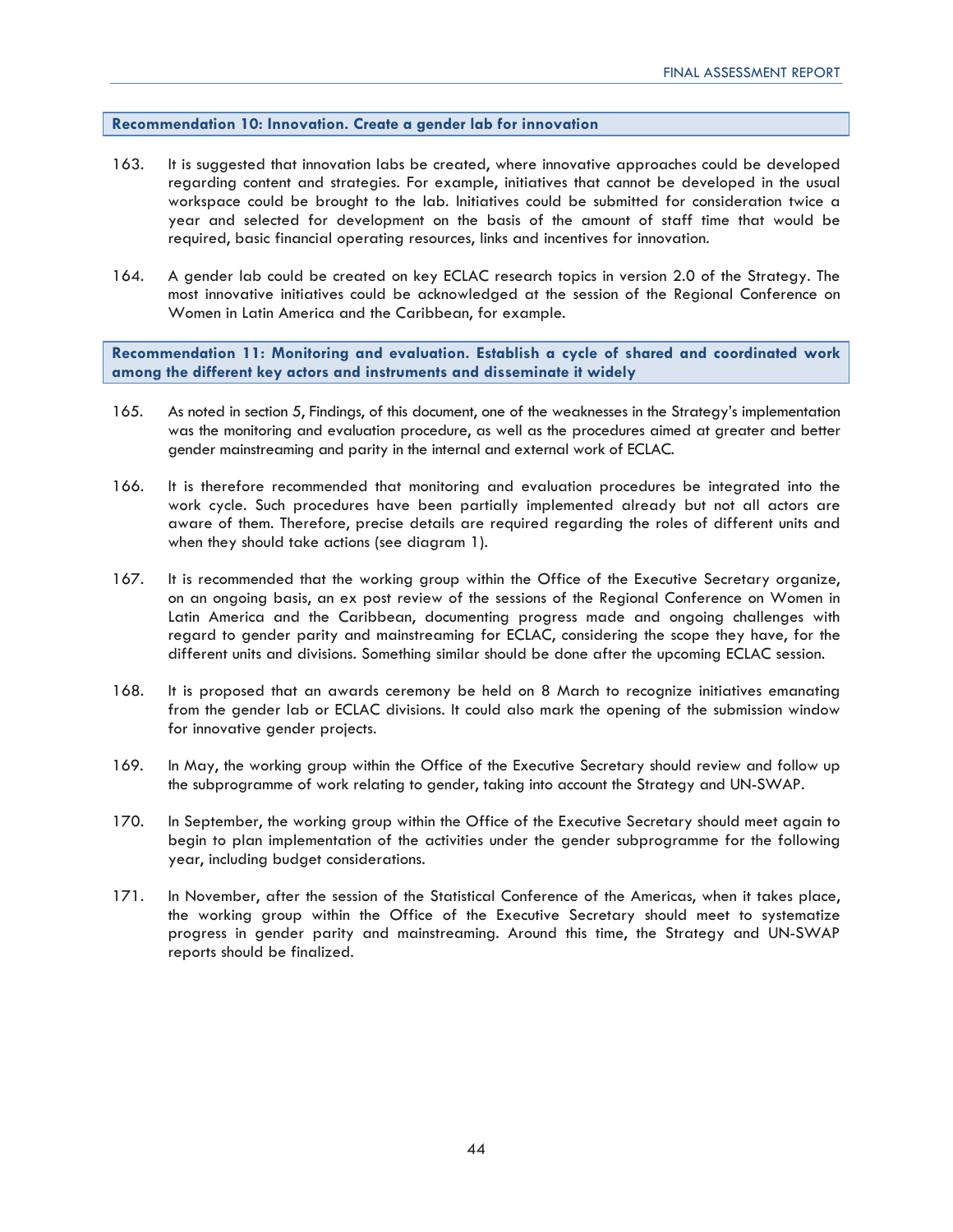



**Source:** Prepared by the author.

**Recommendation 12: Monitoring and evaluation. Review of the indicators (in the form of a participatory workshop) to define by consensus which UN-SWAP 2.0 indicators to incorporate into the new version of the Strategy** 

172. It is suggested that, where possible, the performance indicators of UN-SWAP 2.0 should be incorporated into the new version of the Strategy, especially those that have a more direct policy or programmatic relationship with the SDGs and the 2030 Agenda, specifically performance indicators 1, 2 and 3. The new version of the Strategy should take into account the synergies identified herein and include a coherence indicator, aligned with indicator 17 of UN-SWAP 2.0, if it is to be completely in line with UN-SWAP.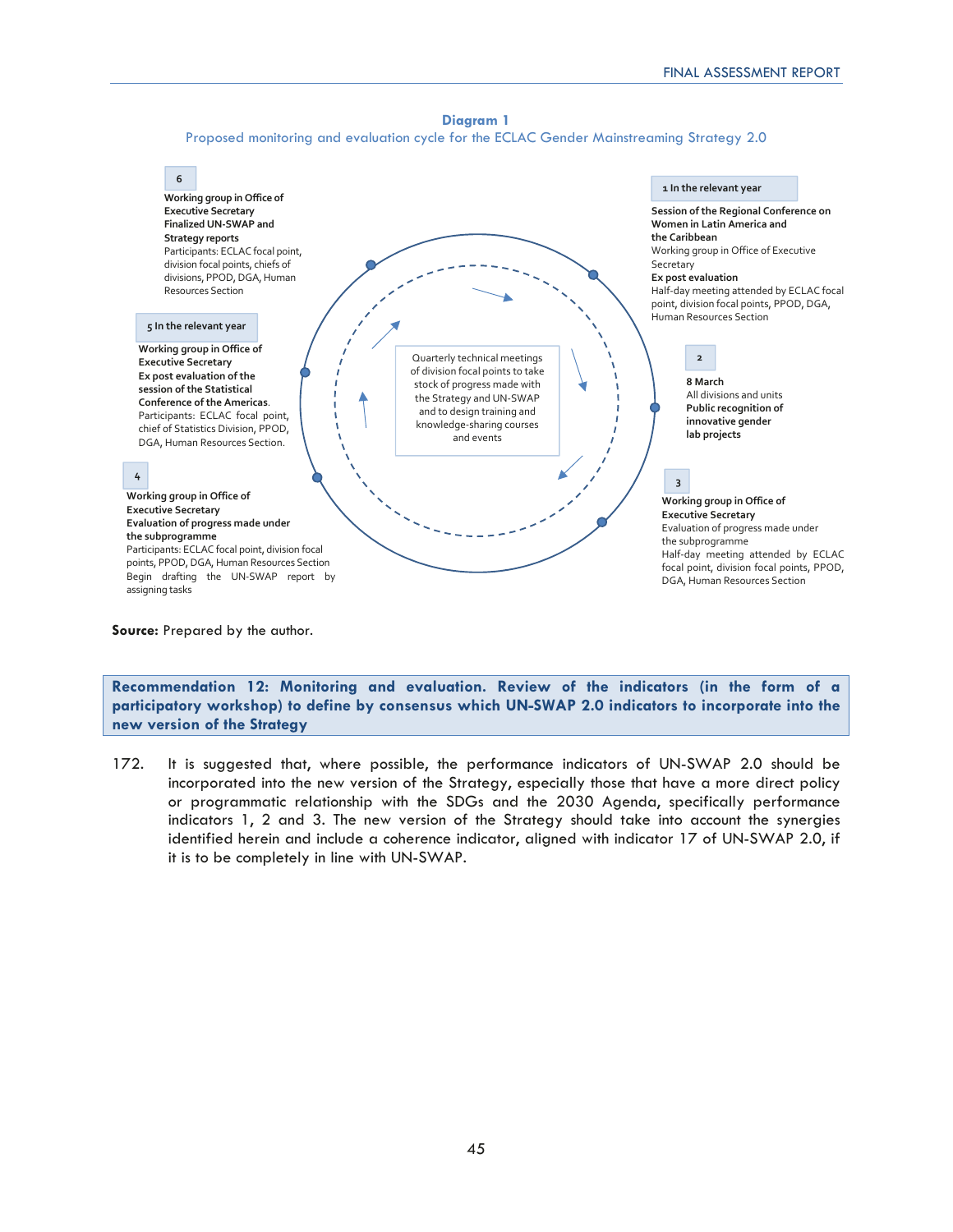## BIBLIOGRAPHY

| CEB (United Nations System Chief Executives Board for Coordination) (2006), Summary of Conclusions<br>(CEB/2006/2), New York, December. |
|-----------------------------------------------------------------------------------------------------------------------------------------|
| ECLAC (Economic Commission for Latin America and the Caribbean) (2019), Social Panorama of Latin America,                               |
| 2019 (LC/PUB.2019/22-P/Rev.1), Santiago.                                                                                                |
| (2018a), Report on the activities of the Commission (LC/PLEN.34/3), New York, October.                                                  |
| (2018b), Report on the technical cooperation activities carried out by the ECLAC system during the                                      |
| 2016-2017 biennium (LC/SES.37/11), Santiago, May.                                                                                       |
| (2018c), Report on the activities of the Commission from January 2016 to December 2017                                                  |
| (LC/SES.37/7), Santiago, May.                                                                                                           |
| (2018d), "System-wide strategy on gender parity in the secretariat. ECLAC's Action Plan"                                                |
| Santiago, April.                                                                                                                        |
| 2.0" [online] https://www.unwomen.org/en/how-we-work/un-system-<br>(2018e), "UN-SWAP                                                    |
| coordination/promoting-un-accountability.                                                                                               |
| (2018f), Draft Programme of Work of the ECLAC System, 2020 (LC/SES.37/8/Corr.1), Havana, May.                                           |
| (2017a), "Preparing and Conducting Evaluations: ECLAC Guidelines, PPOD guidelines", Santiago,                                           |
| November, unpublished.                                                                                                                  |
| (2017b), "Course on Gender Mainstreaming in Programmes and Projects", unpublished.                                                      |
| (2017c), Evaluation Policy and Strategy (LC/L.3724/REV.2) [online] https://repositorio.cepal.org/b                                      |
| itstream/handle/11362/35507/9/S1700819_en.pdf.                                                                                          |
| (2017d), Montevideo Strategy for Implementation of the Regional Gender Agenda within the                                                |
| Sustainable Development Framework by 2030 (LC/CRM.13/5), Santiago, March.                                                               |
| (2017e), "Gender Parity 2007-2017", Santiago.                                                                                           |
| (2017g), "Reporting year: 2017", United Nations System-wide Action Plan on Gender Equality                                              |
| and the Empowerment of Women.                                                                                                           |
| (2016a), Draft Programme of Work of The ECLAC System, 2018-2019 (LC/G.2665(SES.36/8)),                                                  |
| Mexico City, May.                                                                                                                       |
| (2016b), Report on the Activities of the Commission from January 2014 to December 2015                                                  |
| (LC/G.2664(SES.36/7)), Mexico City, May.                                                                                                |
| (2016c), Report on the Technical Cooperation Activities Carried out by the ECLAC system during the                                      |
| 2014-2015 Biennium (LC/G.2668(SES.36/11)), Mexico City, May.                                                                            |
| (2016d), "Reporting year 2016", United Nations System-wide Action Plan on Gender Equality and                                           |
| the Empowerment of Women.                                                                                                               |
| (2016e), "Reporting letter 2016", United Nations System-wide Action Plan on Gender Equality                                             |
| and the Empowerment of Women.                                                                                                           |
|                                                                                                                                         |
| (2015), "Reporting year 2015", United Nations System-wide Action Plan on Gender Equality and<br>the Empowerment of Women.               |
|                                                                                                                                         |
| (2014), "Reporting year 2014", United Nations System-wide Action Plan on Gender Equality and                                            |
| the Empowerment of Women.                                                                                                               |
| (2013a), Strategy for Mainstreaming Gender at the Economic Commission for Latin America and                                             |
| the Caribbean (ECLAC), 2013-2017 (DDR/1(CRM.12)), Santo Domingo, October.                                                               |
| (2013b), "Reporting year 2013", United Nations System-wide Action Plan on Gender Equality and                                           |
| the Empowerment of Women.                                                                                                               |
| (2012a), Programme of Work and priorities of the Economic Commission for Latin America and                                              |
| the Caribbean for the 2014-2015 biennium (LC/G.2566-P), San Salvador, August.                                                           |
| (2012b), "Reporting year 2012", United Nations System-wide Action Plan on Gender Equality and                                           |
| the Empowerment of Women.                                                                                                               |
| (2006), Regional Conference on Women in Latin America and the Caribbean (LC/G.2317-P),                                                  |
| Montevideo, March.                                                                                                                      |
|                                                                                                                                         |
|                                                                                                                                         |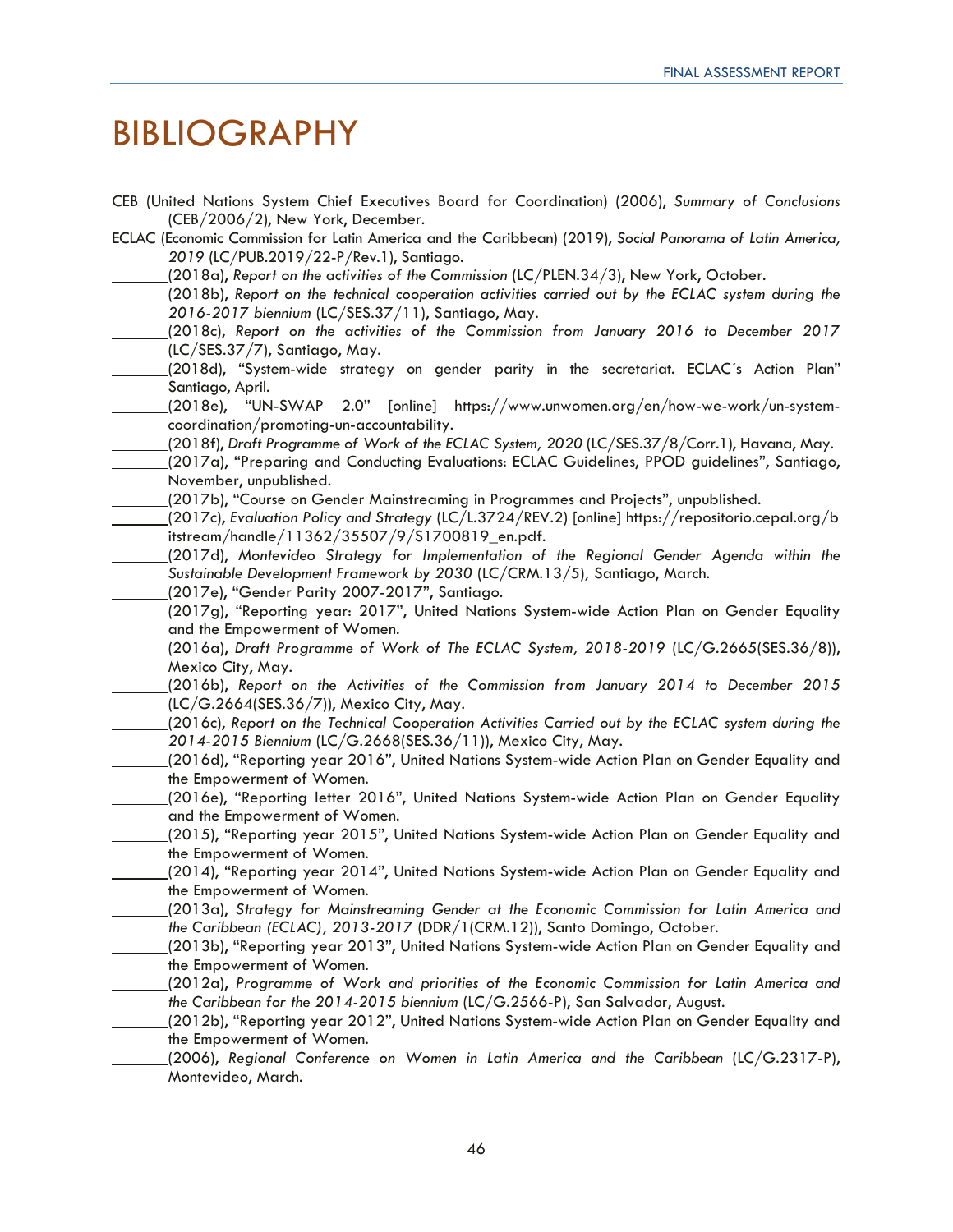(1986), *Effective Mobilization and Integration of Women in Development* (LC/G.1431), Mexico City, September.

- ECLAC/UN WOMEN (Economic Commission for Latin America and the Caribbean/United Nations Entity for Gender Equality and the Empowerment of Women) (2017), "Gender Mainstreaming in Programmes and Projects ECLAC" [online] https://trainingcentre.unwomen.org/course/info.php?id=118.
- ECOSOC (United Nations Economic and Social Council**)** (2019), *Mainstreaming a Gender Perspective into all Policies and Programmes in the United Nations System Report of the Secretary-General* (E/2019/54), New York, July.
	- (2018), *Mainstreaming A Gender Perspective into all Policies and Programmes in the United Nations System. Report of the Secretary-General* (E/2018/53), New York.
	- (2012), *Mainstreaming a Gender Perspective into all Policies and Programmes in the United Nations System* (E/RES/2012/24), September.
- Guzman Barcos, V. and Montano Virreira, S. (2012), 'Politicas publicas e institucionalidad de genero en Ameғrica Latina (1985-2010)' (LC/L.3531), *Women and Development Series,* No. 118, Santiago, Economic Commission for Latin America and the Caribbean, ECLAC.
- Hannan, Carolyn (2001), "The United Nations commitment to gender mainstreaming -a global strategy for promoting equality between women and men", paper prepared for the Field Representatives Seminar, Office for Drug Control and Crime Prevention (ODCCP).
- Office of the Superintendent of Banks of Guatemala (2019), "Estadisticas de genero aplicadas al Sistema Bancario Guatemalteco", unpublished.
- UNEG (United Nations Evaluation Group) (2018), *Guidance on Evaluating Institutional Gender Mainstreaming*, New York, UNEG [online] http://www.unevaluation.org/document/detail/2133.
- (2016), "Norms and Standards for Evaluation", unpublished [online] http://www.unevaluation.org/ document/detail/1914.
- (2008a), *UNEG Code of Conduct for Evaluation in the UN System* (UNEG/FN/CoC(2008)), March, [online] http://www.unevaluation.org/document/detail/100.
- (2008b), *Ethical Guidelines for Evaluation* (UNEG/FN/ETH[2008])*,* March, [online] http://www.unevaluati on.org/document/detail/102.
- UNDP (United Nations Development Programme) (2008), *Políticas de igualdad, equidad y 'Gender Mainstreaming' ¿De qué estamos hablando?: marco conceptual*, San Salvador. [online] http://pmayobre.w ebs.uvigo.es/descargar\_libros/evangelina\_garcia\_price/politicas.pdf.
- United Nations (1997), *Report of the Economic and Social Council* (A/52/3), September.
- UN-Women (United Nations Entity for Gender Equality and the Empowerment of Women) (2019a), *Un-Swap 2.0: Accountability Framework for Mainstreaming Gender Equality and the Empowerment of Women in United Nation Entities,* New York [online] https://www.unwomen.org//media/headquartes/ attachments/sections/how%20we%20work/unsystemcoordination/un-swap/un-swap-2-tnen.pdf?la=e n&vs=2841.
	- (2019b), "UN SWAP 2018 reporting letter", New York.
- (2019c), "UN-SWAP 2.0 data collection table", New York*.*
- (2018a), "UN-SWAP 2017 reporting letter", New York*.*
- (2018b), "UN-SWAP system-wide reporting results", New York*.*
- (2018c), "Results of UN-SWAP 2.0. Reporting", New York*.*
- (2018d), "ECLAC Gender Parity: 1 January 2009- 31 December 2018", New York*.*
- (2017), "ECLAC-UN-SWAP: Reporting 2016-2017", New York*.*
- (2016a), "Swap 1.0. Performance Indicators Technical Notes", New York*.*
- (2016b), *System-wide Action Plan for Implementation of the United Nations CEB Policy on Gender Equality and the Empowerment of Women*, New York.
- (2016c), *Promoting UN accountability (UN-SWAP and UNCT-SWAP)* [online]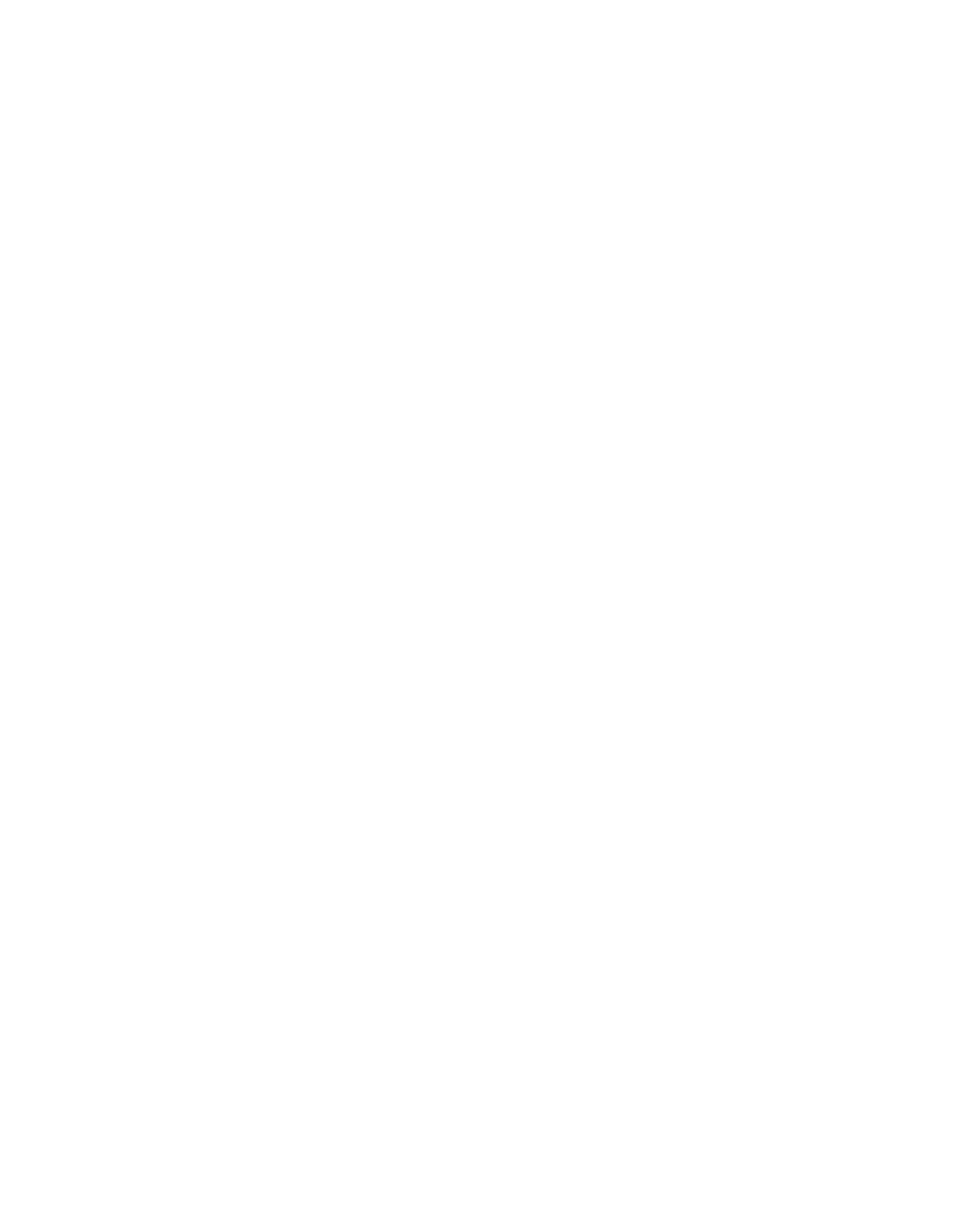## ANNEXES

| <b>ANNEX 1</b> | <b>TORs</b>                                              |
|----------------|----------------------------------------------------------|
| <b>ANNEX 2</b> | <b>EVALUATION MATRIX</b>                                 |
| <b>ANNEX 3</b> | <b>DATA COLLECTION INSTRUMENTS</b>                       |
| <b>ANNEX 4</b> | INTERVIEWED AS KEY INFORMANTS, AND PURPOSE OF INTERVIEWS |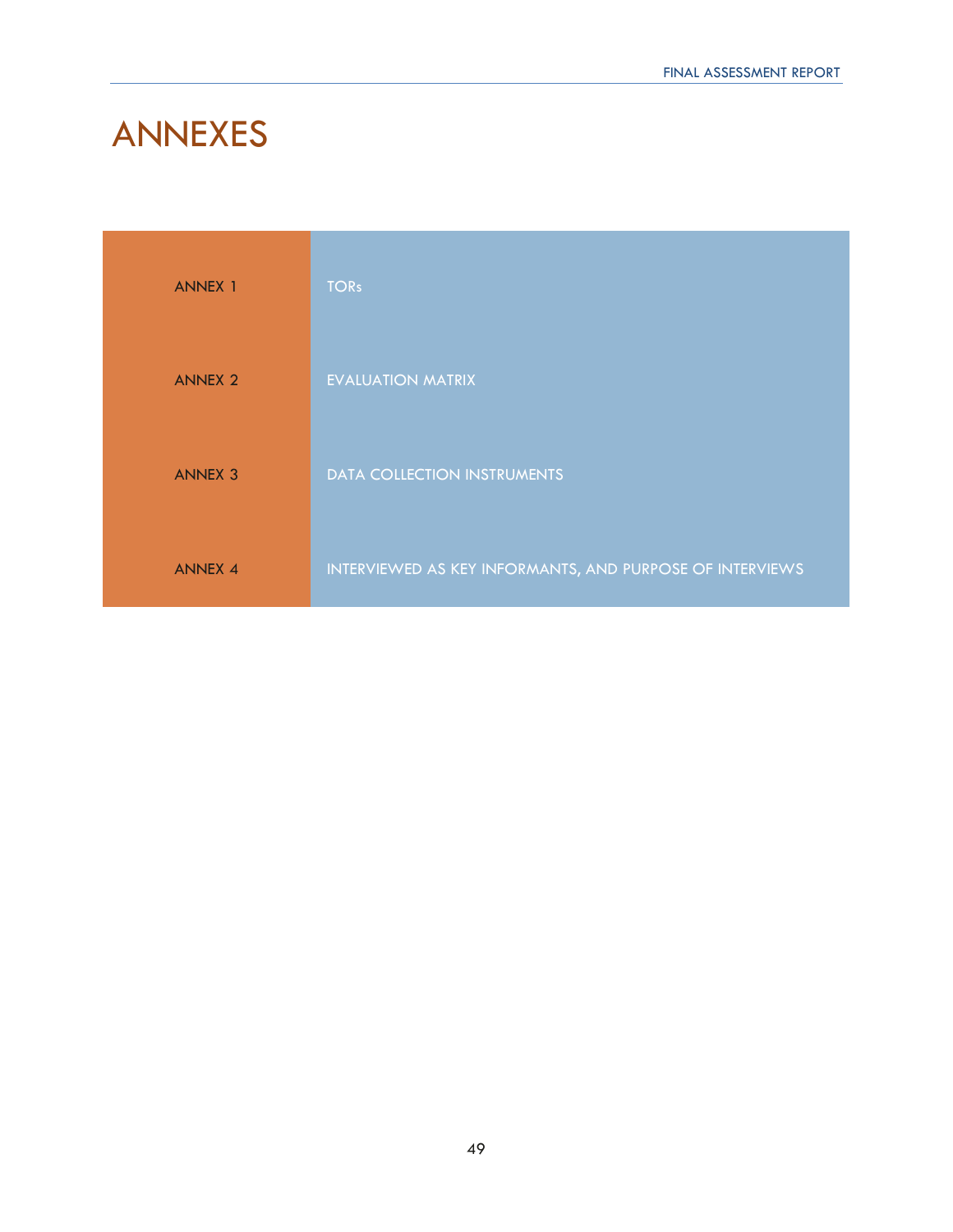# ANNEX 1

### **TORs**

### **TERMS OF REFERENCE**

### **DISCRETIONARY INTERNAL EVALUATION OF THE ECONOMIC COMMISSION FOR LATIN AMERICA AND THE CARIBBEAN GENDER MAINSTREAMING STRATEGY**

### **I. Background**

- 1. In March 2013, the Executive Secretary of the Economic Commission for Latin America and the Caribbean (ECLAC), launched the organization's gender mainstreaming strategy for the period of 2013-2017, the main objective of which was to contribute to gender equality and its incorporation into public policies in Latin America and the Caribbean by mainstreaming the gender perspective throughout all areas of the Commission's work, in addition to achieving gender parity at all levels of the organization. The strategy recalled ECOSOC resolutions 1997/2 and 2012/24 *Mainstreaming a gender perspective into all policies and programmes in the United Nations system*, which requests that the United Nations system, including its agencies, funds and programmes, within their respective mandates, continue mainstreaming the issue of gender including mainstreaming a gender perspective into all operational mechanisms.
- 2. ECLAC's strategy identified the following six strategic areas of action: (i) political commitment to gender equality; (ii) results-based management for gender equality; (iii) knowledge management and dissemination; (iv) monitoring, supervision and resources; (v) capacity-building; and (vi) gender parity.
- 3. The completion of the first cycle of the ECLAC Gender Mainstreaming Strategy in 2017 coincided with the roll-out of a renewed version of the UN System-wide Action Plan on Gender Equality and the Empowerment of Women<sup>1</sup> (UN-SWAP), to which the organization has reported since 2012. It also coincided with the 2017 launch of the UN System-wide Strategy on Gender Parity2 which includes recommended actions for reaching gender parity by 2028, in response to which ECLAC developed a specific plan for its implementation.
- 4. This discretionary internal evaluation is part of the Commission's ongoing commitment to mainstreaming the gender perspective throughout its work, and will be managed by the Programme Planning and Evaluation Unit (PPEU) of ECLAC's Programme Planning and Operations Division (PPOD). Its findings, conclusions, lessons learned and recommendations shall inform and serve as a basis for the strengthening of the current strategy and its alignment with the newly-revised UN System-wide Action Plan on Gender Equality and the Empowerment of Women (UN-SWAP) and the UN System-wide Strategy on Gender Parity, as detailed above.

<sup>1</sup> UN System-wide Action Plan on Gender Equality and the Empowerment of Women (UN-SWAP) https:// www.unwomen.org/en/how-we-work/un-system-coordination/promoting-un-accountability. 2 UN System-wide Strategy on Gender Parity: https://iseek-newyork.un.org/system/files/17-00102b\_gender\_strategy

\_report\_13\_sept\_2017.pdf.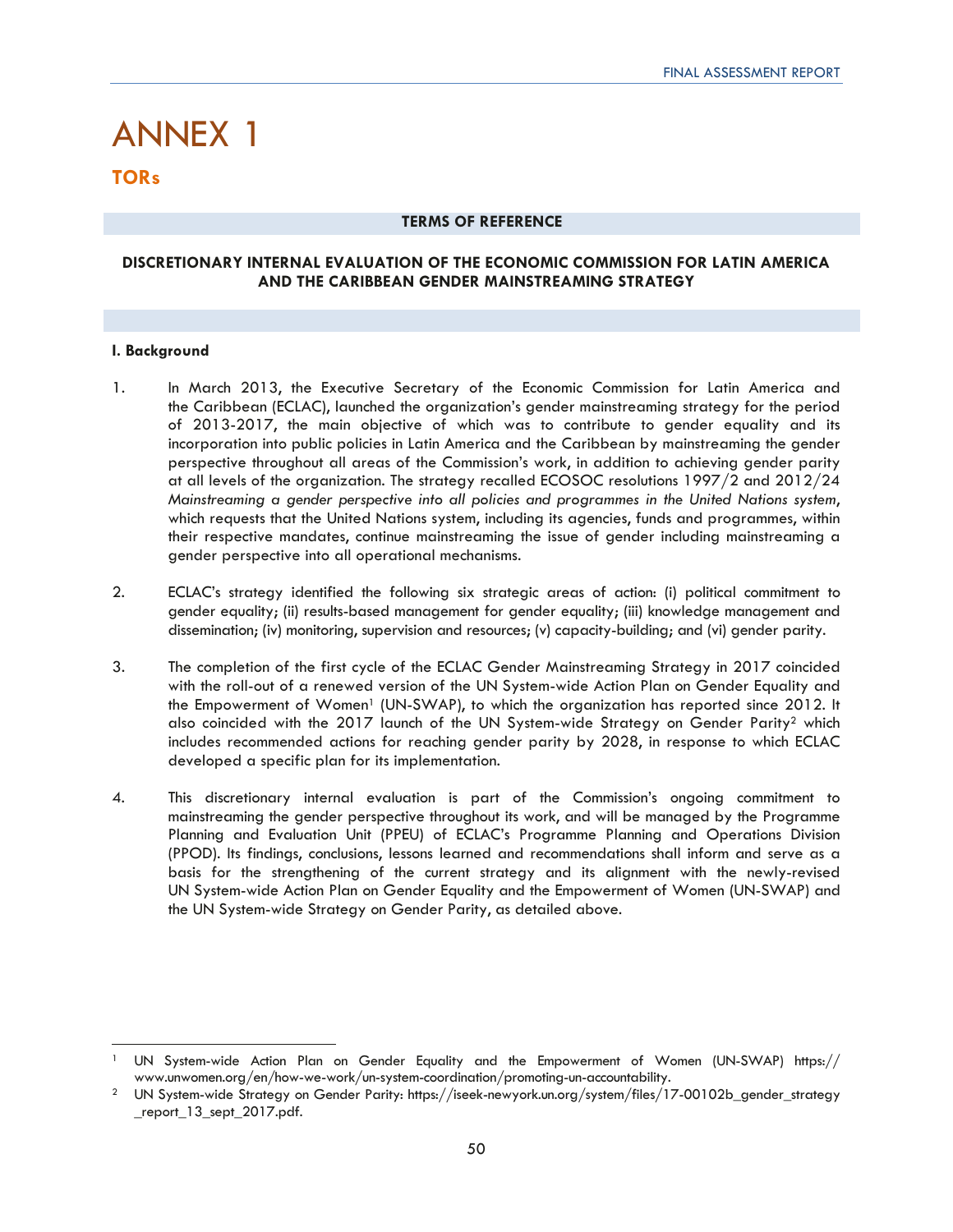### **II. Assessment Topic and Objectives**

- 5. The overall objective of this assessment is to assess the progress made towards the achievement of the objectives of the ECLAC Gender Mainstreaming Strategy through a comprehensive review of the strategy's efficiency, effectiveness, relevance, and sustainability.
- 6. Specific objectives include:
	- Identification of the strengths and weaknesses of the strategy.
	- Identification of critical gaps and challenges stemming from the current strategy to be addressed.
	- Identification of existing and potential synergies between the Gender Mainstreaming Strategy, the UN-SWAP 2.0 and the UN System-wide Strategy on Gender Parity.
	- Identification of lessons learned and recommendations based on the findings and conclusions, to inform the renewed gender mainstreaming strategy.

### **III. Guiding Principles**

- 7. The evaluation will seek to be independent, credible and useful and adhere to the highest possible professional standards. It will be consultative and engage the participation of a broad range of internal ECLAC stakeholders. The main unit of analysis is the ECLAC Gender Mainstreaming Strategy itself, including its design, implementation and results. The evaluation will also be expected to perform a comparative analysis between the strategy's expected accomplishments and related performance indicators and those of UN-SWAP 2.0 and the UN System-wide Strategy on Gender Parity, with the aim of identifying existing instances of duplication, complementarity and synergies.
- 8. The evaluation will be conducted in line with the norms, standards and ethical principles of the United Nations Evaluation Group (UNEG)<sup>3</sup> as well as specific UNEG guidance on evaluating institutional gender mainstreaming.4
- 9. Evaluators are also expected to respect UNEG's ethical principles as per its "Ethical Guidelines for Evaluation"5:
	- **Independence**: Evaluators shall ensure that independence of judgment is maintained, and that evaluation findings and recommendations are independently presented.
	- **Impartiality**: Evaluators shall operate in an impartial and unbiased manner and give a balanced presentation of strengths and weaknesses of the policy, program, project or organizational unit being evaluated.
	- **Conflict of Interest**: Evaluators are required to disclose in writing any past experience which may give rise to a potential conflict of interest, and to deal honestly in resolving any conflict of interest which may arise.
	- **Honesty and Integrity**: Evaluators shall show honesty and integrity in their own behavior, negotiating honestly the evaluation costs, tasks, limitations, and scope of results likely to be obtained, while accurately presenting their procedures, data and findings, and highlighting any limitations or uncertainties of interpretation within the evaluation.

<sup>&</sup>lt;sup>3</sup> UNEG (2016). Norms and Standards for Evaluation. http://www.unevaluation.org/document/detail/1914; UNEG (2008). Ethical Guidelines for Evaluation. http://www.unevaluation.org/document/detail/102.

See "Guidance on Evaluating Institutional Gender Mainstreaming", UNEG, August 2018. http://www.unevaluation org/document/detail/2133. 5 UNEG Ethical Guidelines for Evaluation, UNEG, March 2008 (http://www.unevaluation.org/document/detail/102).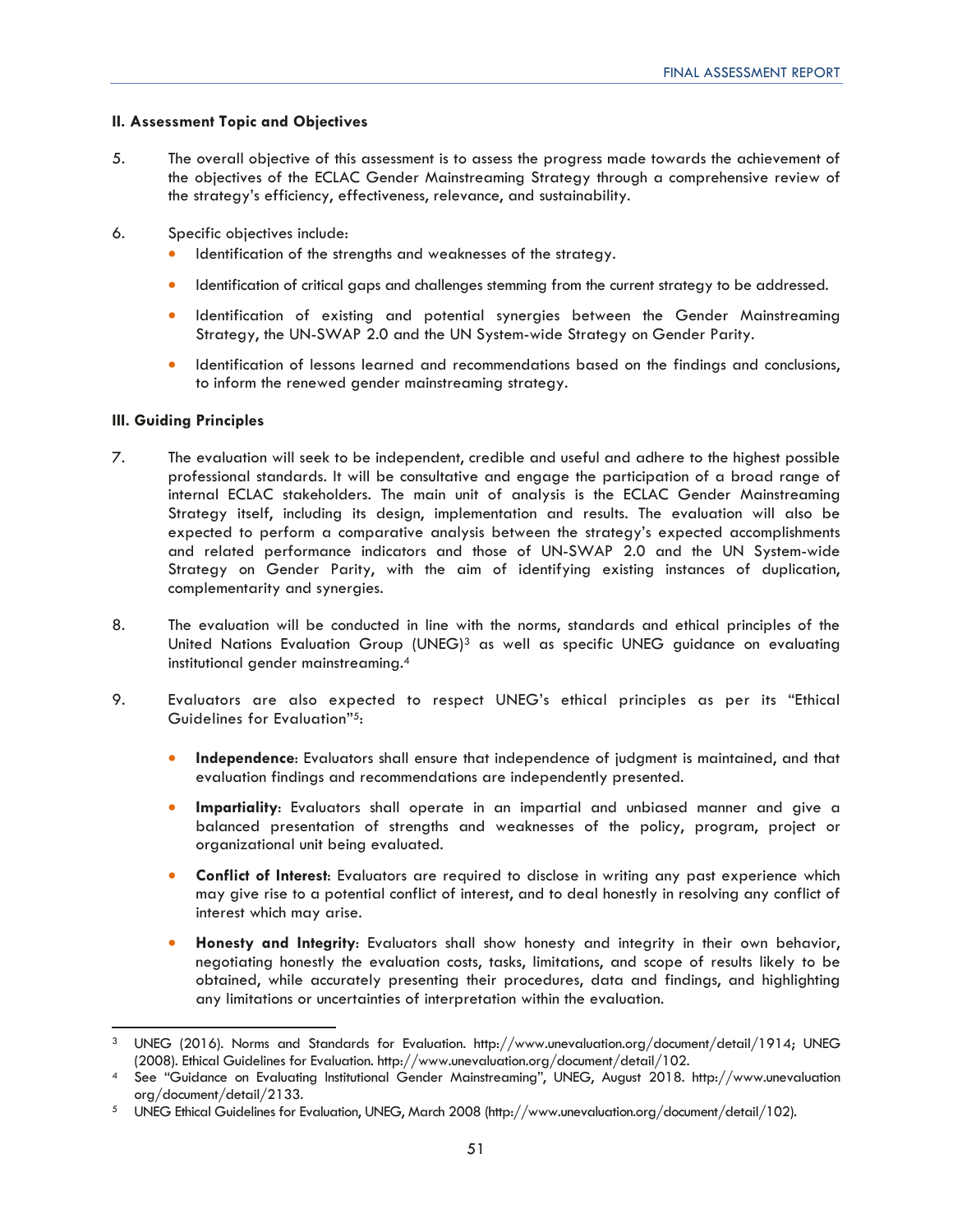- **Competence**: Evaluators shall accurately represent their level of skills and knowledge and work only within the limits of their professional training and abilities in evaluation, declining assignments for which they do not have the skills and experience to complete successfully.
- **Accountability**: Evaluators are accountable for the completion of the agreed evaluation deliverables within the timeframe and budget agreed, while operating in a cost-effective manner.
- **Obligations to Participants**: Evaluators shall respect and protect the rights and welfare of human subjects and communities, in accordance with the UN Universal Declaration of Human Rights and other human rights conventions. Evaluators shall respect differences in culture, local customs, religious beliefs and practices, personal interaction, gender roles, disability, age and ethnicity, while using evaluation instruments appropriate to the cultural setting. Evaluators shall ensure prospective participants are treated as autonomous agents, free to choose whether to participate in the evaluation, while ensuring that the relatively powerless are represented.
- **Confidentiality**: Evaluators shall respect people's right to provide information in confidence and make participants aware of the scope and limits of confidentiality, while ensuring that sensitive information cannot be traced to its source.
- **Avoidance of Harm**: Evaluators shall act to minimize risks and harms to, and burdens on, those participating in the evaluation, without compromising the integrity of the evaluation findings.
- **Accuracy, Completeness and Reliability**: Evaluators have an obligation to ensure that evaluation reports and presentations are accurate, complete and reliable. Evaluators shall explicitly justify judgements, findings and conclusions and show their underlying rationale, so that stakeholders are in a position to assess them.
- **Transparency**: Evaluators shall clearly communicate to stakeholders the purpose of the evaluation, the criteria applied and the intended use of findings. Evaluators shall ensure that stakeholders have a say in shaping the evaluation and shall ensure that all documentation is readily available to and understood by stakeholders.
- **Omissions and wrongdoing**: Where evaluators find evidence of wrong-doing or unethical conduct, they are obliged to report it to the proper oversight authority.

### **IV. Scope of the evaluation**

- 10. In line with the assessment objectives, the scope of the assessment will more specifically analyze the implementation of the ECLAC Gender mainstreaming strategy and existing synergies with the UN-SWAP and the UN System-wide Strategy on Gender Parity to form the basis of a revised and improved Gender Mainstreaming Strategy.
- 11. In summary, the elements to be covered in the assessment include:
	- Actual progress made towards the ECLAC Gender Mainstreaming Strategy objectives;
	- The strengths and weaknesses of the strategy;
	- The extent to which the design and implementation of the strategy facilitated the attainment of ECLAC's gender mainstreaming goals; and
	- The extent to which the strategy has made use of synergies with other gender mainstreaming and gender equality and women's empowerment interventions, in particular UN-SWAP and the UN System-wide Strategy on Gender Parity.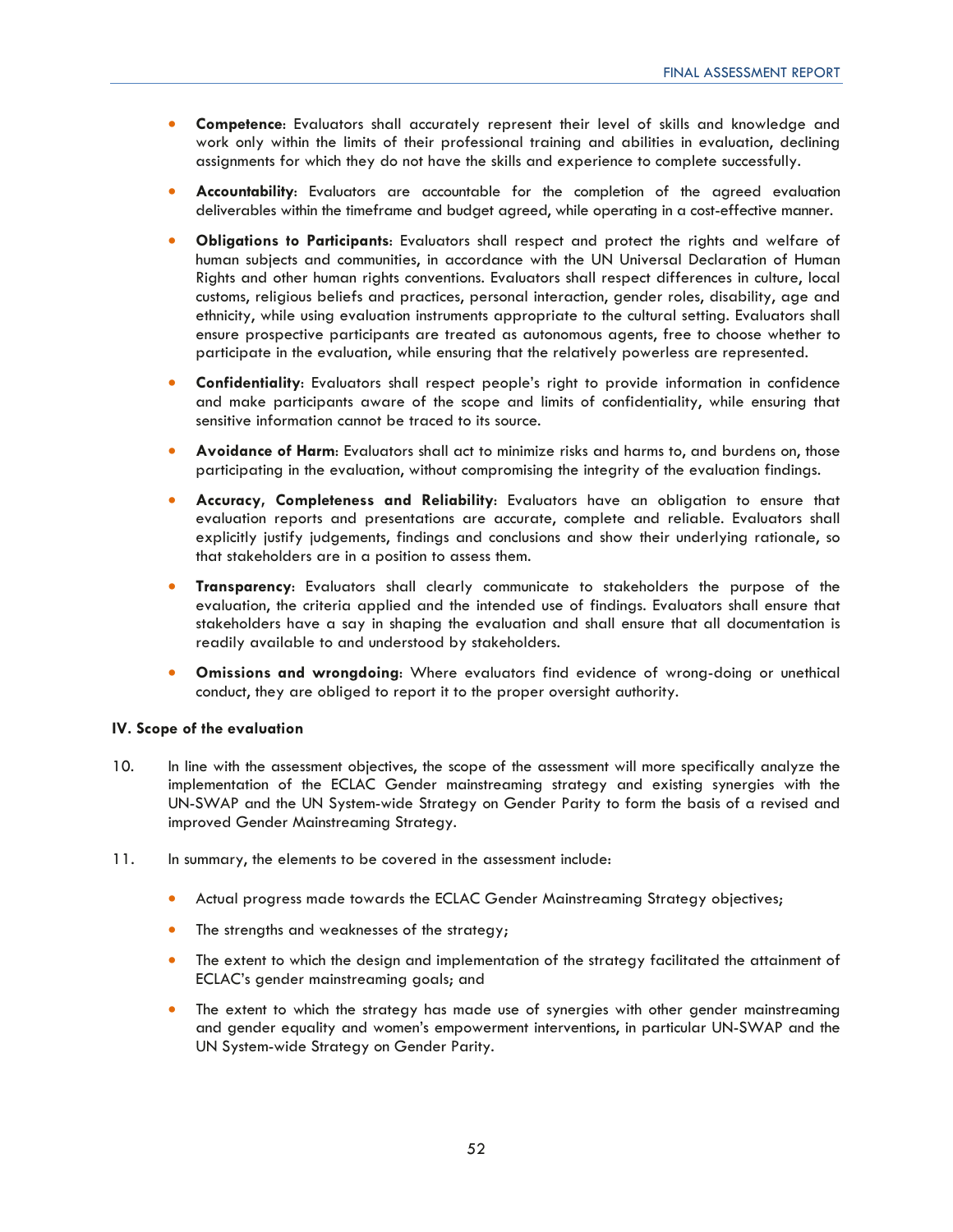### **V. Methodology**

- 12. The assessment will use the following data collection methods to assess the impact of the work of the project:
	- **(a) Desk review and secondary data collection analysis of**: the ECLAC Gender Mainstreaming Strategy, the UN System-wide Action Plan on Gender Equality and the Empowerment of Women (UN-SWAP) technical notes and guidelines, the UN System-wide Strategy on Gender Parity, the ECLAC Plan for implementing said gender parity strategy, the ECLAC programme of work and related reporting, select project documents, annual progress reports, workshop and meeting reports and evaluation surveys and other project documentation such as country or regional reports as deemed necessary.
	- **(b) Self-administered surveys**: Surveys administered to staff in different Divisions may be considered as part of the methodology. PPEU can provide support to manage the online surveys through SurveyMonkey. In this case, this procedure is agreed upon with the evaluator, and PPEU will distribute the surveys to the target participants identified by the consultant. Finally, PPEU will provide the evaluator with the consolidated responses.
	- **(c) Semi-structured interviews and focus groups**: to validate and triangulate information and findings from the surveys (if employed) and the document reviews, a limited number of interviews (structured, semi-structured, in-depth, key informant, focus group, etc.) may be carried out via tele- or video-conference to capture the perspectives of the stakeholders of interest. PPEU will provide assistance to coordinate the interviews, including initial contact with target participants to introduce the assessment and the evaluator. Following this presentation, the evaluator will directly arrange the interviews according to their availability.
- 13. Methodological triangulation is an underlying principle of the approach chosen. Suitable frameworks for analysis and evaluation are to be elaborated —based on the questions to be answered. The Consultant will identify and set out the methods and frameworks as part of the *inception report*.

### **VI. Evaluation Issues to be Addressed/Questions**

- 14. This assessment encompasses the different dimensions of the strategy, including its design, implementation process and results, and is structured around four main criteria: relevance, efficiency, effectiveness, and sustainability. Within each of these criteria, a set of *evaluation questions* will be applied to guide the analysis. The responses to these questions are intended to explain "the extent to which," "why," and "how" specific outcomes were attained, which will then form the basis for specific findings, conclusions, lessons learned and recommendations.
- 15. The questions included hereafter are intended to serve as an example for the final set of evaluation questions, to be adapted by the evaluator and presented in the inception report.<sup>6</sup>

 $6$  The questions included here are intended to serve as examples and a basis for the final set of evaluation questions, to be adapted by the evaluator and presented in the inception report. For further examples, please consult: "Guidance on Evaluating Institutional Gender Mainstreaming", UNEG, August 2018.http://www.unevaluation.org/ document/detail/2133.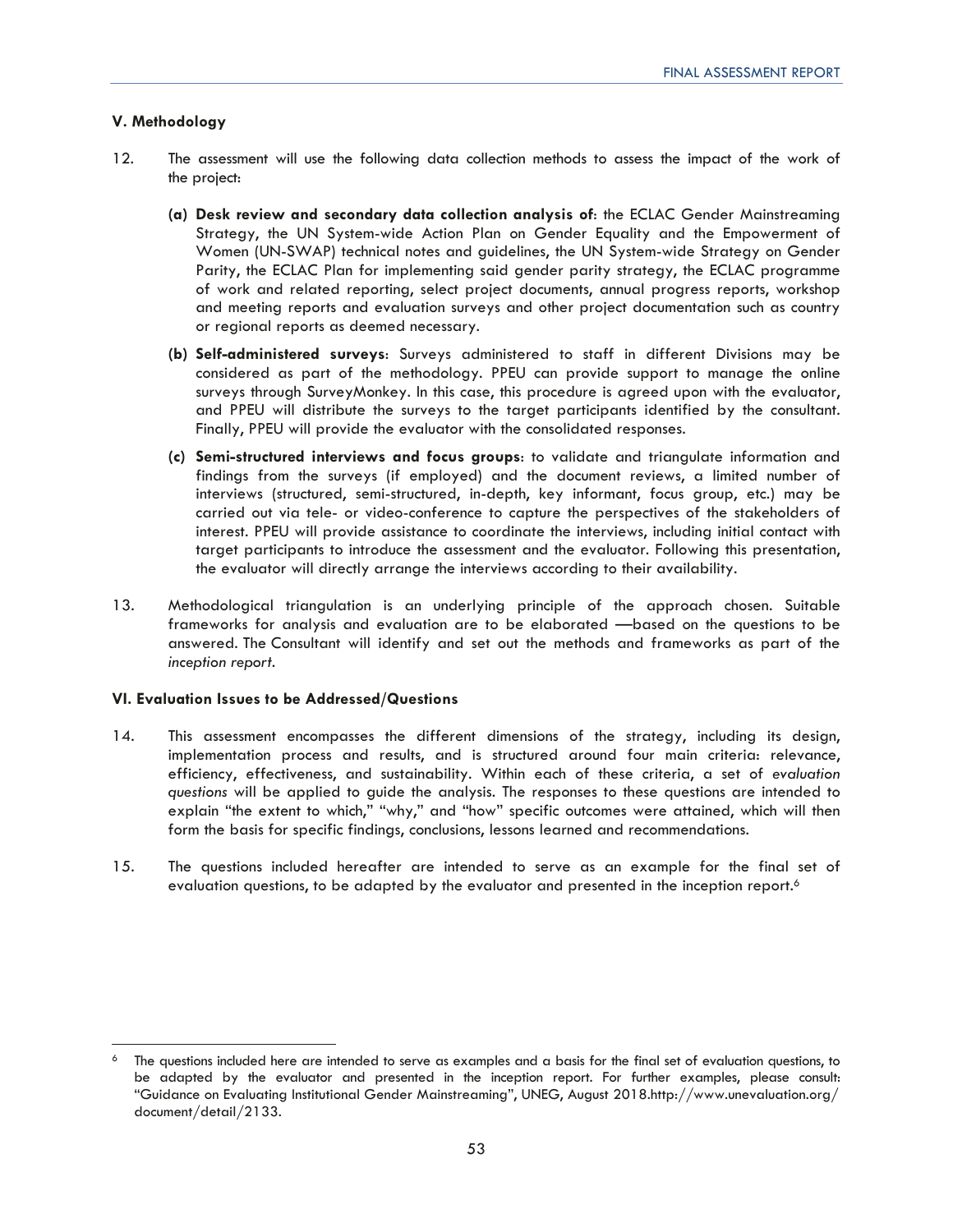### **Relevance**

- (a) Was the Commission's gender mainstreaming strategy relevant to its mandate and to United Nations policies on gender equality and gender mainstreaming?
- (b) What are the instances of duplication, complementarities and synergies between the ECLAC Gender Mainstreaming Strategy and UN-SWAP (2012-2018) as well as the UN System-wide Strategy on Gender Parity? And to what extent has ECLAC made use of them?

### **Efficiency**

- (a) What have been the drivers of increased/decreased attention to gender mainstreaming during the duration of the strategy?
- (b) To what extent does ECLAC's gender architecture support an efficient enhancement of gender mainstreaming within the organization? Does it suffice for the full integration of gender mainstreaming into programming and policies?

### **Effectiveness**

- (a) To what extent has ECLAC succeeded in reaching its Gender Mainstreaming Strategy objectives? And what have been the key factors behind this success?
- (b) In which of the six strategic areas were the strongest results and most progress made? Why?
- (c) In which of the six strategic areas was the least progress made? Why?
- (d) What factors contributed to progress and what factors acted as barriers to progress?
- (e) To what extent has gender mainstreaming strengthened the link between institutional change and development results?
- (f) How effective were the strategy's activities in building capacities and influencing policy making in gender mainstreaming across the Commission?
- (g) To what extent did the implementation of the strategy inform policy and programme development (e.g. sex-disaggregated data, gender analysis, among others)?
- (h) To what extent are gender mainstreaming systems (including accountability mechanisms) in place, used, and considered relevant and effective by staff?

### **Sustainability**

- (a) How sustainable has ECLAC's capacity development and ownership of gender mainstreaming been?
- (b) What conditions have been put in place to ensure that attention to gender mainstreaming is sustained beyond individual staff and management?
- (c) In what ways, if at all, has the entity learned from past evaluation findings to strengthen gender equality results at the programme and institutional levels?
- (d) How has the strategy contributed to shaping/enhancing ECLAC's programme of work/priorities and activities?
- (e) Has the Gender Mainstreaming Strategy contributed to the achievement of the Sustainable Development Goals (SDGs)? If so, in what way?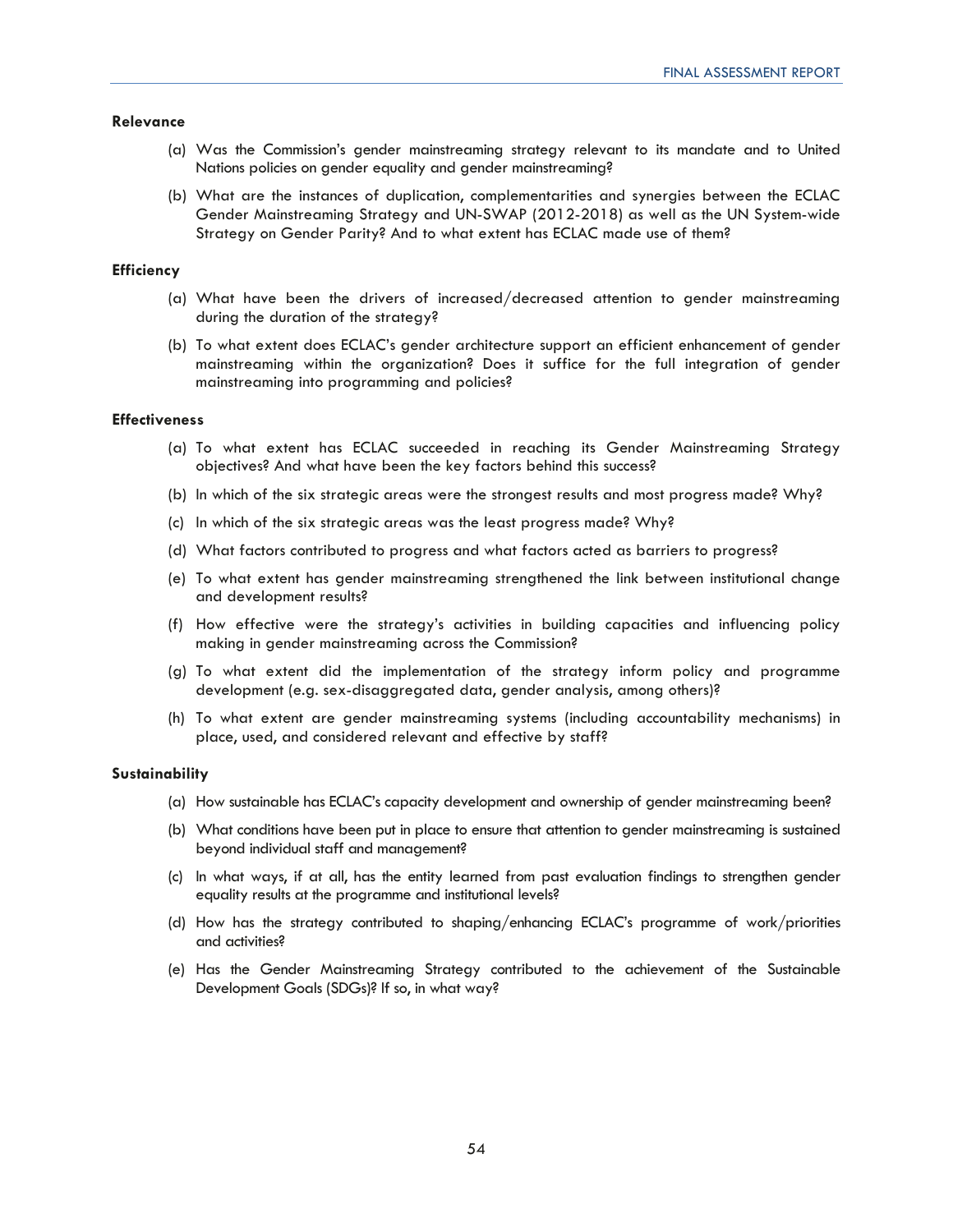### **VII. Deliverables**

- 16. The assessment will include the following outputs:
	- **(a) Work Plan**. After the signing of the contract, and **no later than October 14th**, the consultant must deliver to PPOD a detailed Work Plan of all the activities to be carried out related to the assessment, a schedule of activities and outputs detailing the methodology to be used, etc.
	- **(b) Inception Report.** No later than **October 21st**, the consultant should deliver the inception report, which should include the background of the strategy and ECLAC's institutional gender mainstreaming efforts, an analysis of the strategy's implementation and a full review of all related documentation including UN-SWAP reports for the 2012-2018 period. Additionally, the inception report should include a detailed evaluation methodology including the description of the types of data collection instruments that will be used and a full analysis of the stakeholders that will be contacted to obtain the evaluation information. First drafts of the instruments to be used for the survey (if employed), focus groups and interviews should also be included in this first report.
	- **(c) Draft final evaluation Report**. No later than **December 2nd**, the consultant should deliver the preliminary report for revision and comments by the Programme Planning and Operations Division (PPOD) of ECLAC and the Evaluation Reference Group (ERG), which will include representatives of the Office of the Executive Secretary, the Programme Planning and Operations Division, the Division for Gender Affairs, the Human Resources Unit and the ECLAC Gender Focal Point. The draft of the final evaluation report should include the main draft results and findings, conclusions of the evaluation, lessons learned and recommendations derived from it, including its sustainability, and potential improvements to form the basis for the revision and renewal of the current GM strategy.
	- **(d) Final Evaluation Report.** No later than **December 14th**, the consultant should deliver the final evaluation report which should include the revised version of the preliminary version after making sure all the comments and observations from PPOD and the ERG have been included. Before submitting the final report, the consultant must have received the clearance on this final version from PPOD, assuring the satisfaction of ECLAC with the final evaluation report.
	- **(e) Presentation of the results of the evaluation.** The Consultant will be expected to present the results of the final evaluation **by December 20th**.

### **VIII. Payment schedule and conditions**

- 17. The duration of the consultancy will be initially from October 7<sup>th</sup> to December 20<sup>th</sup> 2019. The consultant will be reporting to and managed by the Programme Planning and Evaluation Unit (PPEU) of the Programme Planning and Operations Division (PPOD) of ECLAC.
- 18. The contract will include the payment for the services of the consultant as well as all the related expenses of the evaluation. Payments will be done according to the following schedule and conditions:
	- (a) 30% of the total value of the contract will be paid for the satisfactory delivery of the inception report which should be delivered as per the above deadlines.
	- (b) 30% of the total value of the contract will be paid for the satisfactory delivery of the draft final evaluation report which should be delivered as per the above deadlines.
	- (c) 40% of the total value of the contract will be paid for the satisfactory delivery and presentation of the final evaluation report which should be delivered as per the above deadlines.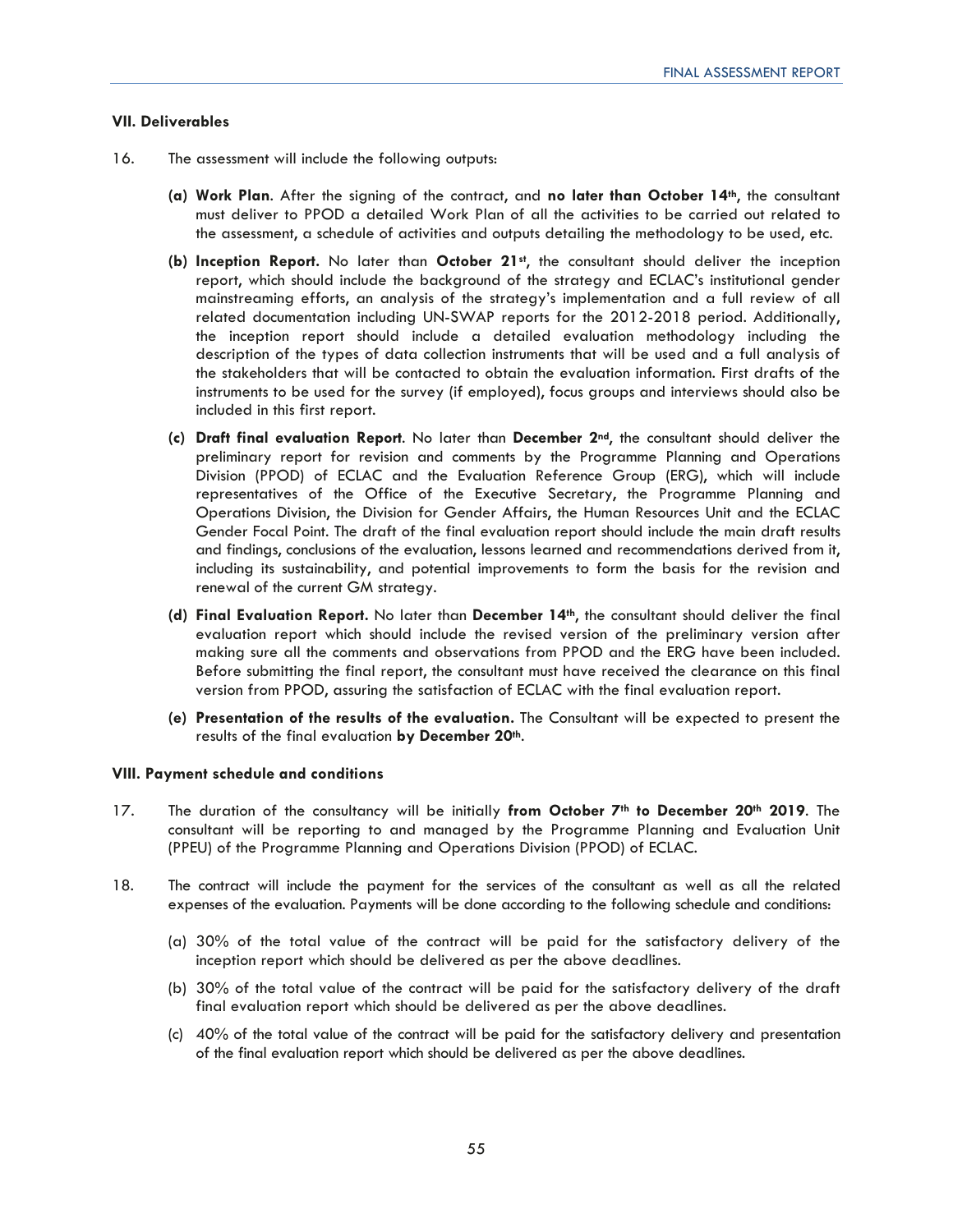19. All payments will be made only after the approval of each progress report and the final report from the Programme Planning and Evaluation Unit (PPEU) of the Programme Planning and Operations Division (PPOD) of ECLAC.

### **IX. Profile of the Evaluator**

The evaluator will possess the following characteristics:

### **Education**

• Advanced university degree (Master's degree or equivalent) in social sciences or a related area is required.

### **Experience**

- At least seven years of progressively responsible relevant experience in programme/project evaluation are required.
- At least two years of experience in areas related to gender equality and the empowerment of women, as well as experience in gender mainstreaming in the context of economic and social development programmes/projects is required.
- Experience in the development of institutional frameworks and tools promoting gender mainstreaming, e.g. strategies and action plans, is desirable.
- Experience in at least three evaluations with international (development) organizations is required.
- Proven competency in quantitative and qualitative research methods, particularly selfadministered surveys, document analysis, and informal and semi-structured interviews are required.
- Working experience in Latin America and the Caribbean is desirable.

### **Language Requirements**

• Proficiency in English and Spanish is required.

### **X. Roles and responsibilities in the evaluation process**

### 20. **Commissioner of the evaluation**

- → (ECLAC Executive Secretary and PPOD Director)
	- Mandates the evaluation.
	- Provides the funds to undertake the evaluation.
	- Safeguards the independence of the evaluation process.

### 21. **Task manager**

- $\rightarrow$  (PPEU Evaluation Team)
	- Drafts evaluation TORs.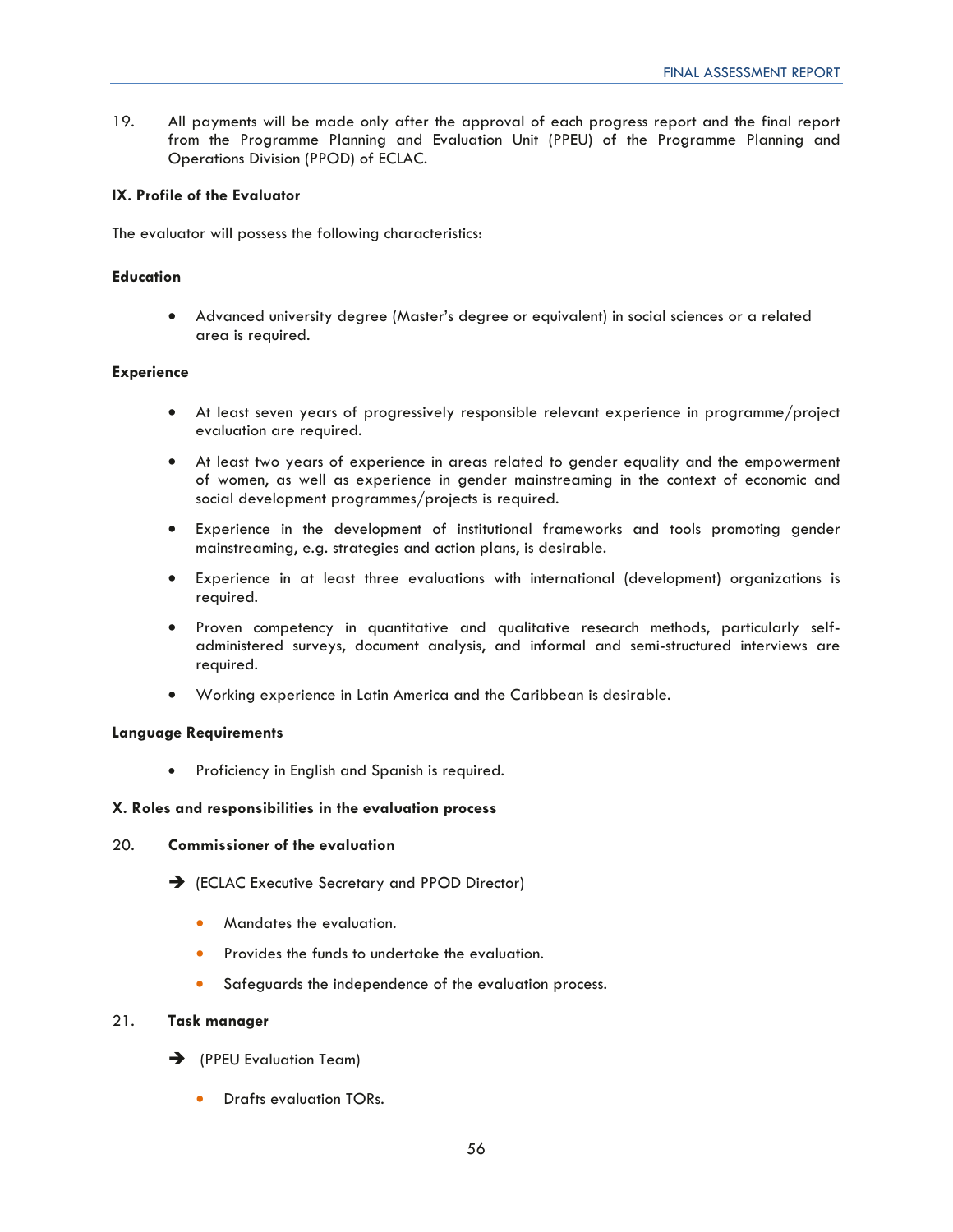- Recruits the evaluator/evaluation team.
- Shares relevant information and documentation and provides strategic guidance to the evaluator/evaluation team.
- Provides overall management of the evaluation and its budget, including administrative and logistical support in the methodological process and organization of evaluation missions.
- Coordinates communication between the evaluator/evaluation team, implementing partners and the ERG, and convenes meetings.
- Supports the evaluator/evaluation team in the data collection process.
- Reviews key evaluation deliverables for quality and robustness and facilitates the overall quality assurance process for the evaluation.
- Implements the evaluation follow-up process.

### 22. **Evaluator/Evaluation team**

- $\rightarrow$  (External consultant)
	- Undertakes the desk review, designs the evaluation methodology and prepares the inception report.
	- Conducts the data collection process, including the design of the electronic survey (if employed) and semi-structured interviews.
	- Carries out the data analysis.
	- Drafts the evaluation report and undertakes revisions.

### 23. **Evaluation Reference Group (ERG)**

- $\rightarrow$  (Composed of representatives of the Office of the Executive Secretary, the Programme Planning and Operations Division, the Division for Gender Affairs, the Human Resources Unit and the ECLAC Gender Focal Point)
	- Provides feedback to the evaluator/evaluation team on preliminary evaluation findings and final conclusions and recommendations.
	- Reviews draft evaluation report for robustness of evidence and factual accuracy.

### **XI. Other Issues**

- 24. **Intellectual property rights.** The consultant is obliged to cede to ECLAC all authors' rights, patents and any other intellectual property rights for all the work, reports, final products and materials resulting from the design and implementation of this consultancy, in the cases where these rights are applicable. The consultant will not be allowed to use, nor provide or disseminate, any part of these products and reports or its total to third parties without previously obtaining a written permission from ECLAC.
- 25. **Coordination arrangements**. The team in charge of the evaluation comprised of the staff of the Programme Planning and Evaluation Unit of ECLAC and the consultant will confer and coordinate activities on an on-going basis, ensuring at least a monthly coordination meeting/teleconference to ensure the project is on track and that immediate urgencies and problems are dealt with in a timely manner. If any difficulty or problem develops in the interim, the evaluation team member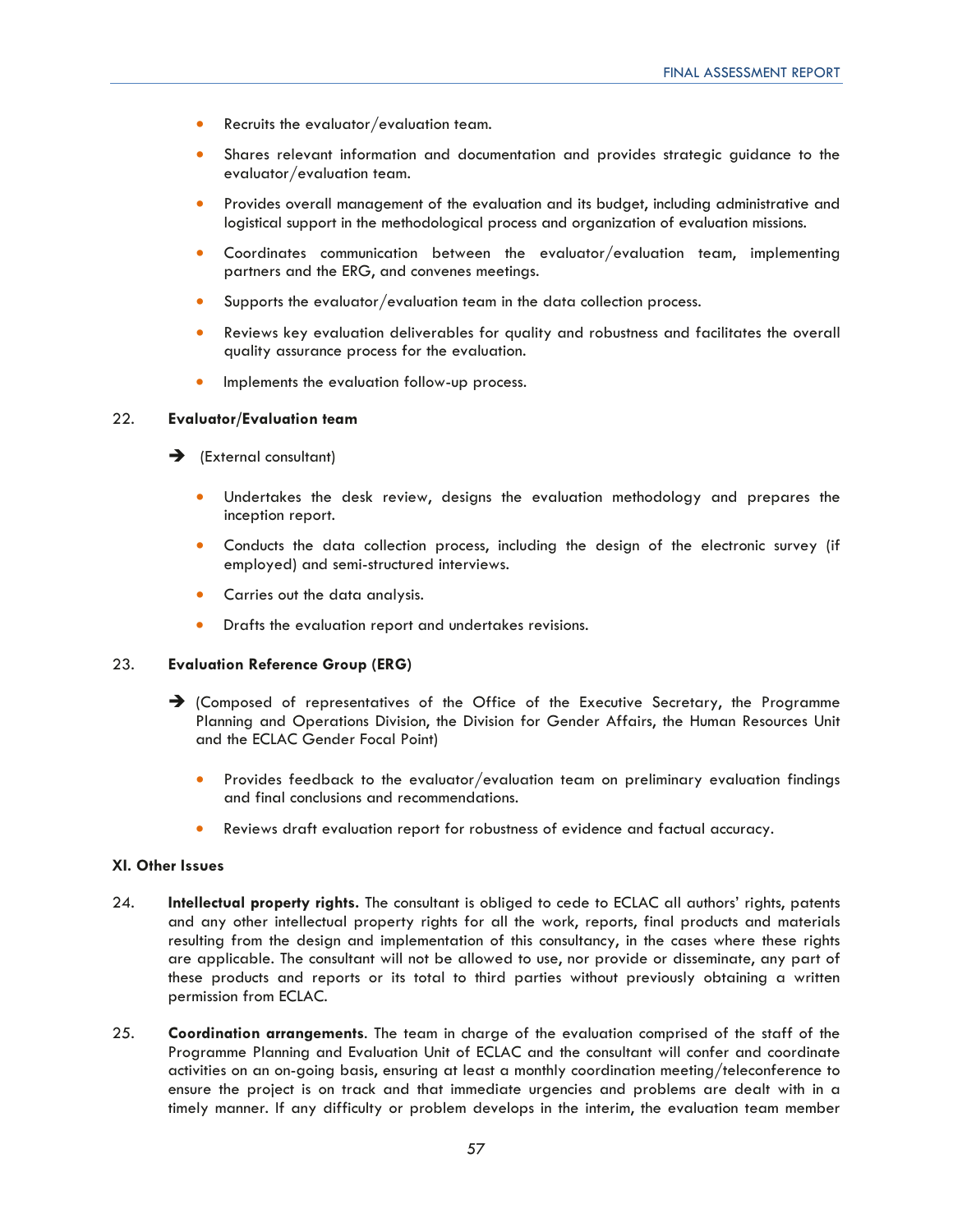will raise it immediately with the rest of the team so that immediate solutions can be explored and decisions taken.

### **XII. Assessment use and dissemination**

26. This internal discretional evaluation seeks to analyze the progress made towards the achievement of the objectives of the Gender Mainstreaming Strategy and serve as the basis for its revision and renewal based on the findings, lessons learned and recommendations resulting from this evaluation exercise. The evaluation findings will be presented to and discussed internally within ECLAC, after which an Action Plan will be developed for the development of a renewed ECLAC Gender Mainstreaming Strategy. The internal evaluation shall thus constitute a learning tool for the organization.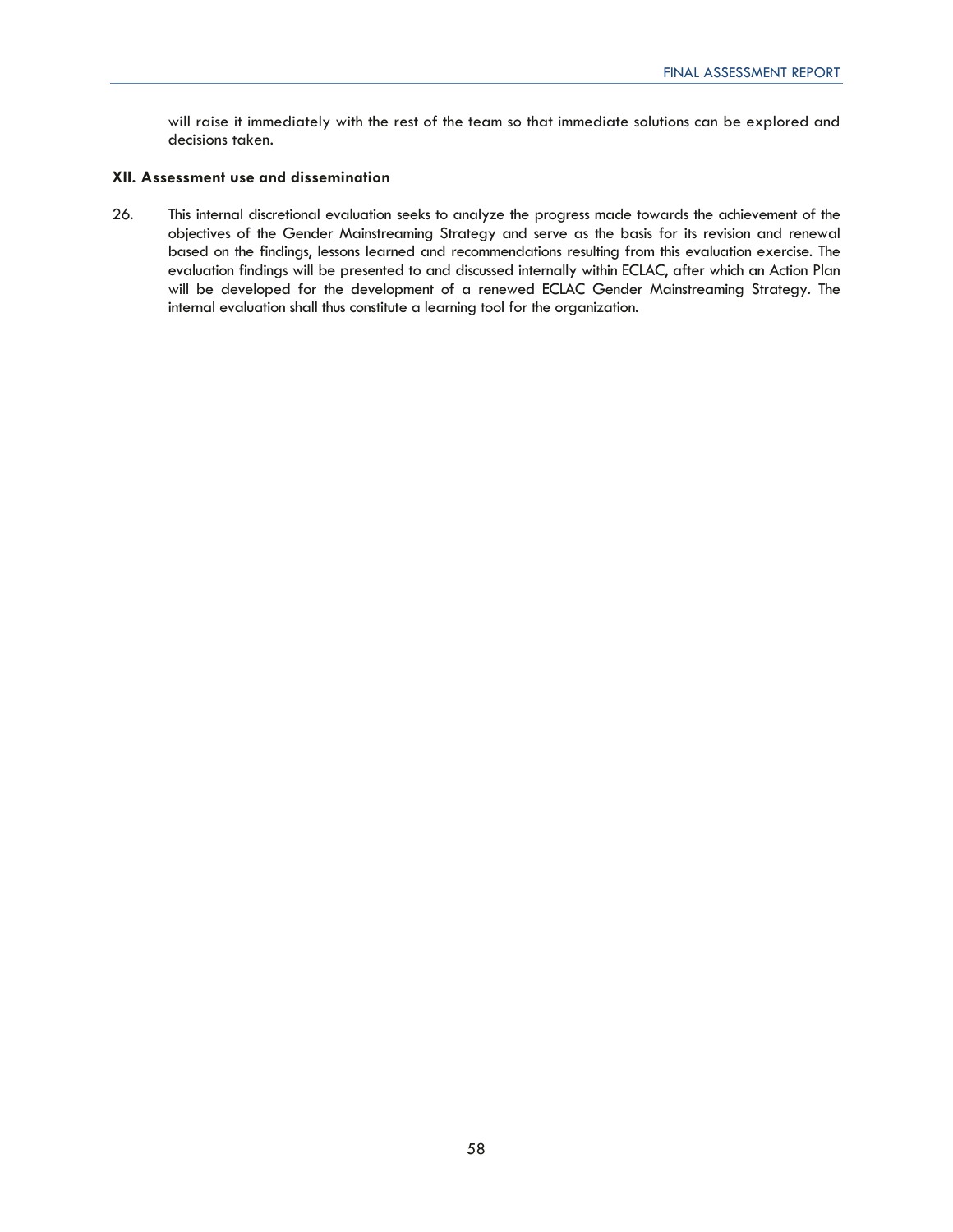# ANNEX 2

## **EVALUATION MATRIX**

| <b>Criteria</b>            | <b>Objectives of</b><br>evaluation                                                                                                                                                                                                                                                                                                                                                         | <b>Elements and spaces of</b><br>evaluation                                                                                                                                                                                                                                                                                                                                                                                                                                                  | <b>Instruments</b>                                                               | <b>Indicators</b>                                                                                                                                                                                                                              |
|----------------------------|--------------------------------------------------------------------------------------------------------------------------------------------------------------------------------------------------------------------------------------------------------------------------------------------------------------------------------------------------------------------------------------------|----------------------------------------------------------------------------------------------------------------------------------------------------------------------------------------------------------------------------------------------------------------------------------------------------------------------------------------------------------------------------------------------------------------------------------------------------------------------------------------------|----------------------------------------------------------------------------------|------------------------------------------------------------------------------------------------------------------------------------------------------------------------------------------------------------------------------------------------|
| Relevance<br>1.            | · Understand<br>whether ECLAC's<br>mainstreaming and<br>gender parity<br>efforts respond to<br>the superior<br>objectives and<br>principles of the<br><b>United Nations</b><br>System (UNS)<br>policy in this area.                                                                                                                                                                        | • Real progress towards the<br>mainstreaming and parity<br>objectives of ECLAC based on<br>the Strategy in its six areas of<br>action, SWAP 1.0 and<br>UN-GPS.<br>• Strengths, weaknesses and<br>omissions in mainstreaming and<br>parity of ECLAC based on the<br>Strategy in its six areas of<br>action, SWAP 1.0 and<br>UN-GPS.                                                                                                                                                           | • Literature<br>review;<br>interviews,<br>focus<br>groups, on-<br>line survey.   | • In mainstreaming<br>and gender<br>parity,<br><b>ECLAC and UNS</b><br>objectives<br>aligned.                                                                                                                                                  |
| 2.<br><b>Effectiveness</b> | · Identify factors of<br>greater/lesser<br>incorporation of the<br>mainstreaming and<br>gender parity of<br><b>ECLAC</b> throughout<br>the period under<br>evaluation (2013-<br>2018).<br>• Analyze the extent<br>to which<br>mainstreaming and<br>gender parity has<br>been incorporated<br>into ECLAC based<br>on the Strategy in<br>its six areas of<br>action, SWAP 1.0<br>and UN-GPS. | • Real progress towards the<br>mainstreaming and parity<br>objectives of ECLAC based on<br>the Strategy in its six areas of<br>action, SWAP 1.0 and<br>UN-GPS.<br>· Strengths, weaknesses and<br>omissions in mainstreaming<br>and parity of ECLAC based on<br>the Strategy in its six areas of<br>action, SWAP 1.0 and<br>UN-GPS.                                                                                                                                                           | • Literature<br>review;<br>interviews,<br>focus<br>groups,<br>on-line<br>survey. | • In mainstreaming<br>and gender<br>parity, inputs<br>respond to<br>objectives.<br>• The pre-<br>established results<br>and objectives<br>are recalibrated<br>according to<br>permanent<br>evaluations.                                        |
| 3.<br>Efficacy             | • To analyze in what<br>way, how much and<br>why the<br>mainstreaming and<br>gender parity in<br>ECLAC has been<br>more or less fulfilled<br>based on the<br>Strategy in its six<br>areas of action,<br>SWAP 1.0 and UN-<br>GPS.                                                                                                                                                           | • Real progress towards the<br>mainstreaming and parity<br>objectives of ECLAC based on<br>the Strategy in its six areas of<br>action, SWAP 1.0 and<br>UN-GPS.<br>• Strengths, weaknesses and<br>omissions in mainstreaming<br>and parity of ECLAC based<br>on the Strategy in its six areas<br>of action, SWAP 1.0 and<br>UN-GPS.<br>• The extent to which the design<br>and implementation of<br>mainstreaming and gender<br>parity have facilitated the<br>achievement of the objectives. | • Literature<br>review;<br>interviews,<br>focus<br>groups,<br>on-line<br>survey. | • In mainstreaming<br>and gender<br>parity, inputs<br>facilitate<br>expected results<br>by maximizing<br>resources.<br>• The pre-<br>established<br>results and<br>objectives are<br>recalibrated<br>according to<br>permanent<br>evaluations. |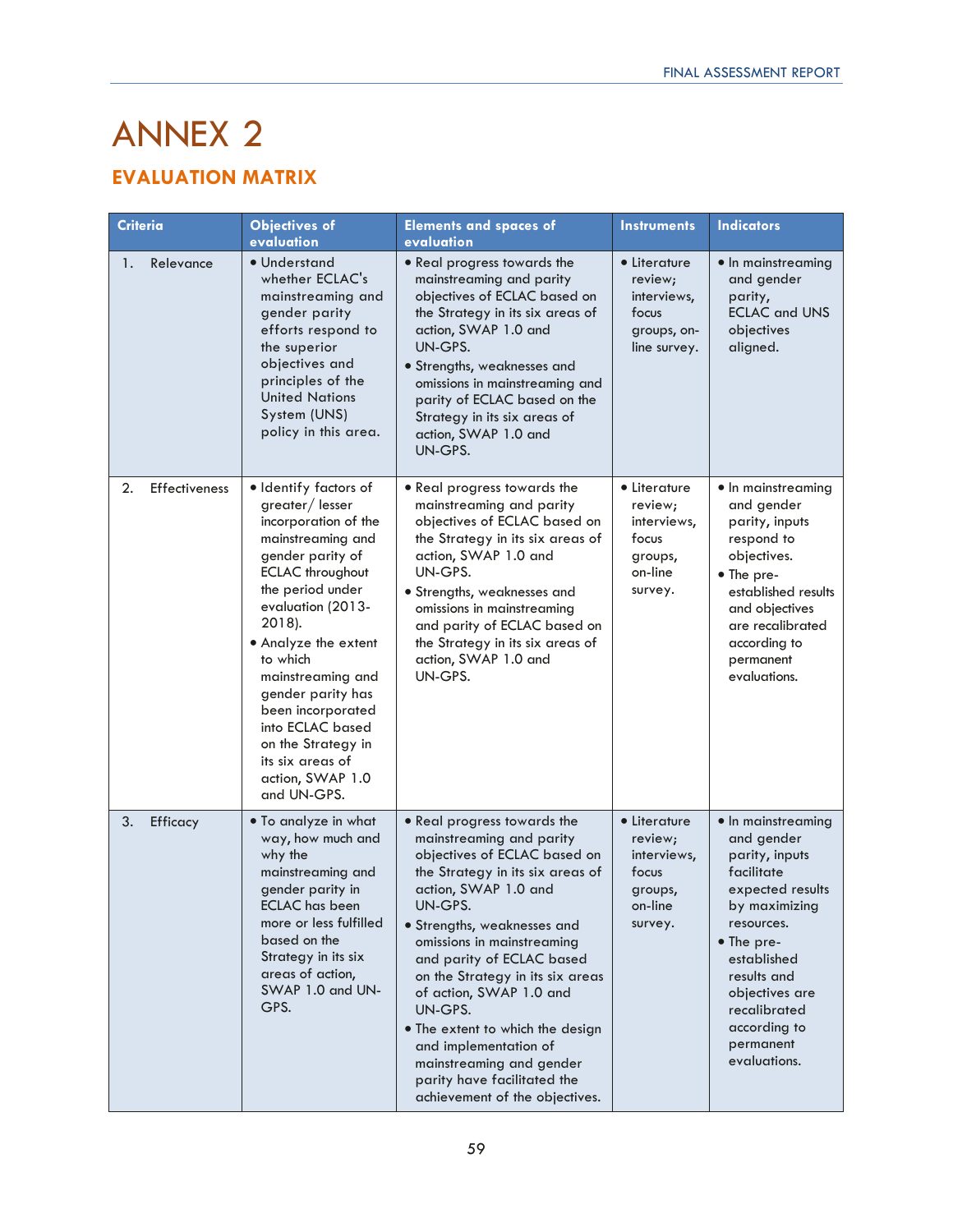| <b>Criteria</b>      | <b>Objectives of</b><br>evaluation                                                                                                                                              | <b>Elements and spaces of</b><br>evaluation                                                                                                                                                                                                                                                                                                                                                                                                                                                    | <b>Instruments</b>                                                               | <b>Indicators</b>                                                                                                                                                                                                                                                                                          |
|----------------------|---------------------------------------------------------------------------------------------------------------------------------------------------------------------------------|------------------------------------------------------------------------------------------------------------------------------------------------------------------------------------------------------------------------------------------------------------------------------------------------------------------------------------------------------------------------------------------------------------------------------------------------------------------------------------------------|----------------------------------------------------------------------------------|------------------------------------------------------------------------------------------------------------------------------------------------------------------------------------------------------------------------------------------------------------------------------------------------------------|
|                      |                                                                                                                                                                                 | • The extent to which<br>mainstreaming and gender<br>parity has used synergies with<br>other interventions in this<br>area, between the Strategy in<br>its six areas of action, SWAP<br>1.0 and UN-GPS.                                                                                                                                                                                                                                                                                        |                                                                                  |                                                                                                                                                                                                                                                                                                            |
| Sustainability<br>4. | • To analyze the<br>sustainability of the<br>mainstreaming and<br>gender parity of<br>ECLAC based on the<br>Strategy in its six<br>areas of action,<br>SWAP 1.0 and UN-<br>GPS. | • Real progress towards the<br>mainstreaming and parity<br>objectives of ECLAC based on<br>the Strategy in its six areas of<br>action, SWAP 1.0 and UN-<br>GPS.<br>· Strengths, weaknesses and<br>omissions in mainstreaming<br>and parity of ECLAC based<br>on the Strategy in its six areas<br>of action, SWAP 1.0 and UN-<br>GPS.<br>• The extent to which the design<br>and implementation of<br>mainstreaming and gender<br>parity have facilitated the<br>achievement of the objectives. | • Literature<br>review;<br>interviews,<br>focus<br>groups,<br>on-line<br>survey. | • In mainstreaming<br>and gender<br>parity, continuity<br>is verified in the<br>achievement of<br>pre-established<br>objectives and<br>results.<br>• The pre-<br>established results<br>and objectives<br>are recalibrated<br>according to<br>permanent<br>evaluations and<br>with respect to<br>the SDGs. |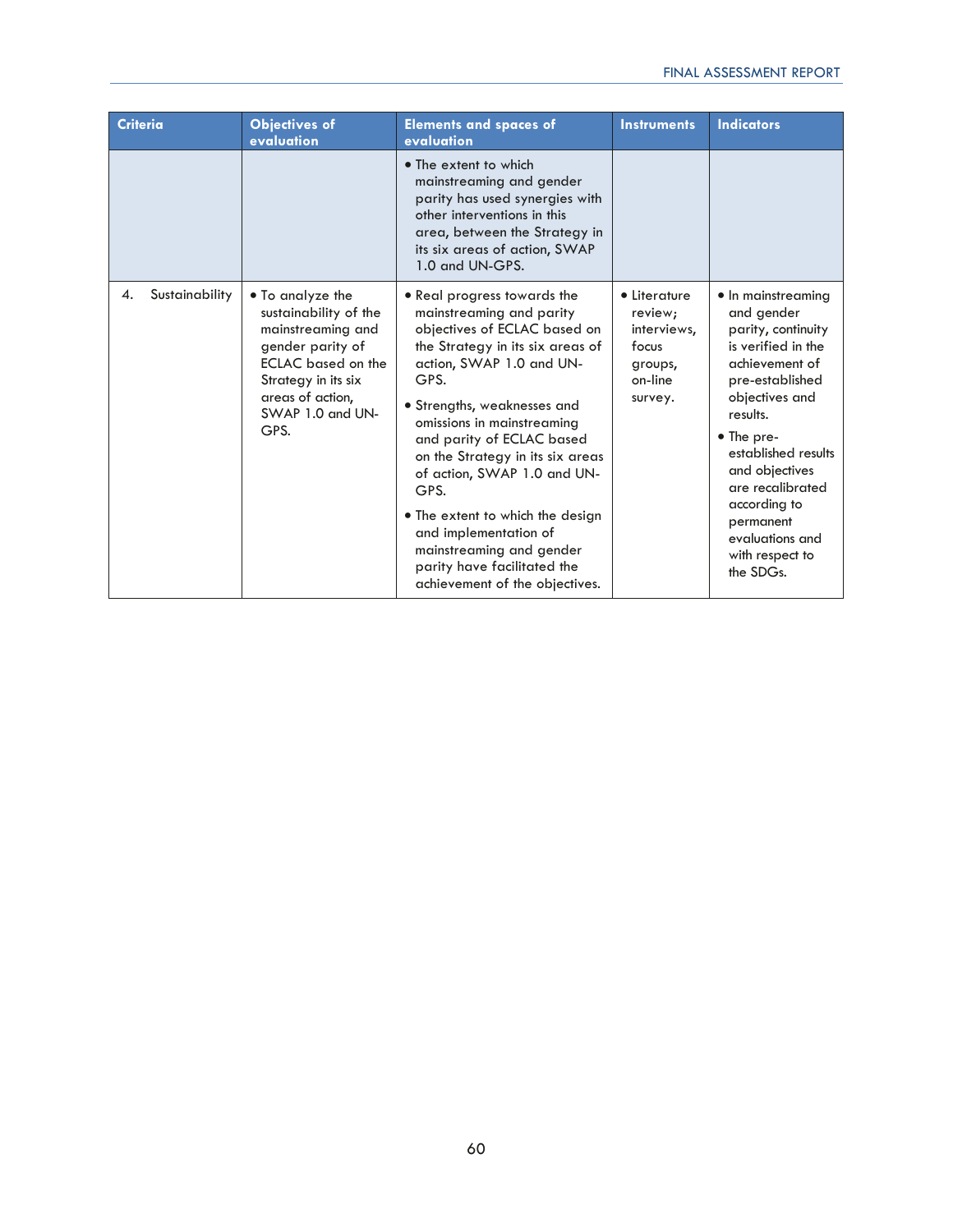## ANNEX 3 **DATA COLLECTION INSTRUMENTS**

### **1. Interview**

| Interview guideline                                                                                                                                                                                                                                                                                                                                                                                                                                                                                                                        |  |  |
|--------------------------------------------------------------------------------------------------------------------------------------------------------------------------------------------------------------------------------------------------------------------------------------------------------------------------------------------------------------------------------------------------------------------------------------------------------------------------------------------------------------------------------------------|--|--|
| Evaluation of the Mainstreaming Strategy of the Gender Perspective in the Economic Commission for<br>Latin America and the Caribbean (ECLAC) 2013-2017                                                                                                                                                                                                                                                                                                                                                                                     |  |  |
| <b>Name of Interviewee:</b><br><b>Position:</b><br>Date:                                                                                                                                                                                                                                                                                                                                                                                                                                                                                   |  |  |
| <b>Introduction</b>                                                                                                                                                                                                                                                                                                                                                                                                                                                                                                                        |  |  |
| The interviewee is thanked for their time and interest in the subject; the interviewer contextualizes the evaluation<br>specifying why it is carried out, objectives and expected results. In addition, the interviewer indicates that the<br>answers are confidential and internal to ECLAC, and that they will be used only for the purpose of improving<br>mainstreaming and gender parity within the institution.                                                                                                                      |  |  |
| The interviewer should emphasize that the evaluation is being carried out since the Strategy has completed its first<br>cycle (2013-2017); this coincides with the subsequent launch of a new version of the Plan of Action on Gender<br>Equity and Empowerment of Women of the United Nations System (UN-SWAP 2.0.), in 2018. The evaluation also<br>coincides with the launch of the Global Gender Parity Strategy (UN-GPS), which ECLAC has incorporated through<br>the recent launch of an internal gender parity implementation plan. |  |  |
| This is expected to identify strengths, weaknesses and challenges of the Strategy; also omissions, duplicity and<br>synergies, existing or potential, between the Strategy, UN-SWAP 2.0 and the Gender Parity Strategy, UN-GPS.<br>Consequently, it is expected to document lessons learned and developed proposals for improvement.                                                                                                                                                                                                       |  |  |
| I. General questions                                                                                                                                                                                                                                                                                                                                                                                                                                                                                                                       |  |  |
| <b>Relevance</b>                                                                                                                                                                                                                                                                                                                                                                                                                                                                                                                           |  |  |
| 1.1. Before 2013, did ECLAC incorporate gender mainstreaming into their programs and projects? Explain                                                                                                                                                                                                                                                                                                                                                                                                                                     |  |  |
| 1.2. How did gender mainstreaming efforts fill a gap in this matter within ECLAC?                                                                                                                                                                                                                                                                                                                                                                                                                                                          |  |  |
| 1.3. How do ECLAC's gender mainstreaming efforts respond to the superior objectives and principles<br>of the United Nations mainstreaming and gender parity policy?                                                                                                                                                                                                                                                                                                                                                                        |  |  |
| 1.4. Why has the Gender Transversalization Strategy not been disseminated and applied directly<br>within the Commission?                                                                                                                                                                                                                                                                                                                                                                                                                   |  |  |
| <b>Effectiveness</b>                                                                                                                                                                                                                                                                                                                                                                                                                                                                                                                       |  |  |
| 2.1. How have mainstreaming and gender parity efforts achieved the expected results? Explain                                                                                                                                                                                                                                                                                                                                                                                                                                               |  |  |
| 2.2. In which of the following areas have they been most effective?                                                                                                                                                                                                                                                                                                                                                                                                                                                                        |  |  |
| 1) Political commitment to gender equality                                                                                                                                                                                                                                                                                                                                                                                                                                                                                                 |  |  |
| 2) Results-oriented management for gender equality                                                                                                                                                                                                                                                                                                                                                                                                                                                                                         |  |  |
| 3) Knowledge management and dissemination                                                                                                                                                                                                                                                                                                                                                                                                                                                                                                  |  |  |
| 4) Monitoring, supervision and resources                                                                                                                                                                                                                                                                                                                                                                                                                                                                                                   |  |  |
| 5) Capacity building                                                                                                                                                                                                                                                                                                                                                                                                                                                                                                                       |  |  |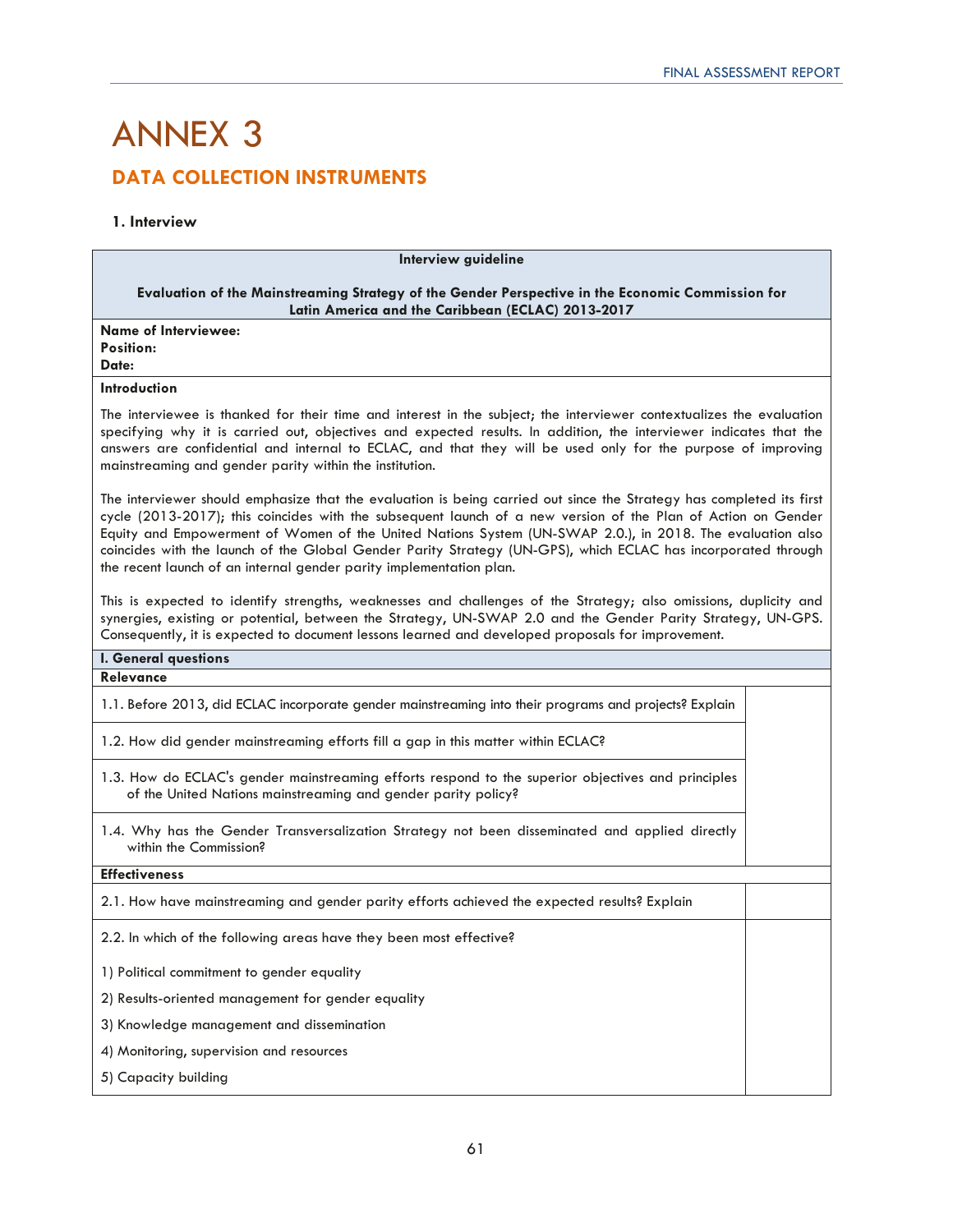| 6) Gender parity                                                                                                                                                          |  |  |
|---------------------------------------------------------------------------------------------------------------------------------------------------------------------------|--|--|
| 2.3. What have been the main facilitating factors and the main barriers in this matter?                                                                                   |  |  |
| <b>Effectiveness</b>                                                                                                                                                      |  |  |
| a) Design                                                                                                                                                                 |  |  |
| 3.1. How was the strategy design process developed? Do you remember if a different modality was<br>discarded for the same objectives? Explain                             |  |  |
| 3.2. What are the benefits that could have been obtained from choosing the alternative option, if<br>any? Explain                                                         |  |  |
| 3.3. How long did your design take? Indicate in months                                                                                                                    |  |  |
| 3.4. How did it take place? Explain                                                                                                                                       |  |  |
| 3.5. How many people participated? Indicate in number                                                                                                                     |  |  |
| 3.6. Do the people who participated represent the ECLAC community? Explain                                                                                                |  |  |
| b) Implementation                                                                                                                                                         |  |  |
| 3.7. How has the Strategy been implemented from 2013 onwards? Explain by pointing out if priorities<br>have changed by area, and if there are lagging areas               |  |  |
| 3.8. How many people participated in the implementation? Indicate in number and work areas                                                                                |  |  |
| 3.9. How is the Strategy complemented with the other instruments, SWAP 1.0 and UN-GPS? Explain                                                                            |  |  |
| 3.10. How does the institutional gender architecture efficiently support the implementation of the strategy?                                                              |  |  |
| <b>Evaluation</b><br>c)                                                                                                                                                   |  |  |
| 3.11. Have the results of the partial evaluations of the Strategy been incorporated between 2013<br>and 2017? Explain                                                     |  |  |
| Design-implementation interface<br>d)                                                                                                                                     |  |  |
| 3.12. In your opinion, has there been a gap between the design and implementation of the Strategy,<br>and in general the mainstreaming and gender parity efforts? Explain |  |  |
| 3.13. In which of the following areas has this occurred?                                                                                                                  |  |  |
| a. Non-negotiated conflicting interests                                                                                                                                   |  |  |
| b. Bureaucracy                                                                                                                                                            |  |  |
| c. Low fluidity in the daily interaction between different hierarchical levels                                                                                            |  |  |
| d. Wrong definition of target groups                                                                                                                                      |  |  |
| e. Subjective preferences of decision makers                                                                                                                              |  |  |
| f. Lack of opportunity                                                                                                                                                    |  |  |
| g. Simplification/distortion in the 'last mile' of implementation<br>Sustainability                                                                                       |  |  |
|                                                                                                                                                                           |  |  |
| 4.1. Do you think that the Strategy and gender mainstreaming efforts integrate and respond to the DSBs?<br>Explain                                                        |  |  |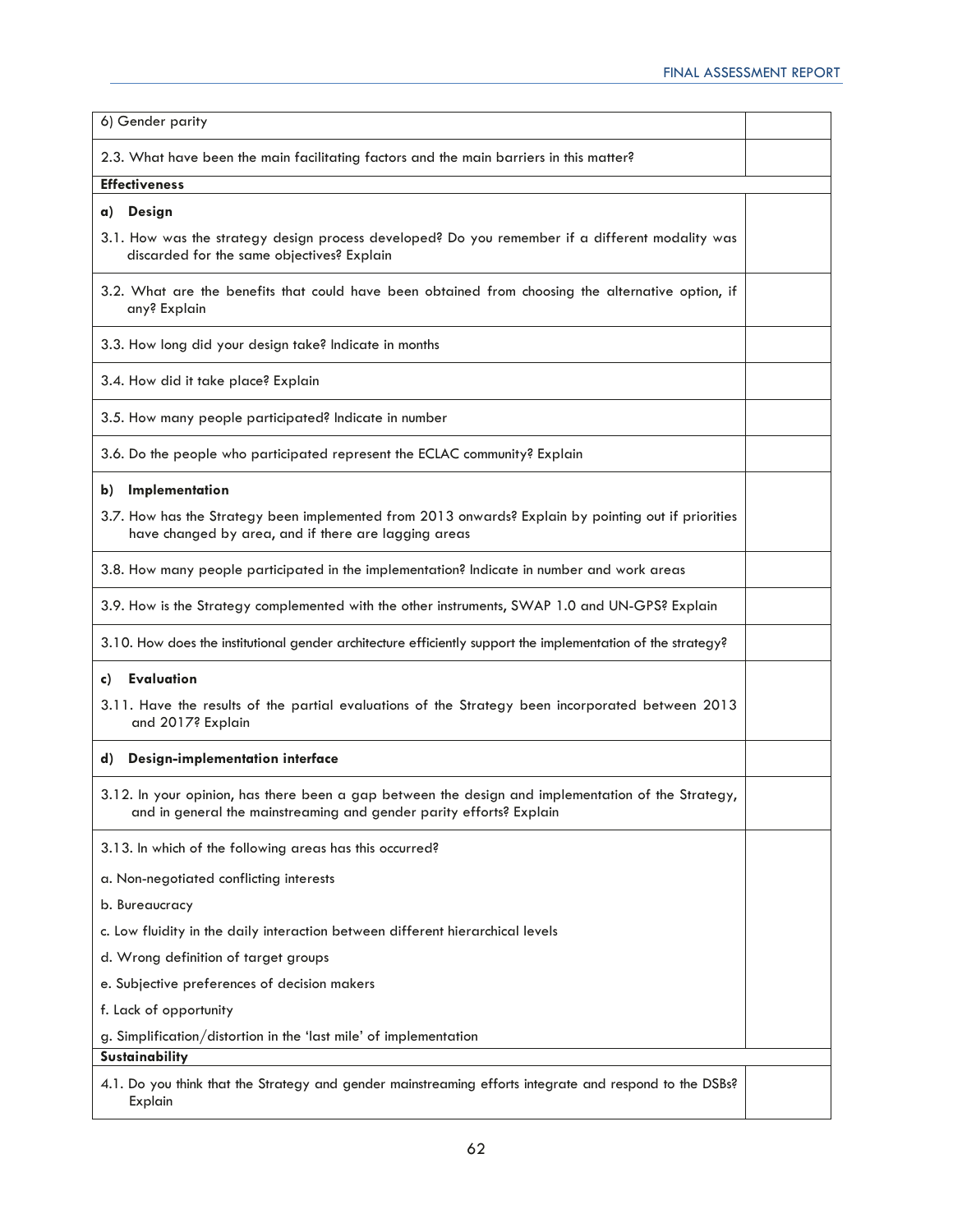|                                                                 | 4.2. How has ECLAC learned and incorporated mainstreaming and gender parity lessons from the<br>evaluations carried out in the 2013-2018 period? |                                                                                                                                                                                                                                                                                                                                          |  |  |
|-----------------------------------------------------------------|--------------------------------------------------------------------------------------------------------------------------------------------------|------------------------------------------------------------------------------------------------------------------------------------------------------------------------------------------------------------------------------------------------------------------------------------------------------------------------------------------|--|--|
|                                                                 |                                                                                                                                                  | 4.3. How have the Strategy and mainstreaming and gender parity efforts contributed to ECLAC's<br>internal work program and social policies and programs in LAC?                                                                                                                                                                          |  |  |
|                                                                 |                                                                                                                                                  | 4.4. To what extent have staff and headquarters appropriated the strategy?                                                                                                                                                                                                                                                               |  |  |
|                                                                 | <b>II. Specific questions</b>                                                                                                                    |                                                                                                                                                                                                                                                                                                                                          |  |  |
|                                                                 | 1. Romain Zivy, Chief of<br>Office, Executive                                                                                                    | 1. What are the greatest achievements, strengths, weaknesses and omissions of the<br>Strategy?                                                                                                                                                                                                                                           |  |  |
|                                                                 | Secretary                                                                                                                                        | 2. According to the latest assessment SWAP 1.0 2018, ECLAC has not achieved the<br>goals P11 Gender architecture, and shows a rather low performance in<br>monitoring funding (p19), female representation (p12), capacity assessment (p14)<br>and consistency (p17). Why? (Source: ECLAC Results of UN-SWAP 2.0 Reporting<br>UN WOMEN). |  |  |
| 2.<br>Raúl García-Buchaca,<br>Deputy Executive<br>Secretary for |                                                                                                                                                  | 1. What innovations have been discussed for the Strategy against the close of the<br>first SWAP 1.0 cycle, SWAP 2.0 implementation with new and more indicators,<br>and the UN-GPS 2017?                                                                                                                                                 |  |  |
|                                                                 | Management                                                                                                                                       | 2. What are the greatest achievements, strengths and weaknesses of the Strategy?                                                                                                                                                                                                                                                         |  |  |
|                                                                 |                                                                                                                                                  | 3. Do you think that there has been enough political commitment for the<br>implementation of the Strategy over these years?                                                                                                                                                                                                              |  |  |
|                                                                 |                                                                                                                                                  | 4. From the point of view of strategy management, what could change?                                                                                                                                                                                                                                                                     |  |  |
| 3.                                                              | Mario Castillo, Interim                                                                                                                          | 1. What are the greatest achievements, strengths and weaknesses of the Strategy?                                                                                                                                                                                                                                                         |  |  |
|                                                                 | Director, Division for<br><b>Gender Affairs</b>                                                                                                  | 2. According to the latest SWAP 1.0 2018 evaluation, ECLAC has not achieved the<br>P11 Gender architecture goals, and shows rather low performance in financing<br>monitoring (p19), female representation (p12), capacity assessment (p14), and<br>coherence (p17). Why?                                                                |  |  |
|                                                                 |                                                                                                                                                  | 3. Do you think that there has been enough political commitment for the<br>implementation of the Strategy over these years?                                                                                                                                                                                                              |  |  |
|                                                                 |                                                                                                                                                  | 4. What innovations have been discussed for the Strategy against the closing of the<br>first SWAP 1.0 cycle, implementation of SWAP 2.0 with new and more indicators,<br>and UN-GPS 2017?                                                                                                                                                |  |  |
| 4.                                                              | Sandra Manuelito PPEU,                                                                                                                           | 1. What are the greatest achievements, strengths and weaknesses of the Strategy?                                                                                                                                                                                                                                                         |  |  |
|                                                                 | Chief of Unit                                                                                                                                    | 2. According to the latest SWAP 1.0 2018 evaluation, ECLAC has not achieved the<br>P11 Gender architecture goals, and shows rather low performance in financing<br>monitoring (p19), female representation (p12), capacity assessment (p14), and<br>coherence (p17). Why? (ECLAC Results of UN-SWAP 2.0 Reporting UN WOMEN)              |  |  |
|                                                                 |                                                                                                                                                  | 3. How will the evaluation of the Strategy be optimized against the implementation<br>of SWAP 2.0 and UN-GPS from now on? Explain                                                                                                                                                                                                        |  |  |
| 5.                                                              | Militza Buitrago,<br>Gender Focal Point,<br>Administration Unit                                                                                  | 1. What are the greatest achievements, strengths and weaknesses of the Strategy?                                                                                                                                                                                                                                                         |  |  |
|                                                                 |                                                                                                                                                  | 2. Does the strategy represent transversely the officials, managers, divisions and<br>units of ECLAC in all its phases: design, implementation and M&E?                                                                                                                                                                                  |  |  |
| 6.                                                              | Gisella Yakseting,<br><b>Human Resources</b><br>Section, Chief of Unit                                                                           | 1. What are the greatest achievements, strengths and weaknesses of the Strategy?<br>2. How do you think the Strategy could somehow address binding documentation on<br>violations of Women's Rights? Explain                                                                                                                             |  |  |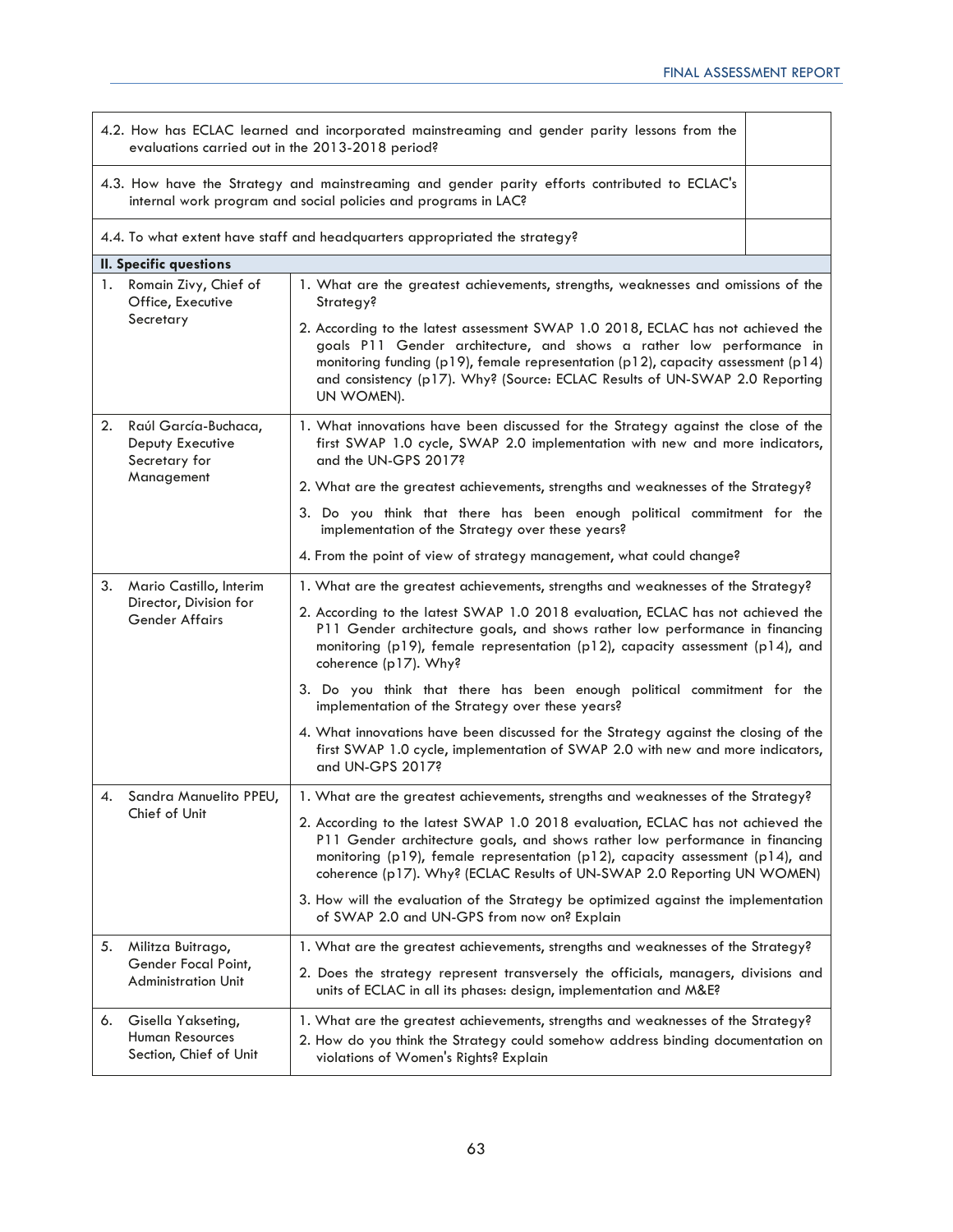|    | 7. María Castro, Adjunct                                       | 1. What are the greatest achievements, strengths and weaknesses of the Strategy?                                                                                              |
|----|----------------------------------------------------------------|-------------------------------------------------------------------------------------------------------------------------------------------------------------------------------|
|    | Director, Sub-regional<br>Office, Mexico City                  | 2. Does the Strategy represent transversely the officials, managers, divisions and<br>units of ECLAC in all its phases: design, implementation and M&E?                       |
|    |                                                                | 3. Thinking about the sub-regional headquarters, how do you think the Strategy<br>could in some way address binding documentation on violations of Women's<br>Rights? Explain |
|    | 8. Amalia Bleeker, gender                                      | 1. What are the greatest achievements, strengths and weaknesses of the Strategy?                                                                                              |
|    | Focal Point, Sub-<br>regional Office, Port of<br>Spain         | 2. Does the Strategy represent transversely the officials, managers, divisions and<br>units of ECLAC in all its phases: design, implementation and M&E?                       |
|    |                                                                | 3. Thinking about the sub-regional headquarters, how do you think the Strategy could<br>somehow address binding documentation on violations of Women's Rights? Explain        |
| 9. | Roberto Ocampo, Chief<br><b>Division of Statistics</b>         | 1. Do you think that the strategy requires a design and/or special mechanisms in<br>your Division?                                                                            |
|    |                                                                | 2. Do you consider there to be any area of improvement of the Strategy that can be<br>carried out in the next implementation cycle?                                           |
|    |                                                                | 3. What are the main achievements of the Strategy implementation in your Division?<br>What themes have you worked on? Which ones could work in the future?                    |
|    |                                                                | 4. In the new areas of work, with which other Divisions could synergy (active<br>collaborations) be made?                                                                     |
|    | 10. Jüergen Weller,<br><b>Economic Development</b><br>Division | 1. Do you perceive any progress on the part of the countries that have themselves<br>developed their strategies, or have you led specific requests in these matters?          |
|    |                                                                | 2. In the most classic research topics or regular reports, do you perceive that the<br>gender dimension has already been incorporated by the countries?                       |
|    |                                                                | 3. Is there space in the Division to share knowledge on gender issues, for example,<br>with consultants?                                                                      |
|    |                                                                | 4. To work on gender issues in conjunction with other Divisions, have there been<br>positive experiences?                                                                     |
|    |                                                                | 5. Do you identify some countries that are more at the forefront of these issues?                                                                                             |
|    |                                                                | 6. What do you think of the internal efforts that have been made in this matter?                                                                                              |
|    |                                                                | 7. What do you think of having specific incentives to address gender issues in the<br>Division's projects? What could they be?                                                |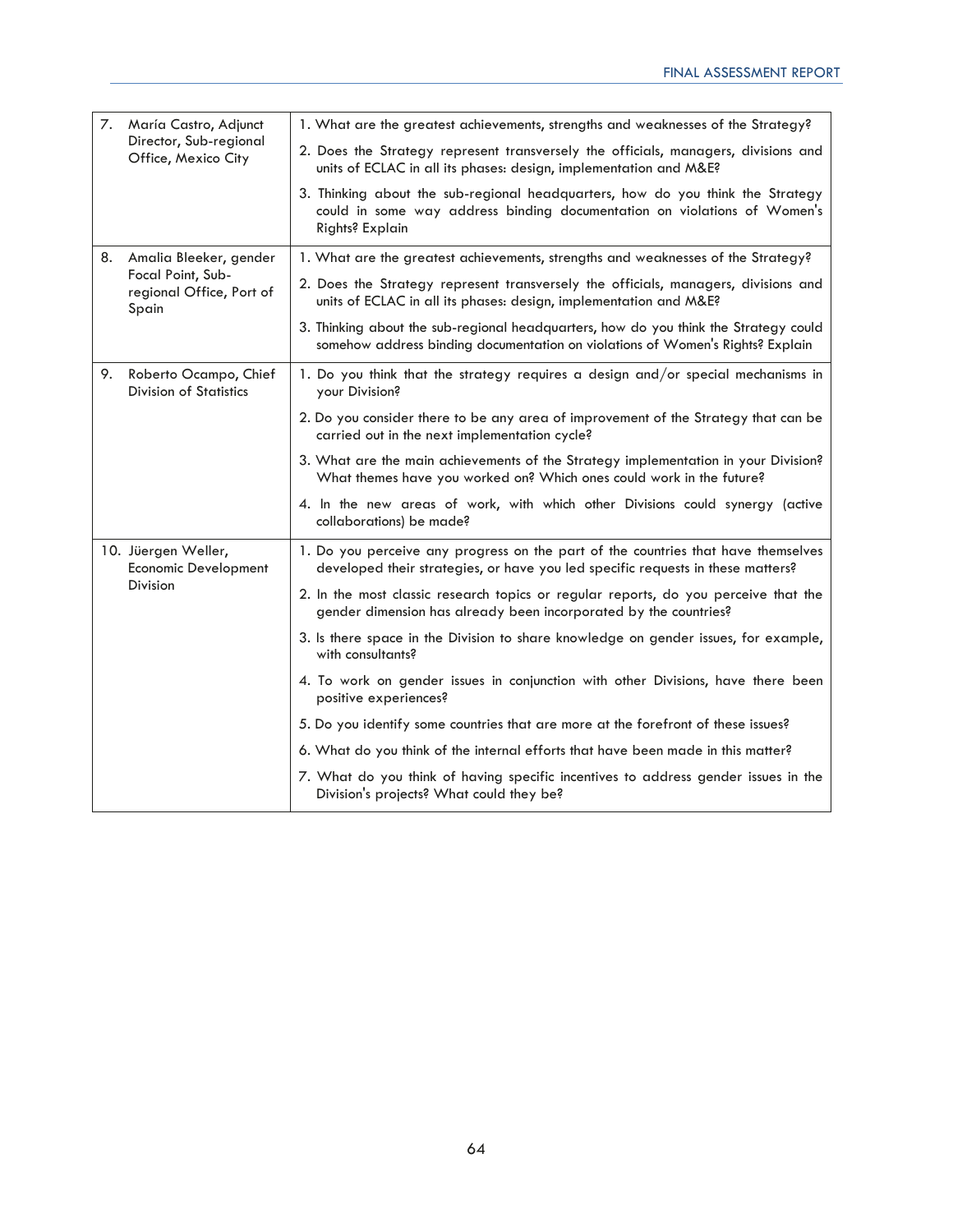### **2. Focus Groups**

The groups lasted 1  $\frac{1}{2}$  hours. They were organized by the counterpart between November 4th-9th, 2019. The stories were recorded and documented by the consultant maintaining the confidentiality of opinions.

### **FOCAL GROUPS guideline Evaluation of the Mainstreaming Strategy of the Gender Perspective in the Economic Commission for Latin America and the Caribbean (ECLAC) 2013-2017**

**Participants: Cluster:** 

**Date:** 

### **Introduction**

The interviewee is thanked for their time and interest in the subject; the interviewer contextualizes the evaluation specifying why it is carried out, objectives and expected results. In addition, the interviewer indicates that the answers are confidential and internal to ECLAC, and that they will be used only for the purpose of improving mainstreaming and gender parity within the institution.

The interviewer should emphasize that the evaluation is being carried out since the Strategy has completed its first cycle (2013-2017); this coincides with the subsequent launch of a new version of the Plan of Action on Gender Equity and Empowerment of Women of the United Nations System (UN-SWAP 2.0.), in 2018. The evaluation also coincides with the launch of the Global Gender Parity Strategy (UN-GPS), which ECLAC has incorporated through the recent launch of an internal gender parity implementation plan.

This is expected to identify strengths, weaknesses and challenges of the Strategy; also omissions, duplicity and synergies, existing or potential, between the Strategy, UN-SWAP 2.0 and the Gender Parity Strategy, UN-GPS. Consequently, it is expected to document lessons learned and develop proposals for improvement.

### **I. General questions**

- 1.1. Do you know the ECLAC Gender mainstreaming strategy, and in general the mainstreaming and gender parity efforts? Explain
- 1.2. How have you met them? Explain
- 1.3. Did you participate in its design? Explain
- 1.4. Has the Strategy and in general the mainstreaming and gender parity efforts achieved the expected results in the 2013-2017 cycle?
- 1.4. In which of the areas has it been most effective?
- a. Political commitment to gender equality
- b. Results-oriented management for gender equality
- c. Knowledge management and dissemination
- d. Monitoring, supervision and resources
- e. Capacity building
- f. Gender parity
- 1.6. How is it implemented in your work unit?

1.7. How many people get involved or participate in its implementation in their work unit?

- 1.8. In the evaluations that have been carried out in your work unit or programs, has the gender approach been considered?
- 1.9. How?
- 1.10. What results do they yield?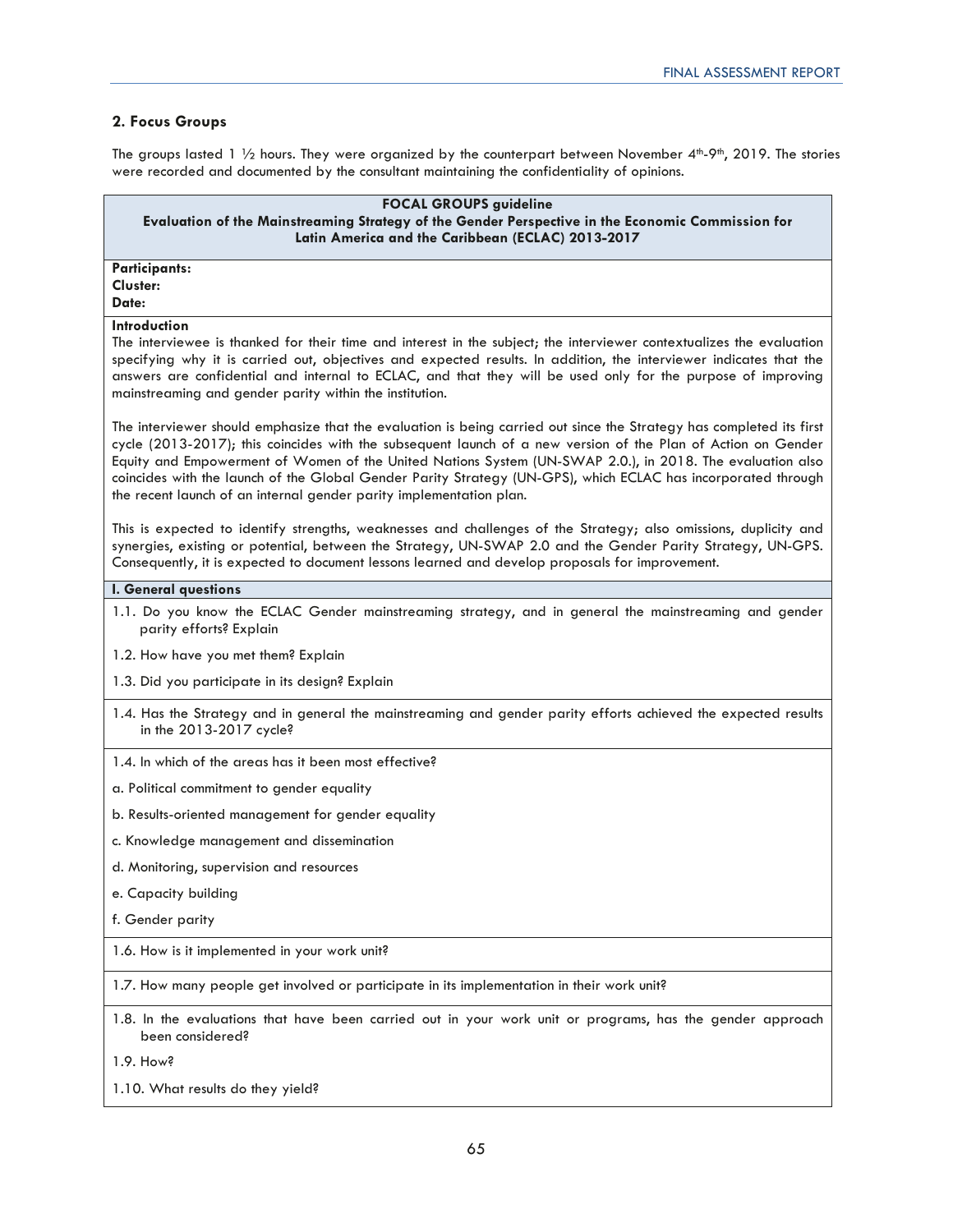| 1.11 Have capacities in gender analysis been installed or strengthened in the equipment? How? What results<br>can be observed? |                                                                                                                                                                                                                                      |  |  |
|--------------------------------------------------------------------------------------------------------------------------------|--------------------------------------------------------------------------------------------------------------------------------------------------------------------------------------------------------------------------------------|--|--|
| 1.12. How does this strategy relate to other UN instruments on gender issues? What could be improved?                          |                                                                                                                                                                                                                                      |  |  |
| 1.13. How does this strategy relate to programmatic issues related to the SDGs?                                                |                                                                                                                                                                                                                                      |  |  |
|                                                                                                                                | I. Specific questions for each cluster                                                                                                                                                                                               |  |  |
| <b>Cluster 1</b>                                                                                                               | 1. Do you think the Strategy requires a special design and/or implementation mechanisms in the<br>divisions of this cluster? (Economic Development, Productive and Business Development,<br>International Trade and Infrastructure). |  |  |
|                                                                                                                                | 2. If you could represent your divisions, units and areas, and could modify or improve the existing<br>Strategy, what would you propose?                                                                                             |  |  |
|                                                                                                                                | 3. What are the greatest achievements, strengths and weaknesses of the Strategy in this cluster?                                                                                                                                     |  |  |
| <b>Cluster 2</b>                                                                                                               | 1. Do you think the Strategy requires a special design and/or implementation mechanisms in the<br>divisions of this cluster? (Economic Development, Productive and Business Development,<br>International Trade and Infrastructure). |  |  |
|                                                                                                                                | 2. If you could represent your divisions, units and areas, and could modify or improve the existing<br>Strategy, what would you propose?                                                                                             |  |  |
|                                                                                                                                | 3. What are the greatest achievements, strengths and weaknesses of the Strategy in this cluster?                                                                                                                                     |  |  |
| <b>Cluster 3</b>                                                                                                               | 1. Do you think the Strategy requires a special design and/or implementation mechanisms in the<br>divisions of this cluster? (Economic Development, Productive and Business Development,<br>International Trade and Infrastructure). |  |  |
|                                                                                                                                | 2. If you could represent your divisions, units and areas, and could modify or improve the existing<br>Strategy, what would you propose?                                                                                             |  |  |
|                                                                                                                                | 3. What are the greatest achievements, strengths and weaknesses of the Strategy in this cluster?                                                                                                                                     |  |  |

### **3. Online Survey**

| <b>ONLINE SURVEY</b>                                                                                                  |  |  |
|-----------------------------------------------------------------------------------------------------------------------|--|--|
| Evaluation of the Mainstreaming Strategy of the Gender Perspective in the Economic Commission for                     |  |  |
| Latin America and the Caribbean (ECLAC) 2013-2017                                                                     |  |  |
| Division or Work Unit:                                                                                                |  |  |
| Number of years of work at ECLAC:                                                                                     |  |  |
| Position level: D1 P5 P4 P3 P2 G7 G6 G5 G4                                                                            |  |  |
| Years in the current position:                                                                                        |  |  |
| Introduction                                                                                                          |  |  |
| The international is therefore he that there and interest in the subject the international experimental the evolution |  |  |

The interviewee is thanked for their time and interest in the subject; the interviewer contextualizes the evaluation specifying why it is carried out, objectives and expected results. In addition, the interviewer indicates that the answers are confidential and internal to ECLAC, and that they will be used only for the purpose of improving mainstreaming and gender parity within the institution.

The interviewer should emphasize that the evaluation is being carried out since the Strategy has completed its first cycle (2013-2017); this coincides with the subsequent launch of a new version of the Plan of Action on Gender Equity and Empowerment of Women of the United Nations System (UN-SWAP 2.0.), in 2018. The evaluation also coincides with the launch of the Global Gender Parity Strategy (UN-GPS), which ECLAC has incorporated through the recent launch of an internal gender parity implementation plan.

This is expected to identify strengths, weaknesses and challenges of the Strategy; also omissions, duplicity and synergies, existing or potential, between the Strategy, the UN-SWAP and the Gender Parity Strategy, UN-GPS. Consequently, it is expected to document lessons learned and develop proposals for improvement.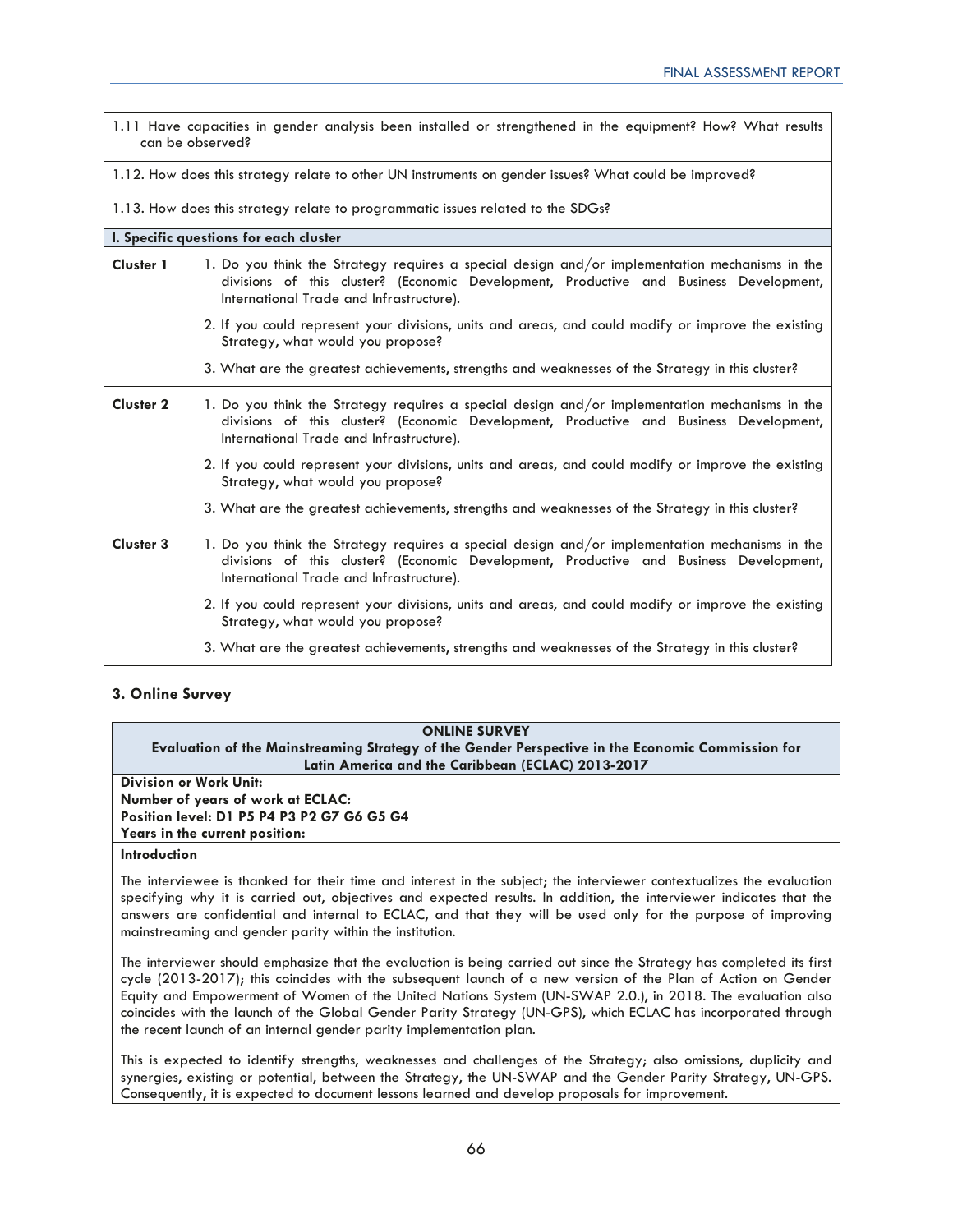| Your participation is appreciated.                                                                                                                                        |
|---------------------------------------------------------------------------------------------------------------------------------------------------------------------------|
|                                                                                                                                                                           |
|                                                                                                                                                                           |
| I. Question of criteria<br>Relevance                                                                                                                                      |
|                                                                                                                                                                           |
| To what extent do you agree with the following statements?                                                                                                                |
| Strongly agree                                                                                                                                                            |
| Agree                                                                                                                                                                     |
| Neither agree nor disagree<br>Disagree                                                                                                                                    |
| Strongly disagree                                                                                                                                                         |
| I know the gender mainstreaming strategy of ECLAC                                                                                                                         |
|                                                                                                                                                                           |
| 1. How did you hear about it?                                                                                                                                             |
| 1) By higher instruction                                                                                                                                                  |
| 2) Through coordination meetings                                                                                                                                          |
| 3) By colleagues                                                                                                                                                          |
| 4) Another way                                                                                                                                                            |
| To what extent do you agree with the following statements?                                                                                                                |
| Strongly agree                                                                                                                                                            |
| Agree                                                                                                                                                                     |
| Neither agree nor disagree                                                                                                                                                |
| <b>Disagree</b>                                                                                                                                                           |
| Strongly disagree                                                                                                                                                         |
| Before 2013, ECLAC incorporated gender mainstreaming in its programs and projects                                                                                         |
| ECLAC's gender mainstreaming efforts respond to the United Nations mainstreaming policy                                                                                   |
| ECLAC's gender parity efforts respond to the United Nations gender parity policy                                                                                          |
| <b>Effectiveness</b>                                                                                                                                                      |
| To what extent do you agree with the following statements?                                                                                                                |
|                                                                                                                                                                           |
| Strongly agree<br>Agree                                                                                                                                                   |
| Neither agree nor disagree                                                                                                                                                |
| Disagree                                                                                                                                                                  |
| Strongly disagree                                                                                                                                                         |
|                                                                                                                                                                           |
| Progress has been made in gender mainstreaming in the ECLAC work program since 2013                                                                                       |
| Progress has been made in gender parity in ECLAC since 2013                                                                                                               |
| Progress has been made in capacity building in terms of gender perspective in ECLAC since 2013                                                                            |
| 2. What have been the greatest advances in this area? Explain                                                                                                             |
| 3. What have been the shortcomings and challenges in this area? Explain                                                                                                   |
| <b>Efficiency</b>                                                                                                                                                         |
| 1. How have gender mainstreaming efforts been implemented from 2013 onwards? Explain by indicating if<br>priorities have changed by area, and if there are lagging areas. |
|                                                                                                                                                                           |
| 2. What recommendations and lessons learned about gender mainstreaming (be it formal evaluations or work<br>monitoring) have been implemented in your work?               |
| Sustainability                                                                                                                                                            |
| 1. Have you participated in gender training courses?                                                                                                                      |
|                                                                                                                                                                           |
| a. If yes, which one?<br>b. No                                                                                                                                            |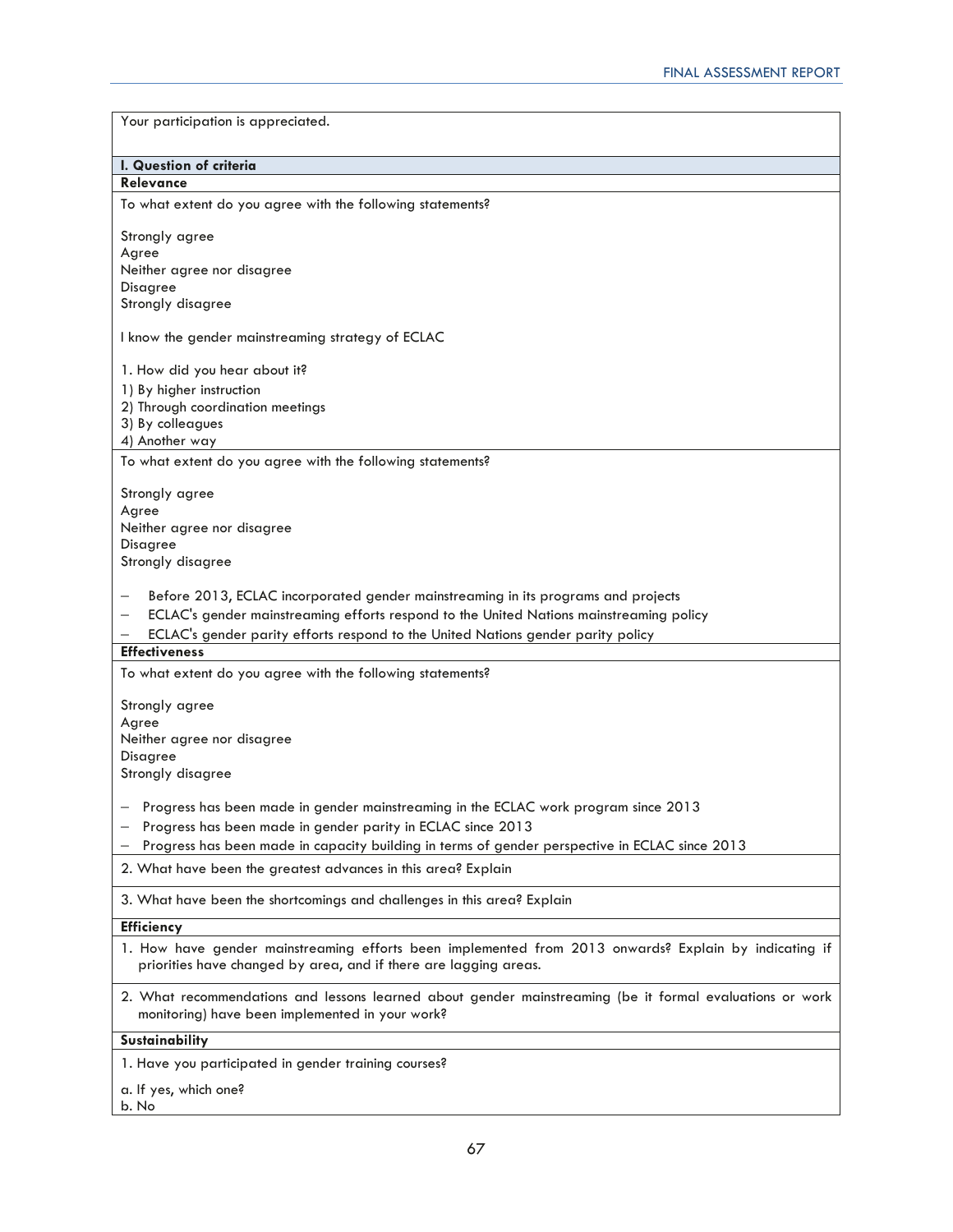To what extent do you agree with the following statements? Strongly agree Agree Neither agree nor disagree Disagree Strongly disagree

− These training experiences have been useful and satisfying

### **II. Questions on improvement**

1. What proposal would you have to improve:

− Gender mainstreaming in the work program

− Gender parity

Open Question

2. How feasible do you think these proposals are?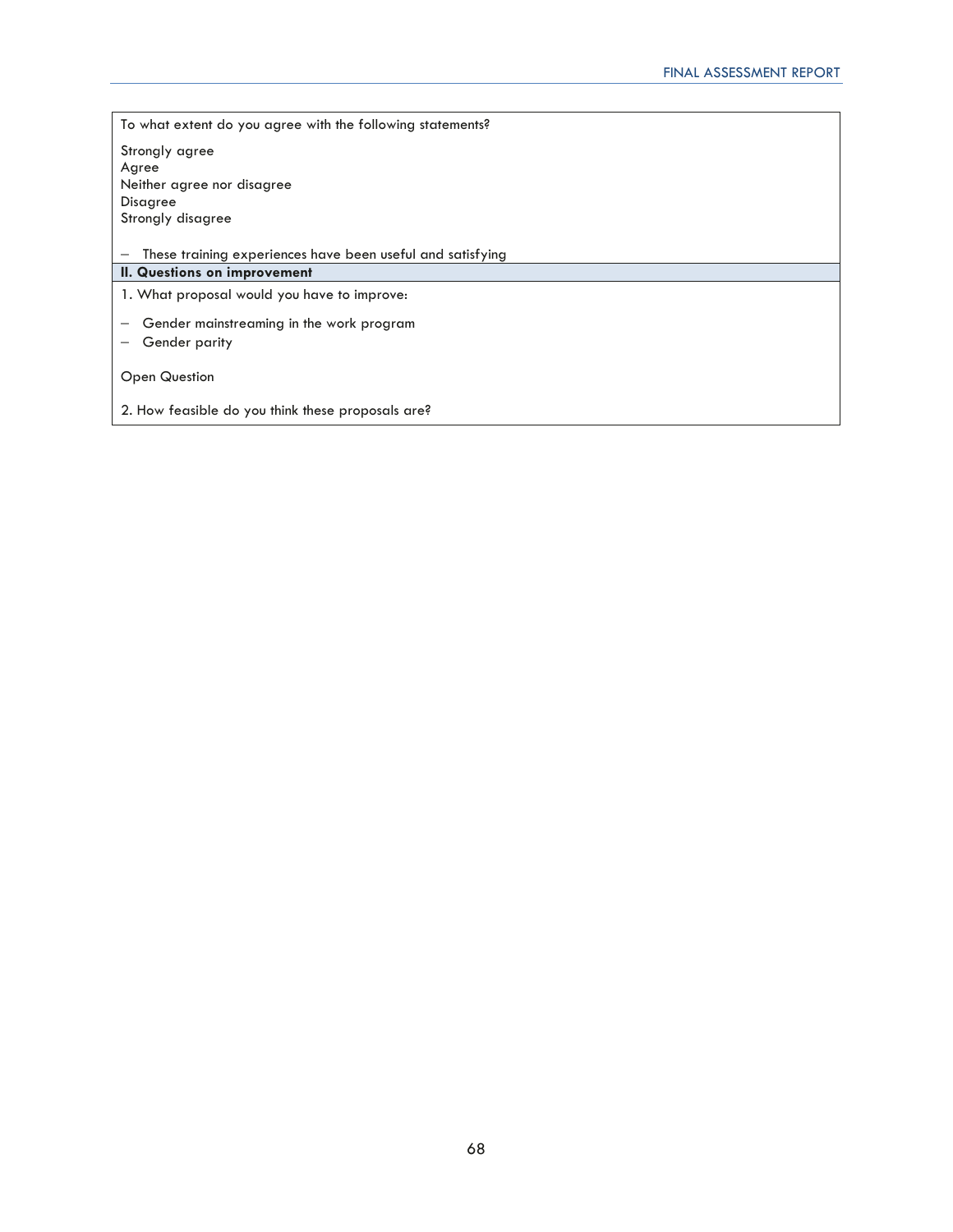## ANNEX 4

### **INTERVIEWED AS KEY INFORMANTS, AND PURPOSE OF INTERVIEWS**

| Interviewee and position                              | <b>Purpose</b>                                                                                                                                                                                                            |
|-------------------------------------------------------|---------------------------------------------------------------------------------------------------------------------------------------------------------------------------------------------------------------------------|
| Romain Zivy, Chief of<br>Office, Excecutive Secretary | Understand the role and functions of the respondent in mainstreaming and<br>$\bullet$<br>gender parity.                                                                                                                   |
|                                                       | Understand the mainstreaming and gender parity policy in ECLAC<br>$\bullet$<br>regarding the objectives of the United Nations System on these issues.                                                                     |
|                                                       | Understand by whom and how the instruments are managed, what they<br>$\bullet$<br>are about and how they complement, monitor and evaluate the<br>implementation processes involved; Advances and challenges.              |
|                                                       | Understand the role and functions of the Executive Secretariat, National<br>$\bullet$<br>Divisions and Offices in mainstreaming and gender parity.                                                                        |
| Raúl García Buchaca,<br>Deputy Executive              | Understand the role and functions of the respondent in mainstreaming and<br>$\bullet$<br>gender parity.                                                                                                                   |
| Secretary for Management                              | $\bullet$<br>Understand the mainstreaming and gender parity policy in ECLAC<br>regarding the objectives of the United Nations System on these issues.                                                                     |
|                                                       | Understand by whom and how the instruments are managed and what<br>$\bullet$<br>they are about and how they complement, monitor and evaluate the<br>implementation processes involved; Advances and challenges.           |
|                                                       | Understand the role and functions of the Executive Secretariat, Divisions<br>$\bullet$<br>and National Offices in mainstreaming and gender parity.                                                                        |
| Mario Castillo, Division for<br><b>Gender Affairs</b> | $\bullet$<br>Understand the role and functions of the respondent in mainstreaming and<br>gender parity.                                                                                                                   |
|                                                       | Understand the design and implementation of the Strategy: resources<br>$\bullet$<br>involved, work plan, processes, expected and effective results, M&E,<br>strengths and challenges.                                     |
|                                                       | Understand the internal dynamics of mainstreaming and gender parity in<br>$\bullet$<br>the Division.                                                                                                                      |
|                                                       | Understand the role and functions of the Division in mainstreaming and<br>$\bullet$<br>gender parity.                                                                                                                     |
| Sandra Manuelito, PPEU,<br>Chief of Unit              | $\bullet$<br>Understand the role and functions of the respondent in mainstreaming and<br>gender parity.                                                                                                                   |
|                                                       | $\bullet$<br>Understand the role and functions of the various Divisions, Units and<br>Offices in mainstreaming and gender parity in ECLAC.                                                                                |
|                                                       | Understand the design and implementation of the Strategy: resources<br>$\bullet$<br>involved, work plan, processes, expected and effective results, M&E,<br>strengths and challenges; from 2013 onwards.                  |
|                                                       | Understand the synergies, redundancies and inconsistencies of the<br>$\bullet$<br>mainstreaming and gender parity instruments and processes that operate<br>simultaneously in ECLAC.                                      |
| Militza Buitrago,<br>Gender Focal Point,              | Understand the role and functions of the respondent in mainstreaming and<br>$\bullet$<br>gender parity.                                                                                                                   |
| <b>Adminstration Unit</b>                             | Understand the design and implementation of the Strategy: resources<br>٠<br>involved (if possible with costs), work plan, processes, expected and<br>effective results, M&E, strengths and challenges; from 2013 onwards. |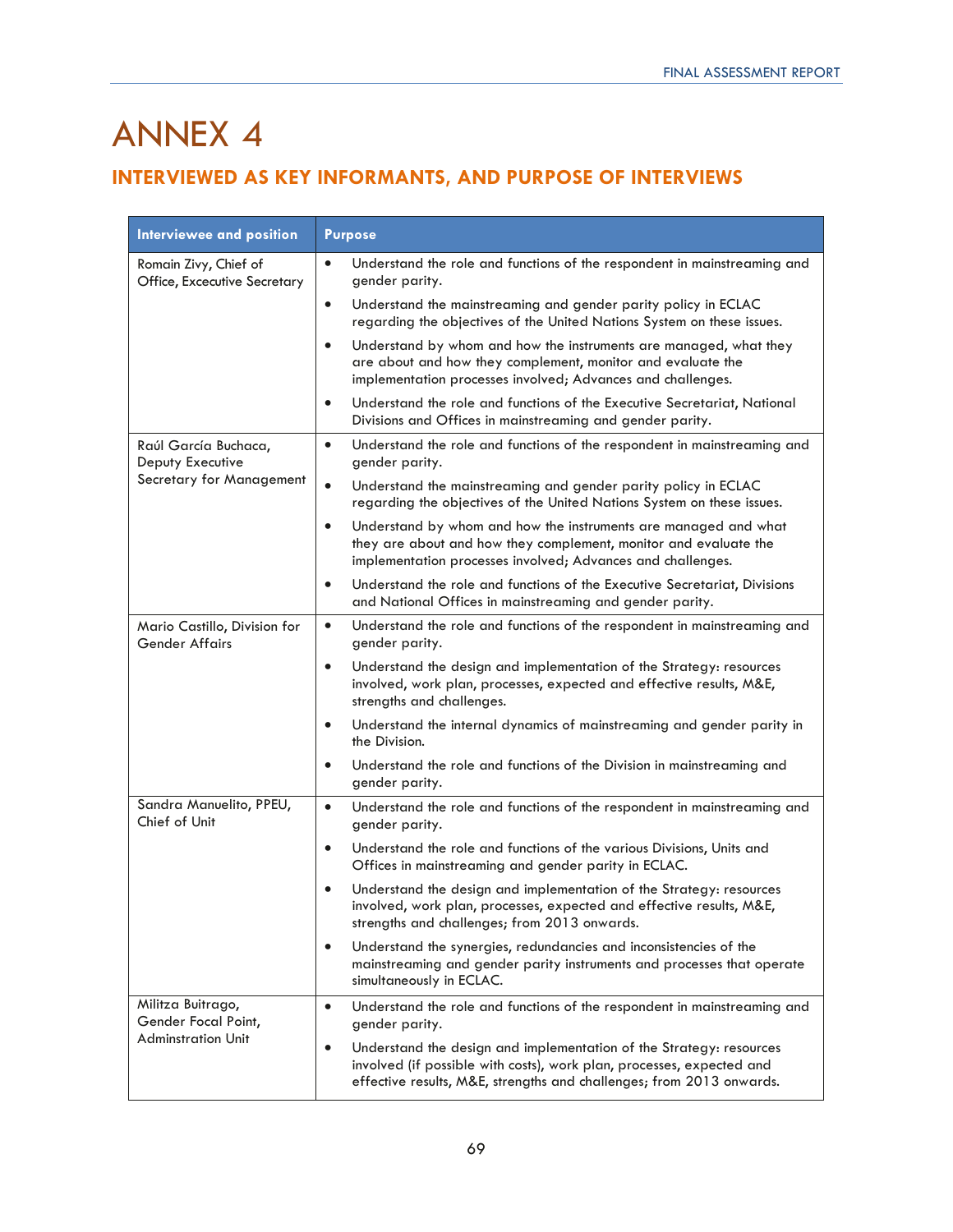| Interviewee and position                                                     | <b>Purpose</b>                                                                                                                                                                                                                                                                                                                                                                                                                                                               |
|------------------------------------------------------------------------------|------------------------------------------------------------------------------------------------------------------------------------------------------------------------------------------------------------------------------------------------------------------------------------------------------------------------------------------------------------------------------------------------------------------------------------------------------------------------------|
| Gisella Yakseting,<br>Human Resources Section,<br>Chief of Unit              | $\bullet$<br>Understand the role and functions of the respondent in mainstreaming and<br>gender parity.<br>Identify situations that have been or are currently violating women's rights<br>$\bullet$<br>and international gender conventions within ECLAC; treatment protocols,<br>outcomes, impacts.                                                                                                                                                                        |
| María Castro, Adjunct<br>Director, Sub-regional<br>Office, Mexico D.F.       | Understand the role and functions of the respondent in mainstreaming and<br>$\bullet$<br>gender parity.<br>Understand how the Strategy has been implemented in the sub-regional<br>$\bullet$<br>office, and how it is linked to the other instruments.<br>Identify situations that have been or are currently violating women's rights<br>$\bullet$<br>and international gender conventions within the Office; In addition the<br>treatment protocols, outcomes and impacts. |
| Amelia Bleeker, Gender<br>Focal Point, Sub-regional<br>Office, Port of Spain | $\bullet$<br>Understand the role and functions of the respondent in mainstreaming and<br>gender parity.<br>Understand how the Strategy has been implemented in the sub-regional<br>$\bullet$<br>office, and how it is linked to the other instruments.<br>Identify situations that have been or are currently violating women's rights<br>$\bullet$<br>and international gender conventions within the Office; treatment<br>protocols, outcomes, impacts.                    |
| Roberto Ocampo, Chief,<br><b>Division of Statistics</b>                      | Understand the role and functions of the respondent in mainstreaming and<br>$\bullet$<br>gender parity.<br>Understand how the Strategy has been implemented in the Division, and<br>$\bullet$<br>how it is linked to the other instruments.<br>Know what strategic products have been developed in the Division.                                                                                                                                                             |